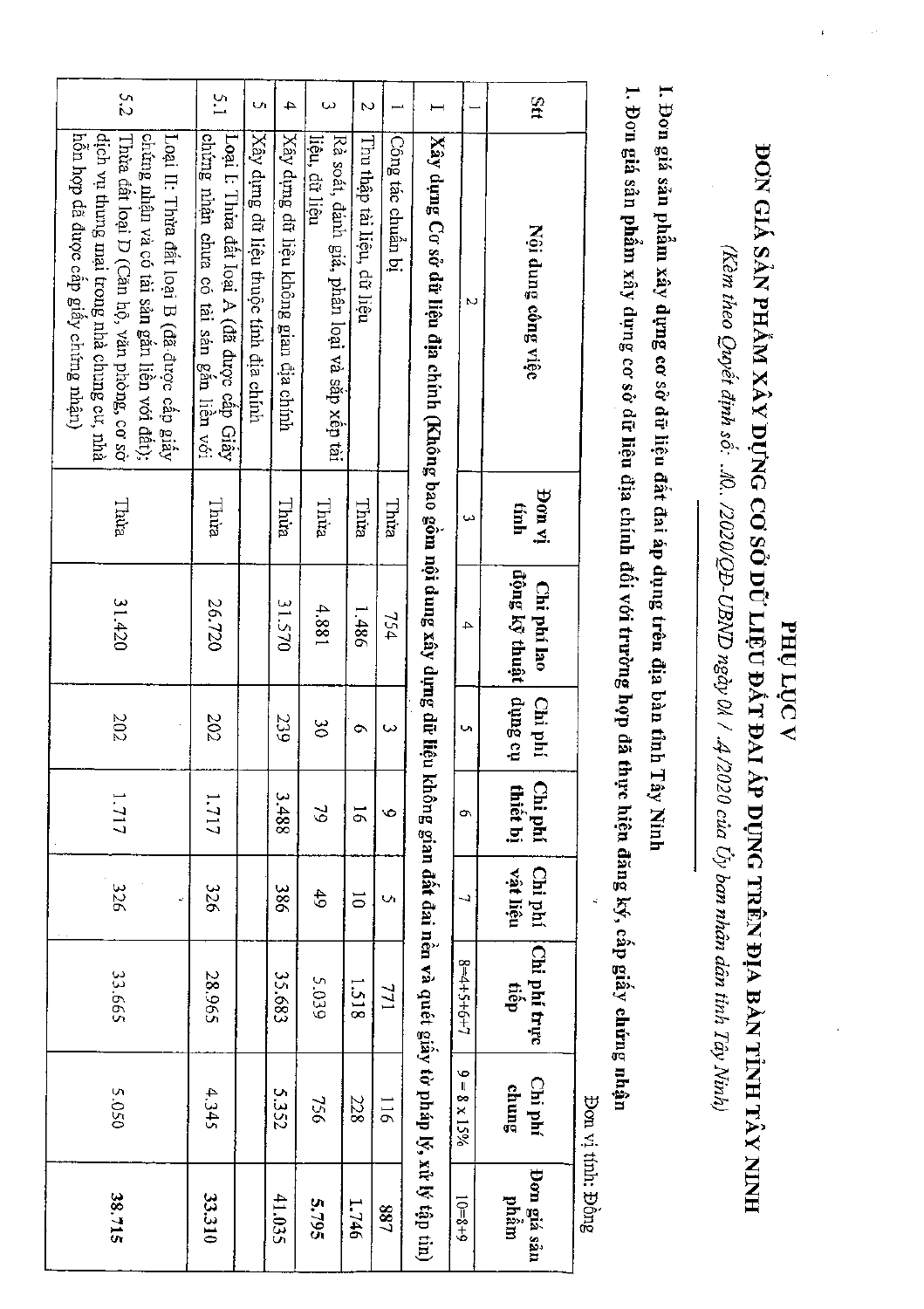|                          | Nội dung công việc                                                                                                                                       | Đon vi<br>tính  | ộng kỹ thuật<br>Chi phi lao<br>Ġ | the Surip<br>Chi phí | thiết bị<br>Chi phi      | Chi phi<br>vật liệu | Chi phi trực<br>tiếp | Chi phí<br>chung                                   | Đơn giá sân<br>phẩm |
|--------------------------|----------------------------------------------------------------------------------------------------------------------------------------------------------|-----------------|----------------------------------|----------------------|--------------------------|---------------------|----------------------|----------------------------------------------------|---------------------|
|                          | $\mathcal{L}$                                                                                                                                            | m               | 4                                | Υņ,                  | $\bullet$                | $\overline{C}$      | $8 - 4 + 5 + 6 + 7$  | $8 \times 15\%$<br>$\left\vert {}\right\vert$<br>Ö | $6 + 8 = 01$        |
| 5.3                      | Loại III: Thừa đất loại C (Giấy chứng nhận<br>câp chung cho nhiều thừa đất)                                                                              | Thủa            | 14.970                           | 202                  | 1.717                    | 326                 | 17.215               | 2.582                                              | 19,797              |
| بر<br>2                  | Loại IV: Thừa đất loại E (chưa được cấp<br>Giây chúng nhận hoặc không được cấp<br>Giây chứng nhận)                                                       | Thúa            | 14.970                           | 202                  | 1,717                    | 326                 | 17.215               | 2.582                                              | 19.797              |
| Ó                        | Hoàn thiên dữ liệu địa chính                                                                                                                             | Thua            | 2.683                            | $\overline{c}$       | 229                      | 33                  | 2.965                | 445                                                | 3.410               |
| J                        | Xây dụng siêu dữ liệu địa chính                                                                                                                          | Thủa            | 744                              | $\circ$              | $\frac{8}{18}$           | $\supseteq$         | 778                  | 117                                                | 895                 |
| $\infty$                 | Đôi soát, tích hợp đữ liệu vào hệ thống (do<br>Văn phòng Đăng ký đất đai thực hiện)                                                                      | Thừa            | 4.595                            | 36                   | 446                      | $\overline{5}$      | 5,136                | 770                                                | 5.906               |
| $\circ$                  | Phục vụ kiêm tra, nghiệm thu CSDL địa<br>chinh                                                                                                           | Thúa            | 406                              | 4                    | $\overline{\phantom{0}}$ | ص                   | 426                  | \$                                                 | 490                 |
| H                        | Xây dụng dữ liệu không gian đất đai nền                                                                                                                  |                 |                                  |                      |                          |                     |                      |                                                    |                     |
| ÷                        | Xây dụng dữ liệu không gian đất đai nên                                                                                                                  | Ř               | 6.438.510                        | 51.349               | 161.819                  | 705.871             | 7.357.549            | 1.103.632                                          | 8.461.181           |
| $\sim$                   | Tích hợp dữ liệu không gian đất đai nên                                                                                                                  | Äã              | 3.648.489                        | 29.287               | 192.132                  | 402.595             | 4.272.503            | 640.875                                            | 4.913.378           |
| H                        | Quét giây tờ pháp lý và xử lý tập tin                                                                                                                    |                 |                                  |                      |                          |                     |                      |                                                    |                     |
| $\overline{\phantom{a}}$ | Quét giây tờ pháp lý về quyền sử dụng đất,<br>quyền sở hữu nhà ở và tài sản khác găn<br>liên với đất                                                     |                 |                                  |                      |                          |                     |                      |                                                    |                     |
| $\equiv$                 | Quét trang A3                                                                                                                                            | Trang A3        | 2.015                            | $\frac{4}{4}$        | 240                      | 290                 | 2.589                | 388                                                | 2.977               |
| 12                       | Quét trang A4                                                                                                                                            | Trang A4        | 1.343                            | 42                   | 128                      | 279                 | 1.792                | 269                                                | 2.061               |
| $\sim$                   | so quét dang số của thừa đất, lưu trữ dưới<br>Xử lý các tệp tin quét thành tệp (File) hồ<br>khuôn dạng tệp tin PDF (ở định dạng<br>không chỉnh sửa được) | Trang A3,<br>র্ | 672                              | $\overline{c}$       | $\Box$                   | 239                 | 949                  | 142                                                | 1.091               |

 $\overline{\mathbf{N}}$ 

 $\overline{\phantom{a}}$ 

 $\mathbf{I}$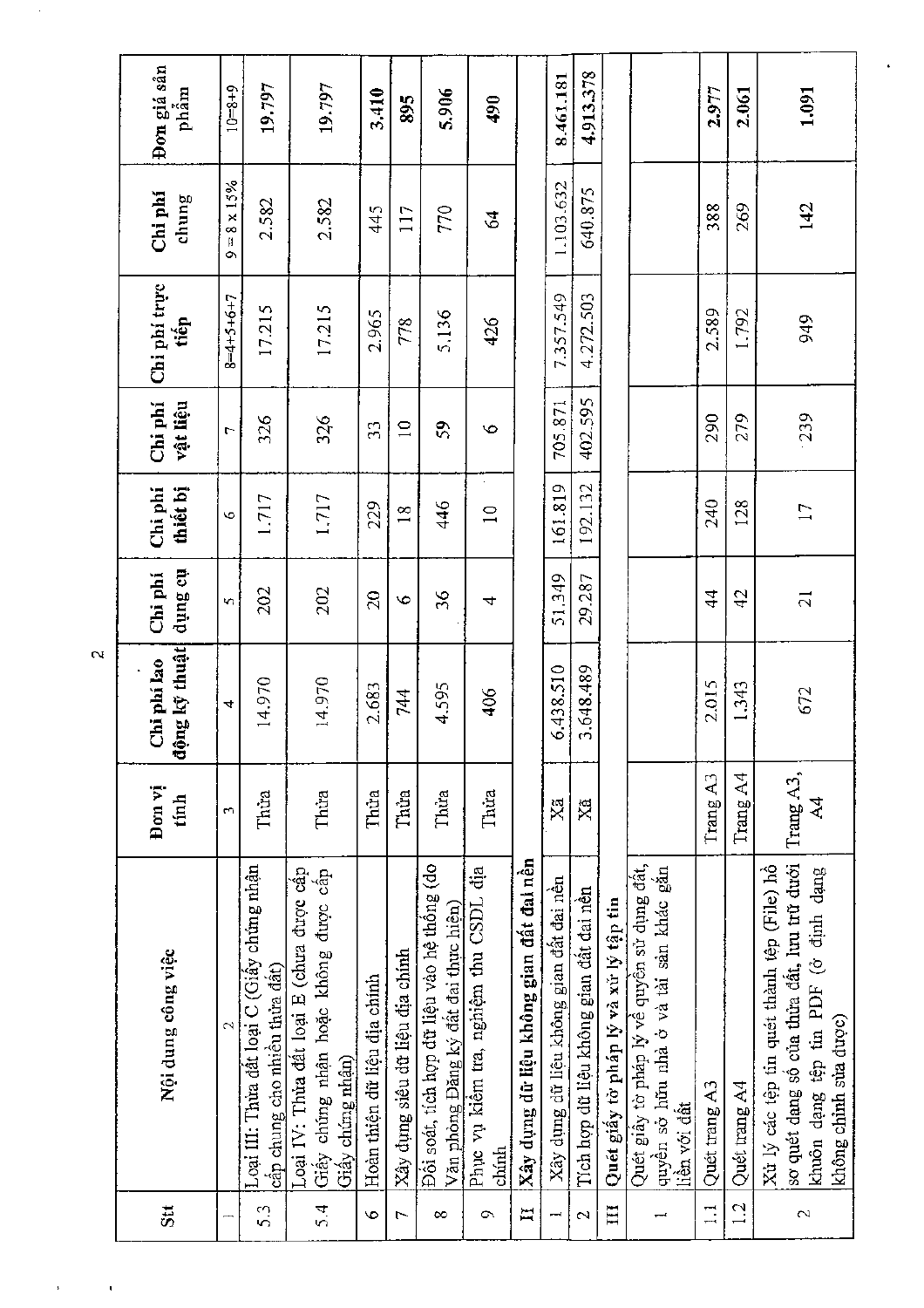|                                                            |                           | Stt                                         |
|------------------------------------------------------------|---------------------------|---------------------------------------------|
| Tạo liên kết hồ sơ quét dạng số với thừa<br>dât trong CSDI |                           | Nội dung công việc                          |
| Thùa                                                       |                           | Pon vị<br>tính                              |
| 6491                                                       |                           | dộng kỹ thuật<br>Chiphilao                  |
| 5                                                          |                           | no Sung en<br>Chi phi                       |
| 14 I                                                       |                           | Chi phí   Chi phí<br>thiết bị   vật liệu    |
| <b>119</b>                                                 |                           |                                             |
| 6#61                                                       | $8=4+5+6+7$   9 = 8 x 15% | $\cdot$   Chi phi $\left $ Chi phi trục   ~ |
| 292                                                        |                           | Chi phí<br>chung                            |
| 2.241                                                      | $10 = 8 + 6$              | Đơn giá sản<br>  phẩm                       |

## **Chi**chú:

- CSDL: Cơ sở đữ liệu<br>- GCN: Giấy chứmg nhận

 $\frac{1}{2}$ 

 $\ddot{\phantom{0}}$ 

j.

 $\frac{1}{2}$ 

 $\frac{1}{2}$ 

 $\frac{1}{2}$ 

်<br>မ

 $\frac{1}{2}$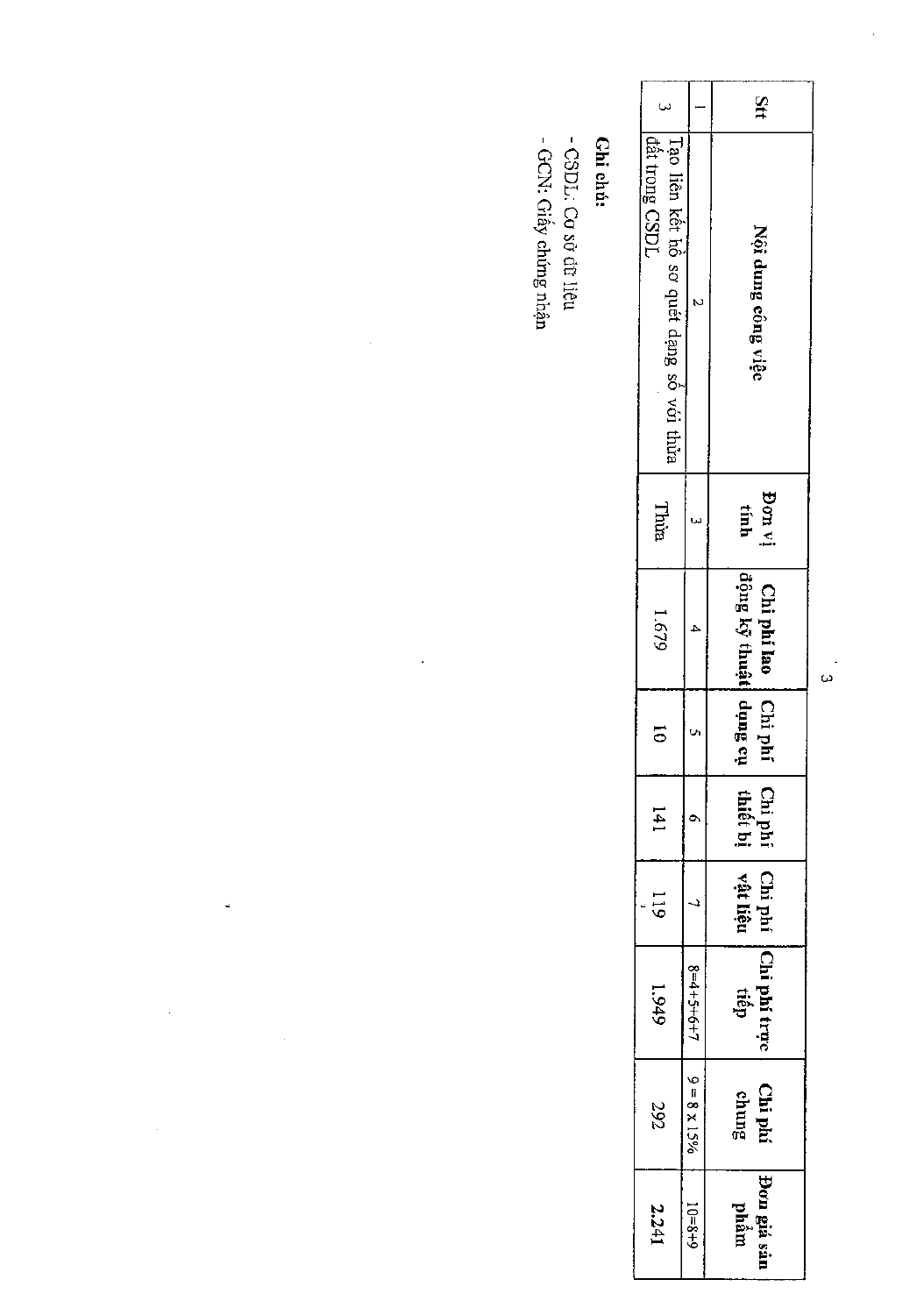2. Đơn giá sản phẩm chuyền đổi, bổ sung, hoàn thiện cơ sở dữ liệu địa chính đã xây dựng trước ngày 01 tháng 8 năm 2016

|                |                                                                                                                   |                |                              |                     |                     |                     |                      |                     | Đơn vị tính: Đồng   |
|----------------|-------------------------------------------------------------------------------------------------------------------|----------------|------------------------------|---------------------|---------------------|---------------------|----------------------|---------------------|---------------------|
| Stt            | Nội dung công việc                                                                                                | Don vi<br>tanh | động kỹ thuật<br>Chi phi lao | tio Sunp<br>Chi phí | Chi phi<br>thiết bị | Chi phí<br>vật liệu | Chi phí trực<br>tiếp | Chi phi<br>chung    | Đơn giá sản<br>phẩm |
|                | $\mathbf{\hat{c}}$                                                                                                | 3              | 4                            | S,                  | Φ                   | ٣                   | $8=4+5+6+7$          | $9 = 8 \times 15\%$ | $10 = 8 + 9$        |
|                | Chuyển đổi, bổ sung hoàn thiện dữ liệu địa chính (Không bao gồm nội dung xây dựng dữ liệu không gian đất đai nên) |                |                              |                     |                     |                     |                      |                     |                     |
|                | Công tác chuẩn bị                                                                                                 | Thứa           | 226                          |                     | 3                   | Ò                   | 239                  | 36                  | 275                 |
| N              | Chuyền đôi dữ liệu địa chính                                                                                      | Thua           | 349                          | 3                   | 17                  | 27                  | 396                  | 59                  | 455                 |
| S              | Bồ sung, hoàn thiện dữ liệu địa chính                                                                             | Thua           | 3,484                        | 32                  | 316                 | 307                 | 4.139                | 621                 | 4.760               |
| 4              | Xây dụng siêu dữ liệu địa chính                                                                                   | Thúa           | 402                          | 3                   | $\mathbf{I}$        | 33                  | 449                  | 67                  | 516                 |
|                | Đối soát dữ liệu (do Văn phòng Đăng ký đât<br>đai thực hiện)                                                      | Thúa           | 2.029                        | $\mathsf{11}$       | 148                 | 158                 | 2.352                | 353                 | 2.705               |
| G              | Phục vụ kiêm tra, nghiệm thu CSDL địa                                                                             | Thua           | 176                          | N                   | 4                   | $\frac{6}{1}$       | 198                  | 30                  | 228                 |
|                | Xây dựng dữ liệu không gian đất đai nên                                                                           |                |                              |                     |                     |                     |                      |                     |                     |
|                | Xây dựng dữ liệu không gian đất đai nên                                                                           | Ä              | 1.716.936                    | 13.116              | 42.911              | 151.159             | 1.924.122            | 288.618             | 2.212.740           |
| $\overline{c}$ | Tích họp dữ liệu không gian đất đai nên                                                                           | Χä             | 643.851                      | 4.314               | 202.027             | 49.717              | 899.909              | 134.986             | 1.034.895           |

## Ghi chú:

-CSDL: Co sò dù liệu

- GCN: Giấy chứng nhận

 $\hat{\mathbf{r}}$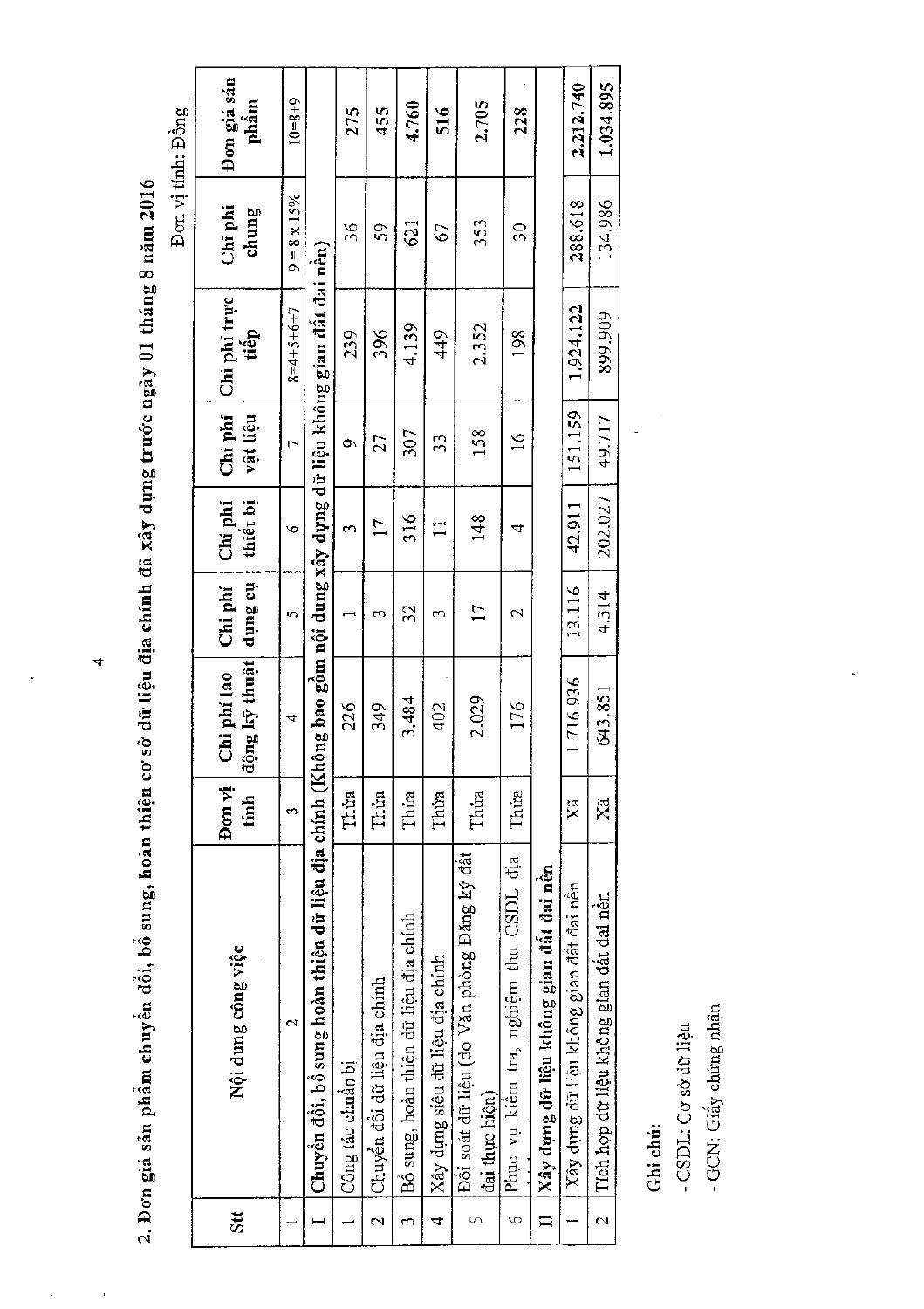3. Đơn giá sản phẩm xây dụng cơ sở dữ liệu địa chính đối với trường hợp thực hiện đồng bộ với lập, chỉnh lý bản đồ địa chính và đăng<br>ký đất đai, cấp giấy chứng nhận

|                      |                                                                    |               |                                       |         |                     |                     |                      | <b>Don vi tinh: Dông</b> |
|----------------------|--------------------------------------------------------------------|---------------|---------------------------------------|---------|---------------------|---------------------|----------------------|--------------------------|
| Stt                  | Nội dung công việc                                                 | jvnvi<br>tính | ing Kỳ thuật   dụng cụ<br>Chi phí lao | Chi phí | Chi phí<br>thiết bị | Chi phí<br>vật liệu | Chi phí trực<br>tiếp | Chi phí<br>chung         |
|                      | N                                                                  |               | 4                                     | U       | Ō                   |                     | 8=4+5+6+7            | $9 = 8 \times 15\%$      |
|                      | Thu thâp tài liệu, dữ liệu                                         |               |                                       |         |                     |                     |                      |                          |
| $\frac{1}{2}$        | CSDL dia chinh<br>Thu thập tài liệu phục vụ công tác xây dụng      | Thira         | 743                                   |         | ∞                   |                     | 959                  | 114                      |
| N                    | Lập, chỉnh lý hản đồ địa chính gắn với xây dụng dữ liệu không gian |               |                                       |         |                     |                     |                      |                          |
| $\frac{2.1}{2}$      | Xây dụng dữ liệu không gian đất đai nền                            | Xã            | 6.438.510                             | 51.349  | 209.464             | 705.871             | 7.405.194            | 1.110.779                |
| 2.2                  | Xây dựng dữ liệu không gian địa chính                              | Thừa          | 322                                   |         | \$                  | 4                   | 368                  | S)                       |
| $\tilde{\mathbf{z}}$ | Xây dụng siêu dữ liệu địa chính                                    | Thừa          | 744                                   | o       | $\overline{\infty}$ | $\vec{0}$           | 778                  | $\frac{1}{7}$            |
| 4                    | Tích hợp dữ liệu vào hệ thống                                      | Thùa          | 537                                   |         | 46                  | 26                  | 613                  | 82                       |
| U)                   | chinh<br>Phục vụ kiếm tra, nghiệm thu CSDL dịa                     | Thừa          | 406                                   |         | $\overline{\circ}$  |                     | 426                  | 64                       |

- CSDL: Co sò dữ liệu Ghi chú:

o,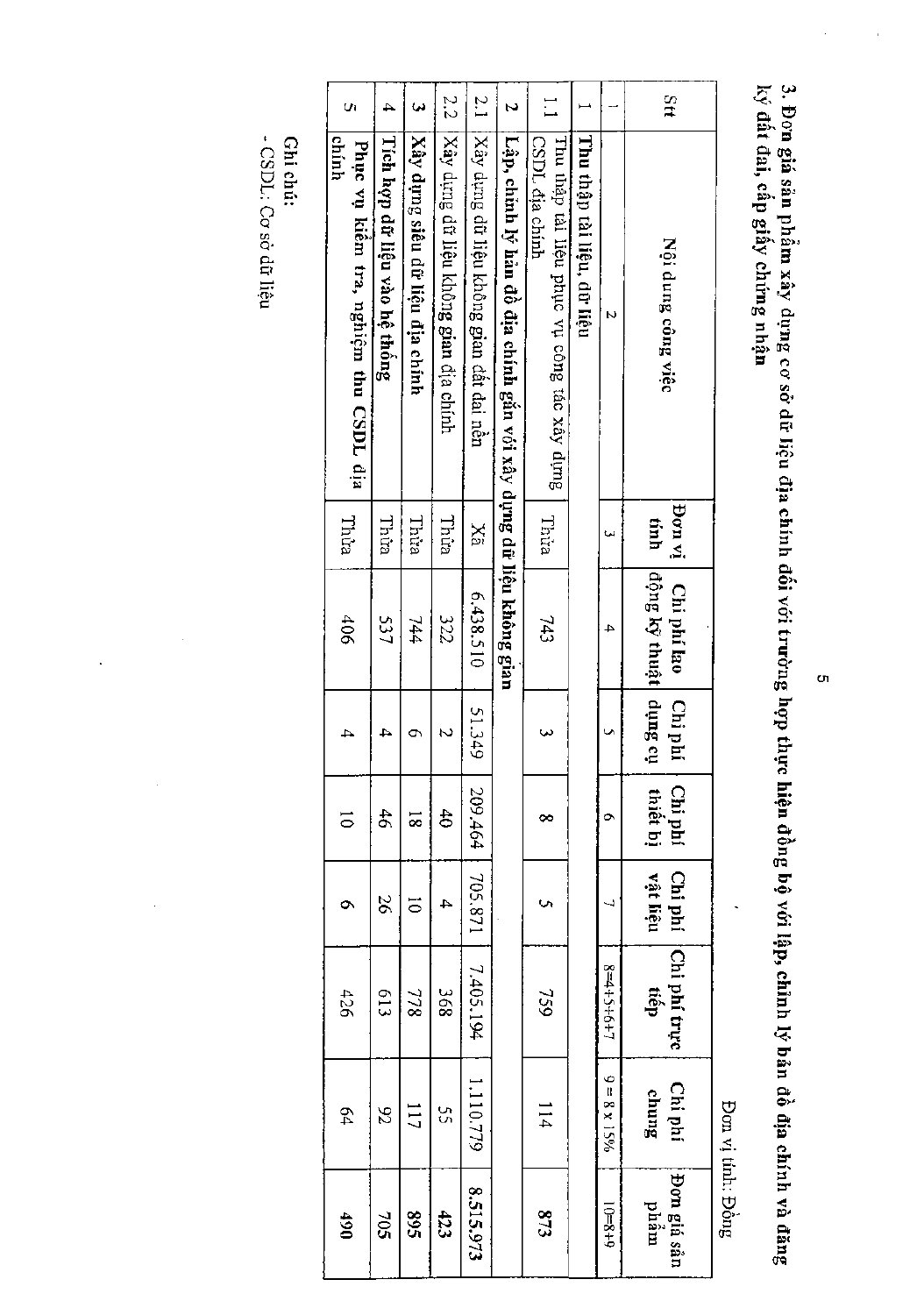4. Đơn giá sản phẩm xây dựng cơ sở dữ liệu thống kê, kiểm kê đất đai cấp xã

 $\hat{\boldsymbol{\beta}}$ 

 $\frac{1}{\sqrt{2}}$ 

 $\circ$ 

Đơn vị tính: Đồng

|               |                                                                                                                                                         | Đơn vị       | Chi phí lao   | Chi phí | Chi phí  | Chi phi  | Chi phí trực                                                                          | Chi phí             | Đơn giá sản  |
|---------------|---------------------------------------------------------------------------------------------------------------------------------------------------------|--------------|---------------|---------|----------|----------|---------------------------------------------------------------------------------------|---------------------|--------------|
| $\sin$        | Nội dung công việc                                                                                                                                      | tính         | động kỹ thuật | na aunp | thiết bị | vật liệu | tiêp                                                                                  | chung               | phâm         |
|               | $\mathbf{\hat{z}}$                                                                                                                                      | $\mathbf{r}$ | ÷             | in,     | Ó.       | r,       | $8 - 4 + 5 + 6 + 7$                                                                   | $9 = 8 \times 15\%$ | $10 = 8 + 9$ |
| بسز           | Công tác chuẩn bị; Xây dựng siêu dữ liệu thống kê, kiểm kê đất đai; Phục vụ kiểm tra, nghiệm thu                                                        |              |               |         |          |          | CSDL thông kê, kiềm kê đất đai                                                        |                     |              |
|               | Công tác chuẩn bị                                                                                                                                       | Χã           | 170.048       | 748     | 1.918    | 6.936    | 179.650                                                                               | 26.948              | 206.598      |
| $\mathcal{L}$ | Xây dụng siêu dữ liệu thống kê, kiểm kê đất<br>đai                                                                                                      | Xã           | 125.930       | 1.246   | 3.735    | 11.559   | 142.470                                                                               | 21.371              | 163.841      |
| 3             | Phục vụ kiêm tra, nghiệm thu CSDL thông<br>kê, kiềm kê đật đai                                                                                          | Xă           | 151.408       | 1.246   | 18.518   | 11.559   | 182.731                                                                               | 27,410              | 210.141      |
| $\Xi$         | thuộc tính thống kê, kiểm kê đất đai; đối soát hoàn thiện dữ liệu thống kê, kiểm kê đất đai<br>Thu thập tài liệu, dữ liệu; Rà soát, đánh giá, phân loại |              |               |         |          |          | rà sắp xếp tài liệu, dữ liệu; quét giây tờ pháp lý và xử lý tệp tin; Xây dựng dữ liệu |                     |              |
| $\Xi$         | Kiềm kê                                                                                                                                                 |              |               |         |          |          |                                                                                       |                     | 678.015      |
|               | Thu thập tài liệu, dữ liệu                                                                                                                              | Κỳ           | 97.754        | 415     | 1.064    | 3.667    | 102.901                                                                               | 15.435              | 118.336      |
| N             | Rà soát, đánh giá, phân loại và săp xêp tài<br>liệu, dữ liệu                                                                                            | Š,           | 78.203        | 332     | 851      | 2.934    | 82.320                                                                                | 12.348              | 94.668       |
| CO            | Quét giây tờ pháp lý và xử lý tệp tin                                                                                                                   | Κý           | 16.791        | 166     | 1.662    | 1.467    | 20.086                                                                                | 3.013               | 23.099       |
| 4             | Xây dụng dữ liệu thuộc tính thông kê, kiêm<br>kê đất đai                                                                                                | Κý           | 157.681       | 1.329   | 7.714    | 11.739   | 178.463                                                                               | 26.769              | 205.232      |
| 5             | Đối soát, hoàn thiện đữ liệu thống kê, kiểm<br>kê dât dai                                                                                               | K)           | 195.508       | 831     | 2.128    | 7.342    | 205.809                                                                               | 30,871              | 236.680      |
| 11.2          | Thông kê                                                                                                                                                |              |               |         |          |          |                                                                                       |                     | 346.637      |
| ⊷             | Thu thập tài liệu, dữ liệu                                                                                                                              | Năm          | 21.462        | 166     | 426      | 1.467    | 23.521                                                                                | 3.528               | 27.049       |
| $\mathbb{Z}$  | Rà soát, đánh giá, phân loại và săp xép tài<br>liệu, dữ liệu                                                                                            | Năm          | 21.462        | 166     | 426      | 1.467    | 23.521                                                                                | 3.528               | 27.049       |

Ŷ,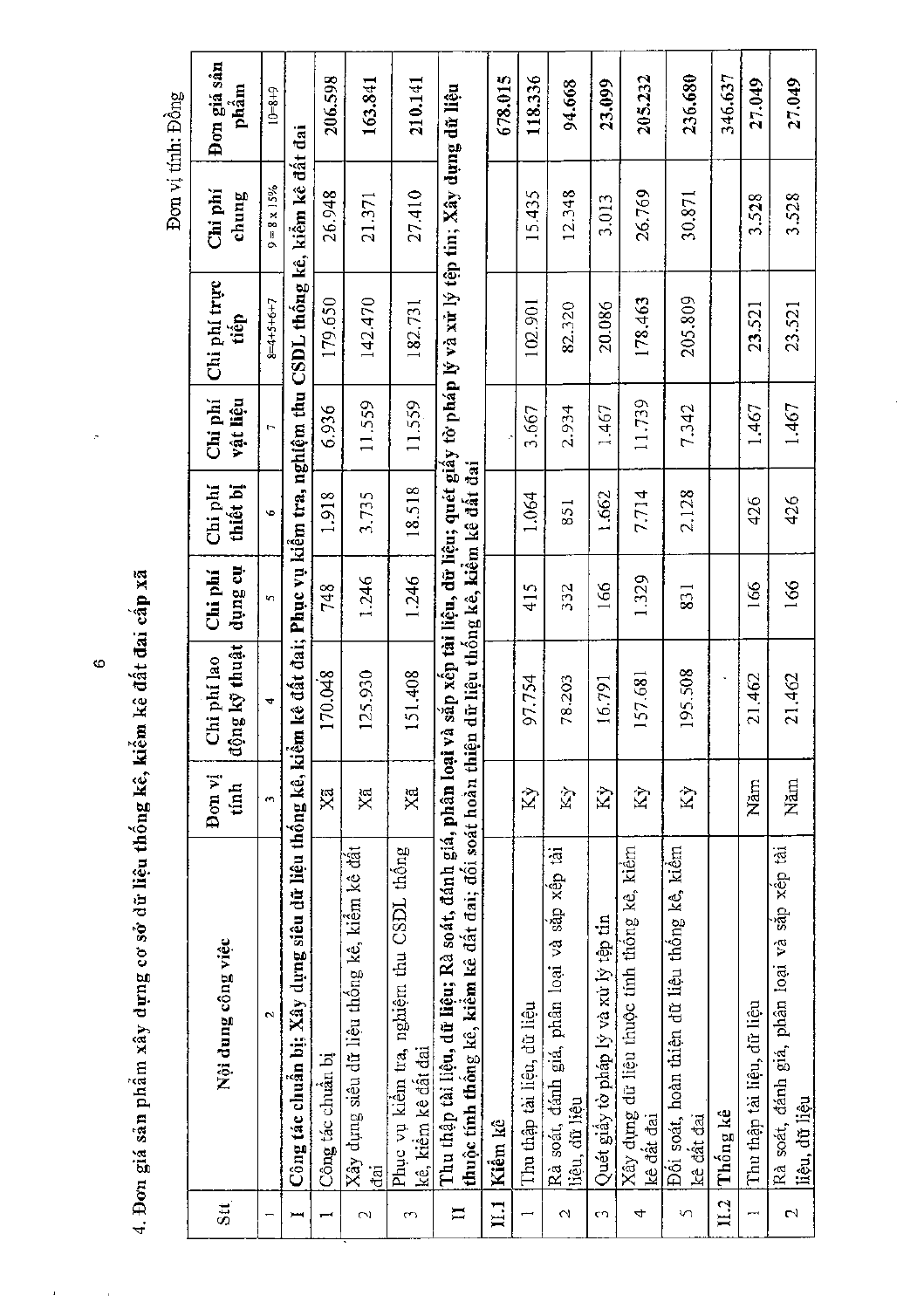| با<br>ن<br>l.4                                       |                |               | r<br>2        | $\overline{\phantom{0}}$ |                                                           | Ξ                                           | U)                                                        | 4                                                        | $\omega$                              |                       | Stt                                   |
|------------------------------------------------------|----------------|---------------|---------------|--------------------------|-----------------------------------------------------------|---------------------------------------------|-----------------------------------------------------------|----------------------------------------------------------|---------------------------------------|-----------------------|---------------------------------------|
| đât đai<br>Chuyên đôi và tích hợp không gian kiêm kê | Tỷ lệ 1/10.000 | Tỷ lệ 1/5.000 | Tỷ lệ 1/2.000 | 000 1/1 형 41             | kiêm kê dât đai<br>Chuẩn hóa các lớp đôi tượng không gian | Xây dụng dữ liệu không gian kiểm kê đất đại | kê đất đai<br>Đôi soát, hoàn thiện đữ liệu thông kê, kiêm | kê đất đai<br>Xây dựng đữ liệu thuộc tính thông kê, kiêm | Quét giấy tờ pháp lý và xử lý tệp tin | N                     | Nội dung công việc                    |
| Lớp DL                                               | <b>Lóp DL</b>  | Γόρ DL        | Lóp DL        | Lop DL                   |                                                           |                                             | Năm                                                       | nam                                                      | $\rm N\acute{s}m$                     | ىيا                   | iv nod<br>tính                        |
| 171.694                                              | 937.876        | 815.545       | 733.990       | 652.436                  |                                                           |                                             | 85.847                                                    | 119.428                                                  | 16,791                                | 4                     | động kỹ thuật  dụng cụ<br>Chi phí lao |
| 1.329                                                | 6.315          | 6.315         | 6.315         | 6.315                    |                                                           |                                             | <b>GOS</b>                                                | 1.329                                                    | 56                                    | Ō,                    | Chi phí                               |
| 12.191                                               | 20.597         | 20.597        | 20.597        | 20.597                   |                                                           |                                             | 1.703                                                     | 7.714                                                    | 1.662                                 | Ō,                    | Chi phí<br>thiết bị                   |
| 12.321                                               | 58.530         | 58.530        | 58.530        | <b>58.530</b>            |                                                           |                                             | 5.871                                                     | 11.739                                                   | 1.467                                 | ┙                     | Chi phí<br>vật liệu                   |
| 197.535                                              | 1.023.318      | 200.987       | 819.432       | 737.878                  |                                                           |                                             | 94.086                                                    | 140.210                                                  | 20.086                                | $8 - 4 + 5 + 6 + 7$   | Chi phí trực<br>tiêp                  |
| 29.630                                               | 153.498        | 135.148       | 122.915       | 110.682                  |                                                           |                                             | 14.113                                                    | 21.032                                                   | 3.013                                 | $%$ $51 \times 8 = 6$ | <b>Chiphí</b><br>chung                |
| 227.165                                              | 1.176.816      | 1.036.135     | 942.347       | 848.560                  |                                                           |                                             | 108.199                                                   | 161.242                                                  | 23.099                                | $6 + 8 = 01$          | Pon giá sán<br>phâm                   |

Ghi chú:

- CSDL: Cơ sở dữ liệu<br>- Lớp DL: Lớp đữ liệu

 $\label{eq:2} \frac{1}{\sqrt{2}}\int_{0}^{\infty}\frac{1}{\sqrt{2}}\,d\mu_{\rm{eff}}\,d\mu_{\rm{eff}}$ 

 $\frac{1}{2}$ 

 $\frac{1}{2}$ 

ŀ,

 $\ddot{\phantom{a}}$ 

 $\frac{1}{2}$ 

 $\frac{1}{2}$ 

J.

 $\overline{\phantom{0}}$ 

 $\frac{1}{2}$  $\frac{1}{2}$ 

 $\frac{1}{2}$ 

Ĵ,

 $\frac{1}{2}$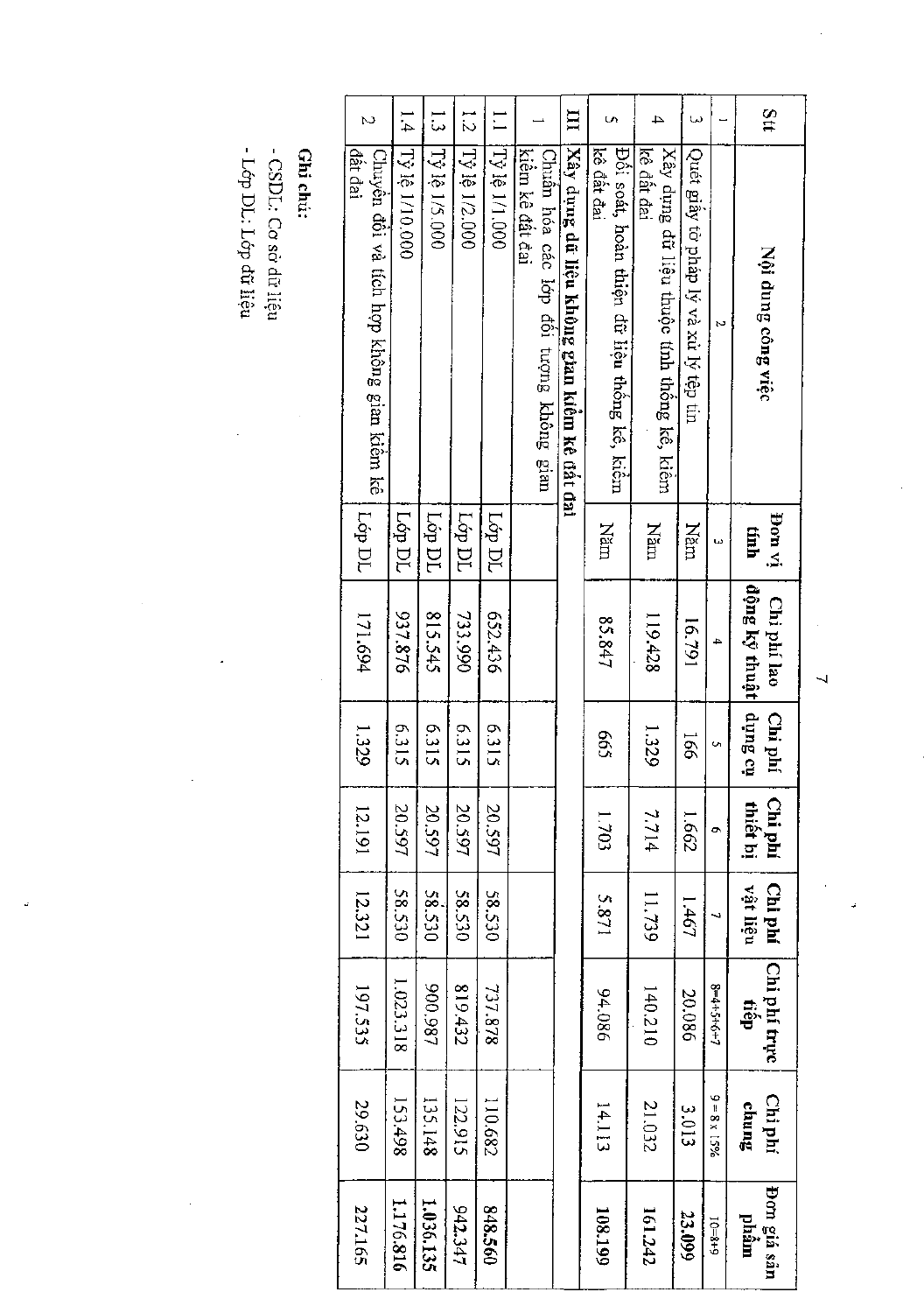| лимет<br>j                                                |
|-----------------------------------------------------------|
| $\operatorname{cap}$                                      |
|                                                           |
|                                                           |
|                                                           |
|                                                           |
|                                                           |
| u thông kê, kiêi<br>J                                     |
|                                                           |
|                                                           |
|                                                           |
| <sup>Arng</sup> co sở dữ liệu th <sub>o-</sub><br>anin An |
|                                                           |
| 5. Đơn giá sản phẩm xây                                   |
|                                                           |
|                                                           |
|                                                           |
|                                                           |

 $\bar{t}$ 

 $\hat{\epsilon}$ 

 $\infty$ 

Đơn vị tính: Đồng

|                 |                                                                                                                                                         |                    |                                  |                    |                     |                     |                                                                                       |                     | <b>Synce mm is more</b> |
|-----------------|---------------------------------------------------------------------------------------------------------------------------------------------------------|--------------------|----------------------------------|--------------------|---------------------|---------------------|---------------------------------------------------------------------------------------|---------------------|-------------------------|
| Stt             | Nội dung công việc                                                                                                                                      | Đơn vị<br>tính     | ộng kỹ thuật<br>Chi phi lao<br>₩ | ns Sunp<br>Chi phí | Chi phí<br>thiết hị | Chi phi<br>vật liệu | Chi phí trực<br>tiếp                                                                  | Chi phí<br>chung    | Đơn giá sản<br>phâm     |
|                 | $\mathbf{\Omega}$                                                                                                                                       | $\epsilon$         | 4                                | Й                  | $\ddot{\circ}$      | $\overline{C}$      | $8 = 4 + 5 + 6 + 7$                                                                   | $9 = 8 \times 15\%$ | $6 + 8 = 01$            |
| Ĭ               | Công tác chuẩn bị; xây dụng siêu dữ liệu thống kê, kiểm kê đất đai; phục vụ kiểm tra, nghiệm thu CSDL thống kê, kiểm kê đất đai                         |                    |                                  |                    |                     |                     |                                                                                       |                     |                         |
|                 | Công tác chuẩn bị                                                                                                                                       | Huyện              | 1.130.585                        | 4.986              | 12.788              | 68.268              | 1.216.627                                                                             | 182.494             | 1,399,121               |
| $\sim$          | Xây dụng siêu dữ liệu thông kê, kiêm kê đật<br>ä                                                                                                        | Huyện              | 251.859                          | 2.492              | 6.394               | 34.115              | 294.860                                                                               | 44.229              | 339.089                 |
| co              | Phục vụ kiểm tra, nghiệm thu CSDL thống<br>kê, kiêm kê dât dai                                                                                          | Huyện              | 782.032                          | 6.647              | 139.848             | 91.011              | 1.019.538                                                                             | 152.931             | 1.172.469               |
| H               | thuộc tính thống kê, kiểm kê đất đai; đối soát hoàn thiện dữ liệu thống kê, kiểm kê đất đai<br>Thu thập tài liệu, dữ liệu; rà soát, đánh giá, phân loại |                    |                                  |                    |                     |                     | và sắp xếp tài liệu, dữ liệu; quét giây tờ pháp lý và xử lý tệp tin; xây dụng dữ liệu |                     |                         |
| $\Xi$           | Kiêm kê                                                                                                                                                 |                    |                                  |                    |                     |                     |                                                                                       |                     |                         |
|                 | Thu thập tài liệu, dữ liệu                                                                                                                              | $\hat{X}$          | 195,508                          | 831                | 2.131               | 11.377              | 209.847                                                                               | 31.477              | 241.324                 |
| $\sim$          | Rà soát, đánh giá, phân loại và săp xêp tài<br>liệu, dữ liệu                                                                                            | $\hat{K}$          | 586.524                          | 2.493              | 6.394               | 34.131              | 629.541                                                                               | 94.431              | 723.972                 |
| S               | Quét giây tờ pháp lý và xử lý tệp tin                                                                                                                   | $\hat{K}$          | 83.953                           | 831                | 8.313               | 11.377              | 104.474                                                                               | 15.671              | 120.145                 |
| 4               | Xây dựng dữ liệu thuộc tính thông kê, kiêm<br>kê dât dai                                                                                                | Κý                 | 157.681                          | 1.329              | 10.828              | 18.196              | 188.034                                                                               | 28.205              | 216.239                 |
| 5               | Đối soát, hoàn thiện dữ liệu thống kê, kiêm<br>kê dât dai                                                                                               | $\hat{\mathbf{x}}$ | 391.016                          | 1.662              | 4.263               | 22.754              | 419,694                                                                               | 62.954              | 482.648                 |
| 11.2            | Thông kê                                                                                                                                                |                    |                                  |                    |                     |                     |                                                                                       |                     |                         |
|                 | Thu thập tài liệu, dữ liệu                                                                                                                              | Năm                | 21.462                           | 166                | 426                 | 2.273               | 24.327                                                                                | 3.649               | 27.976                  |
| $\mathbf{\sim}$ | Rà soát, đánh giá, phân loại và sắp xếp tài<br>liêu, dữ liệu                                                                                            | Năm                | 107.309                          | 831                | 2.131               | 11.377              | 121.648                                                                               | 18,247              | 139.895                 |
| $\sim$          | Quét giây tờ pháp lý và xử lý tệp tin                                                                                                                   | Năm                | 83.953                           | 831                | 8.313               | 11.377              | 104.474                                                                               | 15.671              | 120.145                 |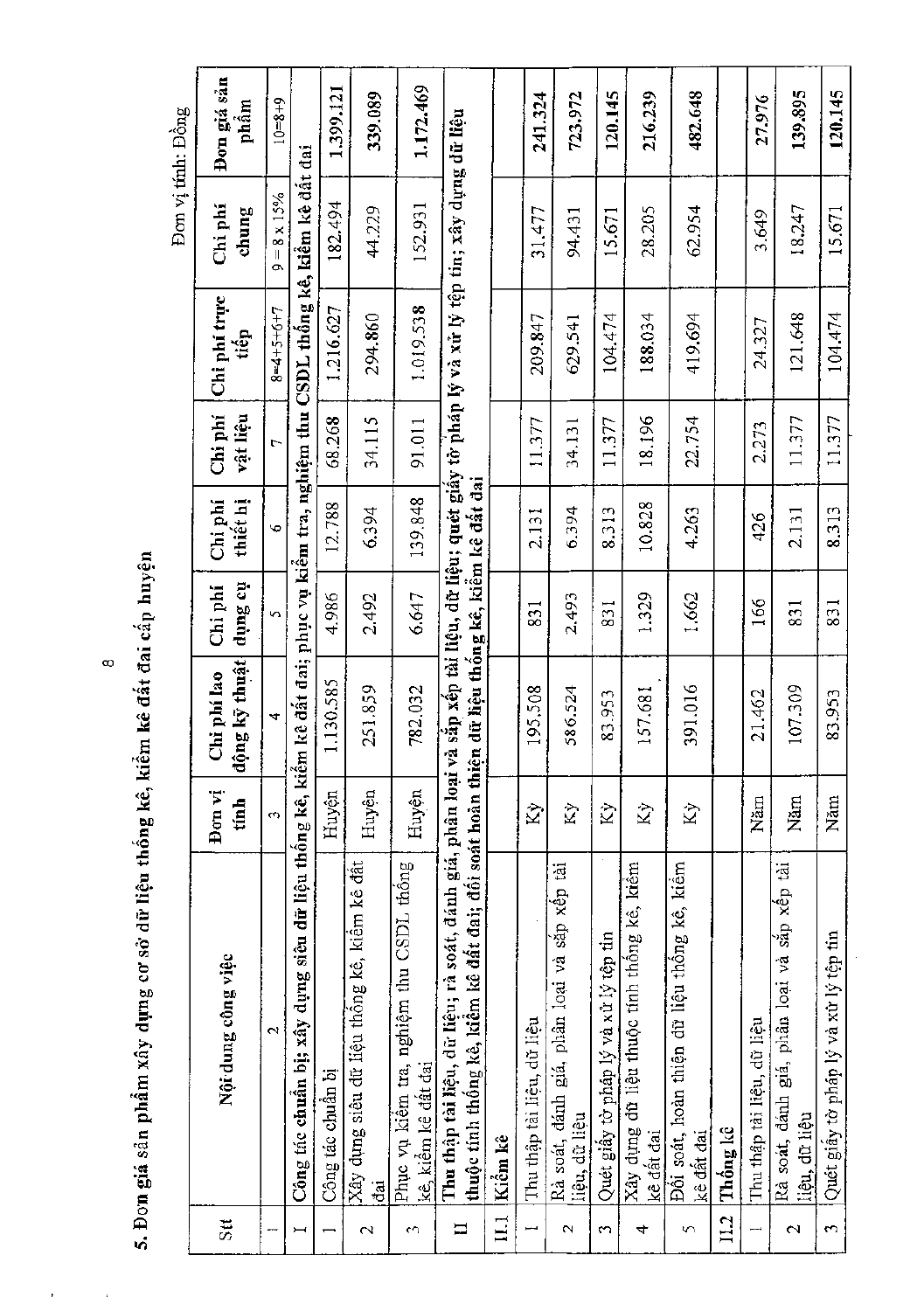|     |                                                           | Pon vi | Chi phí lao           | Chi phí        | Chi phí  |                     |                      |                     |                     |
|-----|-----------------------------------------------------------|--------|-----------------------|----------------|----------|---------------------|----------------------|---------------------|---------------------|
| Stt | Nội dung công việc                                        | tinh   | dộng kỹ thuật dụng cụ |                | thiết bị | Chi phí<br>nận liệu | Chi phí trực<br>tiëp | Chi phí<br>chung    | Don giá sản<br>phám |
|     |                                                           |        | $\overline{4}$        |                | Ö        | 4                   | $8 = 4 + 5 + 6 + 7$  | $9 = 8 \times 15\%$ | $6 + 8 = 01$        |
| 4   | Xây dựng dữ liệu thuộc tính thông kê, kiêm<br>kê dât dai  | Năm    | 157.681               | 1.329          | 10.828   | 18.196              | 188.034              | 28.205              | 216.239             |
|     | kê dât đai<br>Đối soát, hoàn thiện dữ liệu thống kê, kiếm | Năm    | 107.309               | $\frac{83}{1}$ | 2.131    | 11.377              | 121.648              | 18.247              | 139.895             |
| Ξ   | Xây dựng dữ liệu không gian kiểm kê đất đai               |        |                       |                |          |                     |                      |                     |                     |
|     | kiêm kê đất đai<br>Chuân hóa các lớp đội tượng không gian |        |                       |                |          |                     |                      |                     |                     |
|     | $-7\frac{3}{2}$ Iê 1/5.000                                | 10 р.  | 1.352.087             | 11.632         | 34.182   | 159.260             | 1,557.161            | 233.574             | 1.790.735           |
|     | $-$ Ty lê 1/10.000                                        | Lop DL | 1.502.319             | 11.632         | 34.182   | 159.260             | 1.707.393            | 256.109             | 1.963.502           |
|     | - Tỷ lệ 1/25.000                                          | Lóp DL | 1.652.551             | 11.632         | 34,182   | 159.260             | 1.857.625            | 278.644             | 2.136.269           |
| N   | đắt đại<br>Chuyển đổi và tích hợp không gian kiếm kê      | Lóp DL | 321.926               | 2.493          | 23.930   | 34.134              | 382.483              | 57.372              | 439.855             |

 $\overline{\mathcal{L}}$ 

ä,

**Ghi chú:<br>- CSDL: Co sở dữ liệu<br>- Lớp DL: Lớp dữ liệu** 

 $\circ$ 

 $\overline{1}$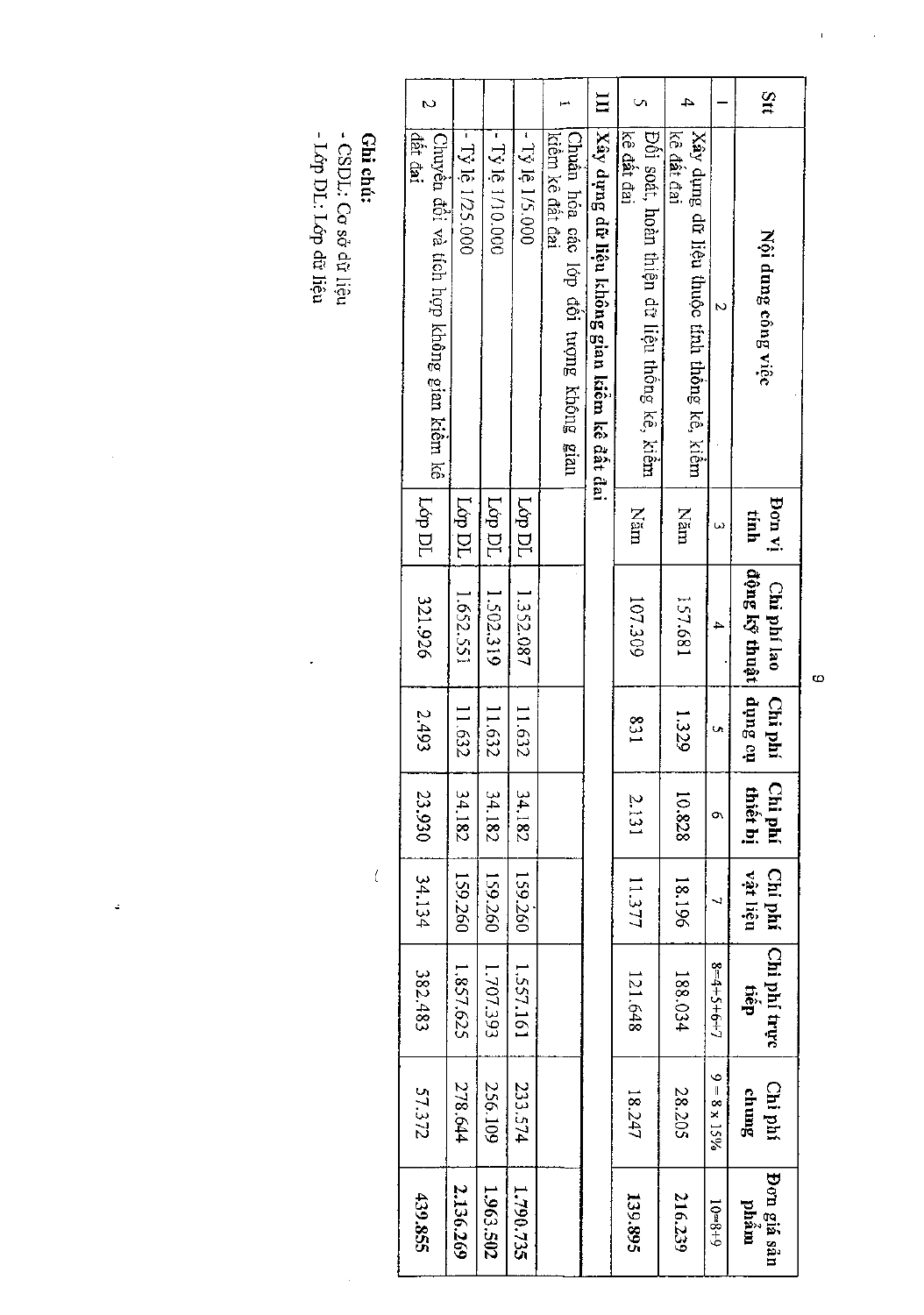6. Đơn giá sản phẩm xây dựng cơ sở dữ liệu thống kê, kiểm kê đất đai cấp tỉnh

Đơn vị tính: Đồng

| Stt                      | Nội dung công việc                                                                                                       | Đon vj<br>tinh       | dộng kỹ thuật<br>Chi phi lao      | the Sunp<br>Chi phi | thiết bị<br>Chi phí | Chi phí<br>vật liệu | Chi phi truc<br>tiêp                                                               | $Chi$ phí<br>chung  | Đơn giá sân<br>phâm |
|--------------------------|--------------------------------------------------------------------------------------------------------------------------|----------------------|-----------------------------------|---------------------|---------------------|---------------------|------------------------------------------------------------------------------------|---------------------|---------------------|
|                          | $\mathbf{\tilde{c}}$                                                                                                     | m                    | ₹                                 | īΜ,                 | Š.                  | ŗ.                  | $8 = 4 + 5 + 6 + 7$                                                                | $9 = 8 \times 15\%$ | $0 + 8 = 01$        |
| Ĭ                        | Công tác chuẩn bị; xây dựng siêu dữ liệu thống kê, kiểm                                                                  |                      |                                   |                     |                     |                     | kê đất đai; phục vụ kiểm tra, nghiệm thu CSDL thông kê, kiểm kê đất đai            |                     |                     |
|                          |                                                                                                                          |                      | 1.507.446                         | 6.648               | 17.050              | 74,699              | 1.605.843                                                                          | 240.876             | 1.846.719           |
| $\overline{\phantom{0}}$ | Công tác chuẩn bị                                                                                                        | Tinh                 |                                   |                     |                     |                     |                                                                                    |                     |                     |
| $\mathbb{L}$             | Xây dựng siêu dữ liệu thống kê, kiểm kê đất<br>្មជ                                                                       | Tinh                 | 251.859                           | 2.492               | 6.394               | 27.997              | 288.742                                                                            | 43.311              | 332.053             |
| ςU.                      | Phục vụ kiểm tra, nghiệm thu CSDL thông<br>kê, kiêm kê đất đai                                                           | Tinh                 | 996.649                           | 8.309               | 241.207             | 93.364              | 1.339.529                                                                          | 200.929             | 1.540.458           |
| $\mathbf{I}$             | Thu thập tài liệu, dữ liệu; rà soát, đánh giá, phân loại và<br>thuộc tính thống kê, kiểm kê đất đai; đối soát hoàn thiện |                      | dữ liệu thống kê, kiểm kê đất đai |                     |                     |                     | sắp xếp tài liệu, dữ liệu; quét giây tờ pháp lý và xữ lý tệp tin; xây dựng dữ liệu |                     |                     |
| 111                      | Kiêm kê                                                                                                                  |                      |                                   |                     |                     |                     |                                                                                    |                     |                     |
|                          | Thu thập tài liệu, dữ liệu                                                                                               | $\hat{\mathbf{X}}$   | 1.173.048                         | 4.984               | 12.788              | 56.070              | 1.246.890                                                                          | 187.033             | 1,433,923           |
| $\mathcal{C}$            | Rà soát, đánh giá, phân loại và sắp xếp tài<br>liệu, dữ liệu                                                             | $\hat{\mathbf{X}}$   | 1.955.080                         | 8.309               | 21.313              | 93.474              | 2.078.176                                                                          | 311.726             | 2.389.902           |
| cO.                      | Quét giây tờ pháp lý và xử lý tệp tin                                                                                    | $\tilde{\mathbf{Z}}$ | 167.906                           | 1.662               | 16,626              | 18.702              | 204.896                                                                            | 30.734              | 235.630             |
| ᢋ                        | Xây dựng dữ liệu thuộc tính thống kê, kiểm<br>kê dåt dai                                                                 | $\hat{\mathbf{X}}$   | 585.464                           | 4.984               | 43,697              | 56.070              | 690.215                                                                            | 103.532             | 793.747             |
| $\sim$                   | Đối soát, hoàn thiện dữ liệu thống kê, kiếm<br>kê đất đai                                                                | $\hat{\mathbf{K}}$   | 977.540                           | 977.540             | 10.657              | 46.737              | 2.012.474                                                                          | 301.871             | 2.314.345           |
| $\overline{\text{II}}$   | Thống kê                                                                                                                 |                      |                                   |                     |                     |                     |                                                                                    |                     |                     |
|                          | Thu thập tài liệu, dữ liệu                                                                                               | Năm                  | 429.234                           | 3.325               | 8.525               | 37.404              | 478.488                                                                            | 71.773              | 550.261             |
| $\sim$                   | Rà soát, đánh giá, phân loại và sắp xếp tài<br>liệu, dữ liệu                                                             | Năm                  | 429.234                           | 3.325               | 8.525               | 37.404              | 478.488                                                                            | 71.773              | 550.261             |
| 3                        | Quét giây tờ pháp lý và xử lý tệp tin                                                                                    | Năm                  | 167.906                           | 1.662               | 16.626              | 18.702              | 204.896                                                                            | 30.734              | 235.630             |

 $\ddot{\tilde{\sigma}}$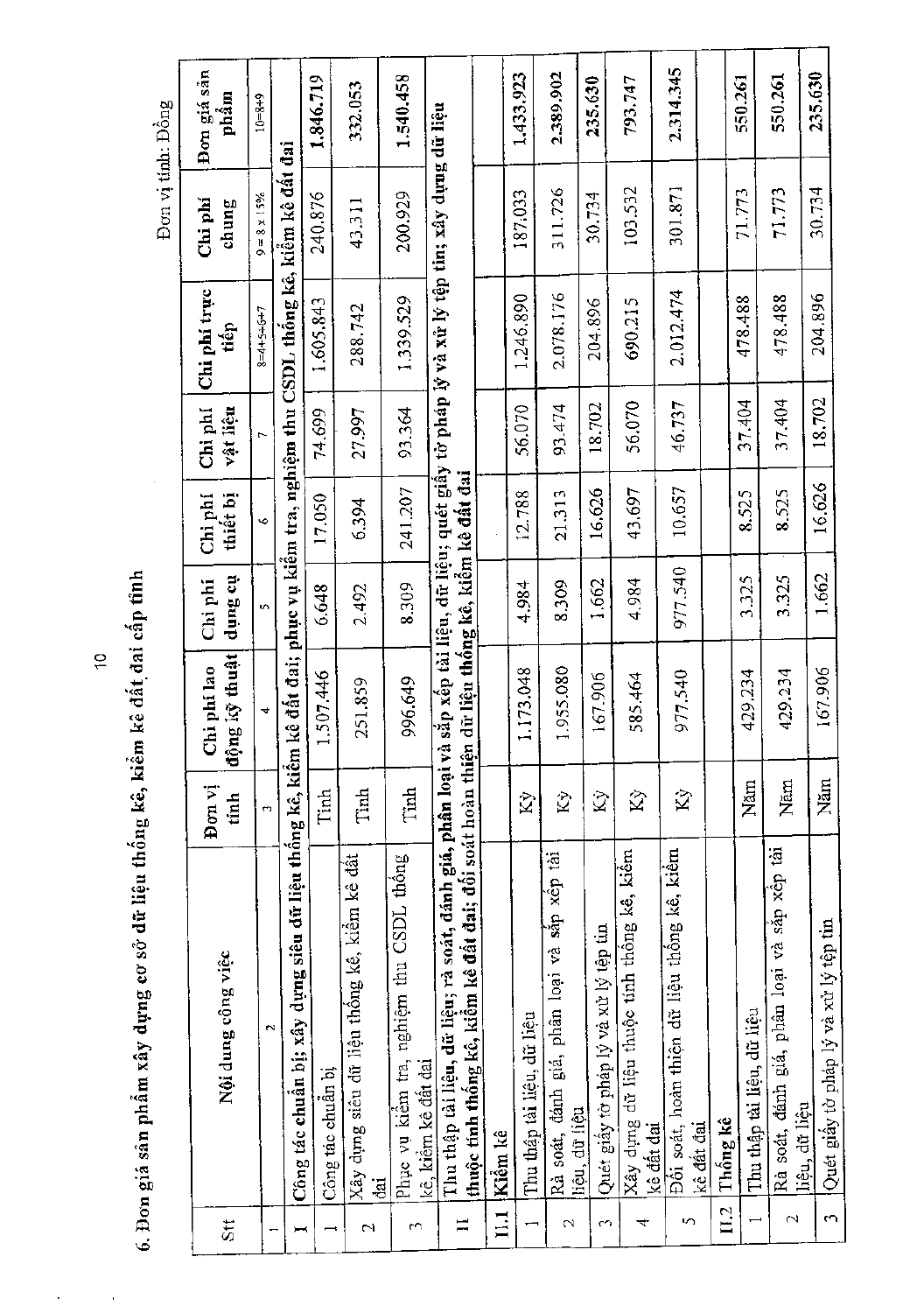| 11S                                    |                     |                                                          | ≏       |                                                           | Ξ                                           |                                                           | $\vdots$        | $\frac{1}{\sqrt{2}}$ | $\frac{1}{3}$                                                 |
|----------------------------------------|---------------------|----------------------------------------------------------|---------|-----------------------------------------------------------|---------------------------------------------|-----------------------------------------------------------|-----------------|----------------------|---------------------------------------------------------------|
| Nội dung công việc                     |                     | kê đất đai<br>Xây dựng dữ liệu thuộc tính thống kê, kiêm |         | kê đất đai<br>Đôi soát, hoàn thiện đữ liệu thông kê, kiêm | Xây dựng dữ liệu không gian kiểm kê đất đai | kiêm kê dât đai<br>Chuẩn hóa các lớp đối tượng không gian | [Tỷ lệ 1/25,000 | $15$ 16 1/50.000     | [Ty 16 1/100.000<br>Chuyền đối và tích hợp không gian kiêm kê |
| ja no <sub>f</sub><br>tinh             |                     | Năm                                                      |         | <b>Nam</b>                                                |                                             |                                                           | Lóp DL          | Lóp DL               | Lóp DL                                                        |
| dong ký thuật   dụng cụ<br>Chi phí lao |                     | 585.464                                                  |         | 214.617                                                   |                                             |                                                           | 3.863.106       | 4.292.340            | 4.721.574                                                     |
| Chi phí                                |                     | 4.984                                                    | 214.617 |                                                           |                                             |                                                           | 33.236          | 33.236               | 33.236                                                        |
| Chi phí<br>thiết bị                    | ቊ                   | 43.697                                                   | 4.263   |                                                           |                                             |                                                           | 59t.96          | 59786                | 59786                                                         |
| Chi phí<br>vật liêu                    |                     | 56.070                                                   | 18.702  |                                                           |                                             |                                                           | 373.938         | 373.938              | 373.938                                                       |
| Chi phi trực<br>tiếp                   | $8 - 4 + 5 + 6 + 7$ | 690.215                                                  | 452.199 |                                                           |                                             |                                                           | 4.368.745       | 4.797.979            | 5.227.213                                                     |
| Chi phí<br>sunup                       | $9 = 8 \times 15\%$ | 103.532                                                  | 67.830  |                                                           |                                             |                                                           | S55.312         | 719.697              | 784.082                                                       |
| Don giá sán<br>niåm                    | $6 + 8 = 01$        | 793.747                                                  | 520.029 |                                                           |                                             |                                                           | 5.024.057       | 5.517.676            | 6.011.295                                                     |

**Ghi chú:**<br>- CSDL: Cơ sở dữ liệu<br>- Lớp DL: Lớp dữ liệu

ć

 $\frac{1}{2}$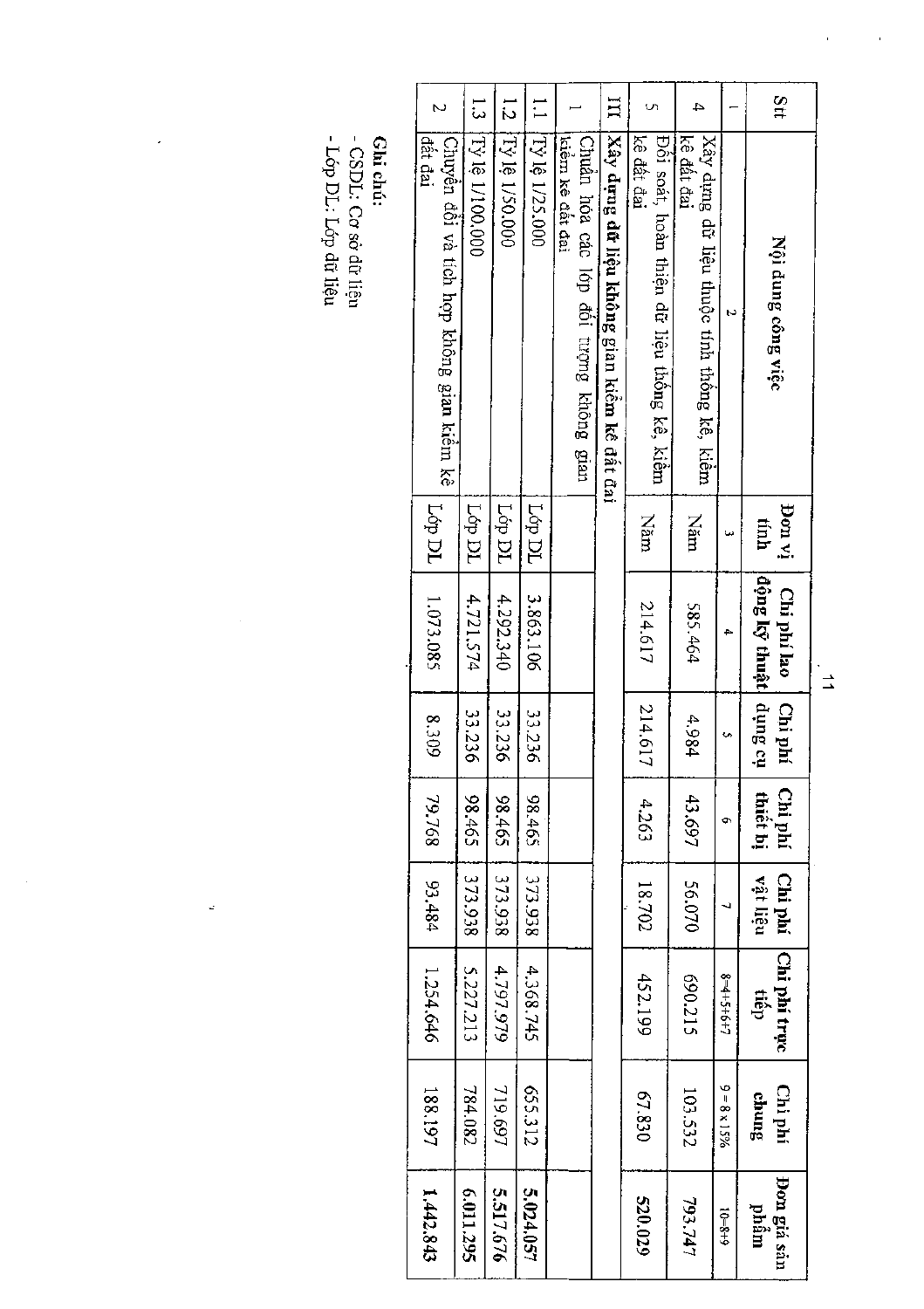|               |                                                                                                                                                                                                                   |                    |                                         |                    |                     |                      |                      |                   | Đơn vị tính: Đồng   |
|---------------|-------------------------------------------------------------------------------------------------------------------------------------------------------------------------------------------------------------------|--------------------|-----------------------------------------|--------------------|---------------------|----------------------|----------------------|-------------------|---------------------|
| Stt           | Nội dung công việc                                                                                                                                                                                                | Don vi tinh        | động kỹ thuật<br>Chi phí lao            | to Sunp<br>Chi phí | Chi phi<br>thiết bị | Chi phí<br>vật liệu  | Chi phí trực<br>tiếp | Chi phi<br>chung  | Đơn giá sản<br>phầm |
|               | N                                                                                                                                                                                                                 | $\mathbf{r}$       | 4                                       | Ÿ,                 | Φ                   | $\ddot{\phantom{0}}$ | $8 - 4 + 5 + 6 + 7$  | $= 8 \times 15\%$ | $10 = 8 + 9$        |
|               | Công tác chuẩn bị; xây dựng siêu dữ liệu quy hoạch, kế hoạch sử dụng đất; kiểm tra, nghiệm thu CSDL quy hoạch, kế hoạch sử dụng đất                                                                               |                    |                                         |                    |                     |                      |                      |                   |                     |
|               | Công tác chuân bị                                                                                                                                                                                                 | Huyện              | 1.507.446                               | 6.645              | 17,050              | 43.952               | 1.575.093            | 236.264           | 1.811.357           |
| 2             | Xây dựng siêu dữ liệu quy hoạch, kê hoạch sử<br>dụng đất                                                                                                                                                          | Huyện              | 671.624                                 | 6.647              | 30.033              | 43.971               | 752.275              | 112.841           | 865.116             |
| 5             | Kiêm tra, nghiệm thu CSDL quy hoạch, kế<br>hoạch sử dụng đất                                                                                                                                                      | Huyện              | 1.778.681                               | 14.959             | 202.849             | 98.949               | 2.095.438            | 314.316           | 2,409.754           |
| $\mathbf{I}$  | Thu thập tài liệu, dữ liệu; rà soát, đánh giá, phân loại và sắp xếp tài liệu, dữ liệu; quét giấy tờ pháp lý và xử lý tệp tim; xây dựng dữ liệu thuộc<br>tính quy hoạch, kế hoạch sử dụng đất; đối soát hoàn thiện |                    | dữ liệu quy hoạch, kê hoạch sử dụng đật |                    |                     |                      |                      |                   |                     |
|               | Thu thập tài liệu, dữ liệu                                                                                                                                                                                        | Nam (Ky)           | 1.564.064                               | 6.651              | 17.691              | 43.982               | 1.632.388            | 244.858           | 1.877.246           |
| $\mathcal{Q}$ | Rà soát, đánh giá, phân loại và sắp xếp tài liệu,<br>dů liêu                                                                                                                                                      | Năm (Ky)           | 6,508.752                               | 43.207             | 114.990             | 285.742              | 6.952.691            | 1.042.904         | 7,995.595           |
| $\sim$        | Quét giây tờ pháp lý và xử lý tệp tin                                                                                                                                                                             | Năm (Ky)           | 83,953                                  | 831                | 8.893               | 5.498                | 99.175               | 14,876            | 114.051             |
| ₹             | Xây dựng dữ liệu thuộc tính quy hoạch, kế<br>hoạch sử dụng đất                                                                                                                                                    | Năm (Ky)           | 1.124.215                               | 9.976              | 91.445              | 65.973               | 1.291.609            | 193.741           | 1.485.350           |
| S             | Đôi soát, hoàn thiện dữ liệu quy hoạch, kê<br>hoạch sử dụng đât                                                                                                                                                   |                    |                                         |                    |                     |                      |                      |                   |                     |
| $\frac{1}{2}$ | Đối soát, hoàn thiện dữ liệu quy hoạch sử dụng<br>dát                                                                                                                                                             | $\hat{\mathbf{z}}$ | 1,838,305                               | 8.306              | 116.041             | 54.930               | 2.017.582            | 302.637           | 2.320.219           |
| 5.2           | Đối soát, hoàn thiện dữ liệu kế hoạch sử dụng<br>dât                                                                                                                                                              | Năm                | 735.322                                 | 3.318              | 46.416              | 21.943               | 806.999              | 121.050           | 928.049             |
| $\mathbf{H}$  | Xây dựng dữ liệu không gian quy hoạch, kể hoạch sử dụng                                                                                                                                                           |                    | dát                                     |                    |                     |                      |                      |                   |                     |
|               | Xây dựng dữ liệu không gian quy hoạch                                                                                                                                                                             |                    |                                         |                    |                     |                      |                      |                   |                     |

7. Đơn giá sản phẩm xây dựng cơ sở dữ liệu quy hoạch, kế hoạch sử dụng đất cấp huyện

 $\overline{\mathfrak{c}}$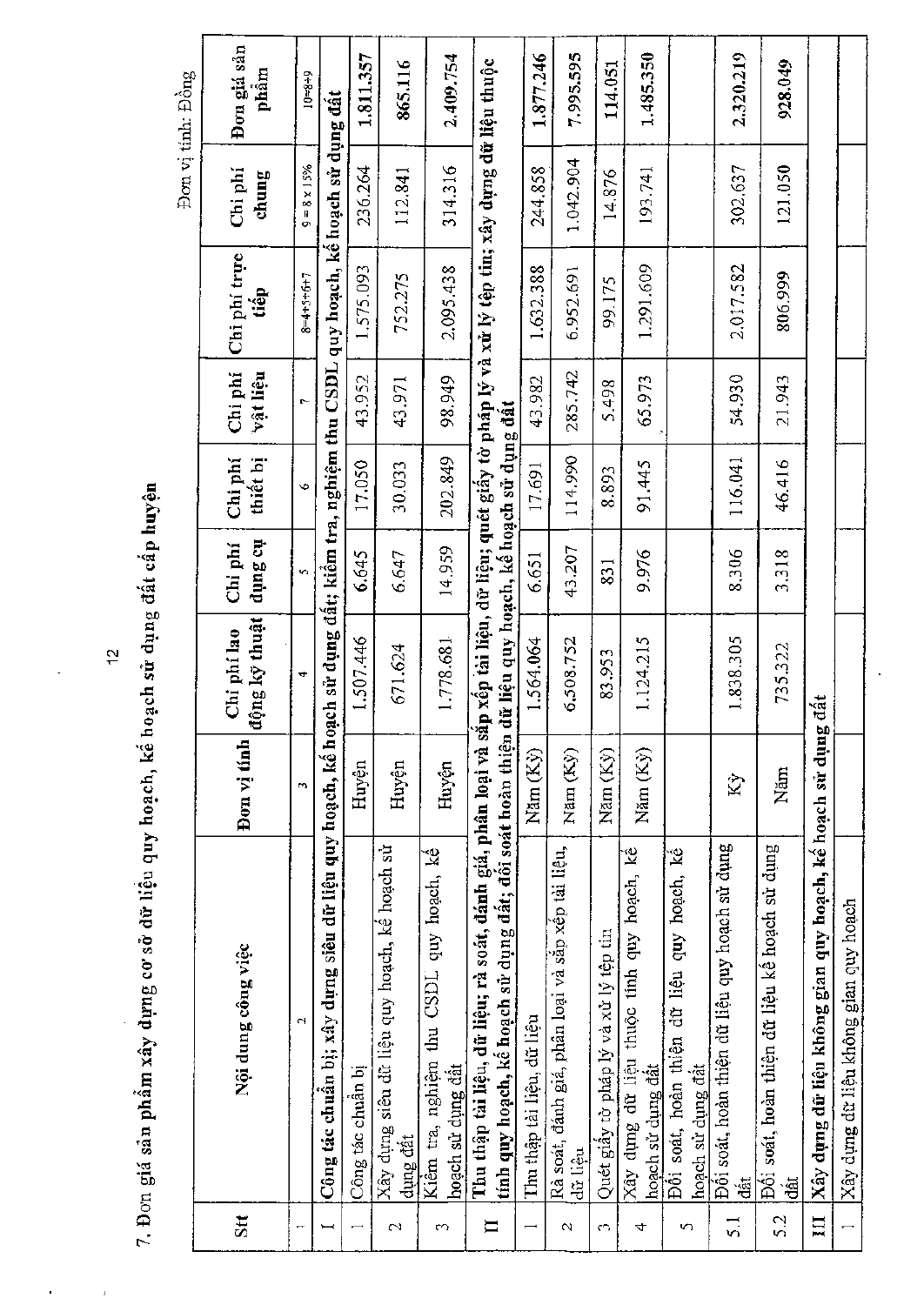| 1.1.2 Ty lê 1/10.000<br>1.1.1 Ty lệ 1/5.000<br>1.1.3 [Tỳ 14 1/25.000<br>Stt<br>$\sim$<br>⊶<br>:<br>۲i<br> Xây dựng dữ liệu không gian kế hoạch<br>sử dụng đất<br> Chuyển đổi và tích hợp không gian quy hoạch<br>hoach sử dụng đất<br>Chuẩn hóa các lớp đôi tượng không gian quy<br><b>Lop DL</b><br><b>L</b> ¢p DL<br>Lóp DL<br>TQ d9T<br>ίσρ Ρί |  |                    |                    |                                   |                    |                     |                     |                      |
|---------------------------------------------------------------------------------------------------------------------------------------------------------------------------------------------------------------------------------------------------------------------------------------------------------------------------------------------------|--|--------------------|--------------------|-----------------------------------|--------------------|---------------------|---------------------|----------------------|
| 5.075.692<br>4.614.266<br>1.545.242                                                                                                                                                                                                                                                                                                               |  | Nội dung công việc | <b>Bon vi tinh</b> | động kỹ thuật dụng<br>Chi phí lao | Сhi<br>ήs β<br>hhi | Chi phí<br>thiết bị | vật liệu<br>Chi phí | Chi phí trực<br>tiếp |
|                                                                                                                                                                                                                                                                                                                                                   |  |                    |                    |                                   |                    | ๛                   |                     | $8 = 4 + 5 + 6 + 1$  |
|                                                                                                                                                                                                                                                                                                                                                   |  |                    |                    |                                   |                    |                     |                     |                      |
|                                                                                                                                                                                                                                                                                                                                                   |  |                    |                    | 4,152,839                         | 35.735             | 121.357             | 235.854             | 4.545.785            |
|                                                                                                                                                                                                                                                                                                                                                   |  |                    |                    |                                   | 35.735             | 121.357             | 235,854             | 5,007,212            |
|                                                                                                                                                                                                                                                                                                                                                   |  |                    |                    |                                   | 35,735             | 121.357             | 235.854             | 5.468.638            |
|                                                                                                                                                                                                                                                                                                                                                   |  |                    |                    |                                   | 11.961             | 114.866             | 78.941              | 1.751.010            |
|                                                                                                                                                                                                                                                                                                                                                   |  |                    |                    | 1.126.739                         | 8.722              | 36.082              | 57.567              | 1.229.110            |

**Ghi chú:**<br>- CSDL: Cơ sở đữ liệu<br>- Lớp DL: Lớp dữ liệu

 $\frac{1}{2}$ 

 $\frac{1}{\sqrt{2}}$ 

 $\ddot{\phantom{0}}$ 

 $\frac{1}{2}$ 

 $\frac{1}{\sqrt{2}}$ 

 $\vec{\omega}$ 

l,

 $\hat{\boldsymbol{\beta}}$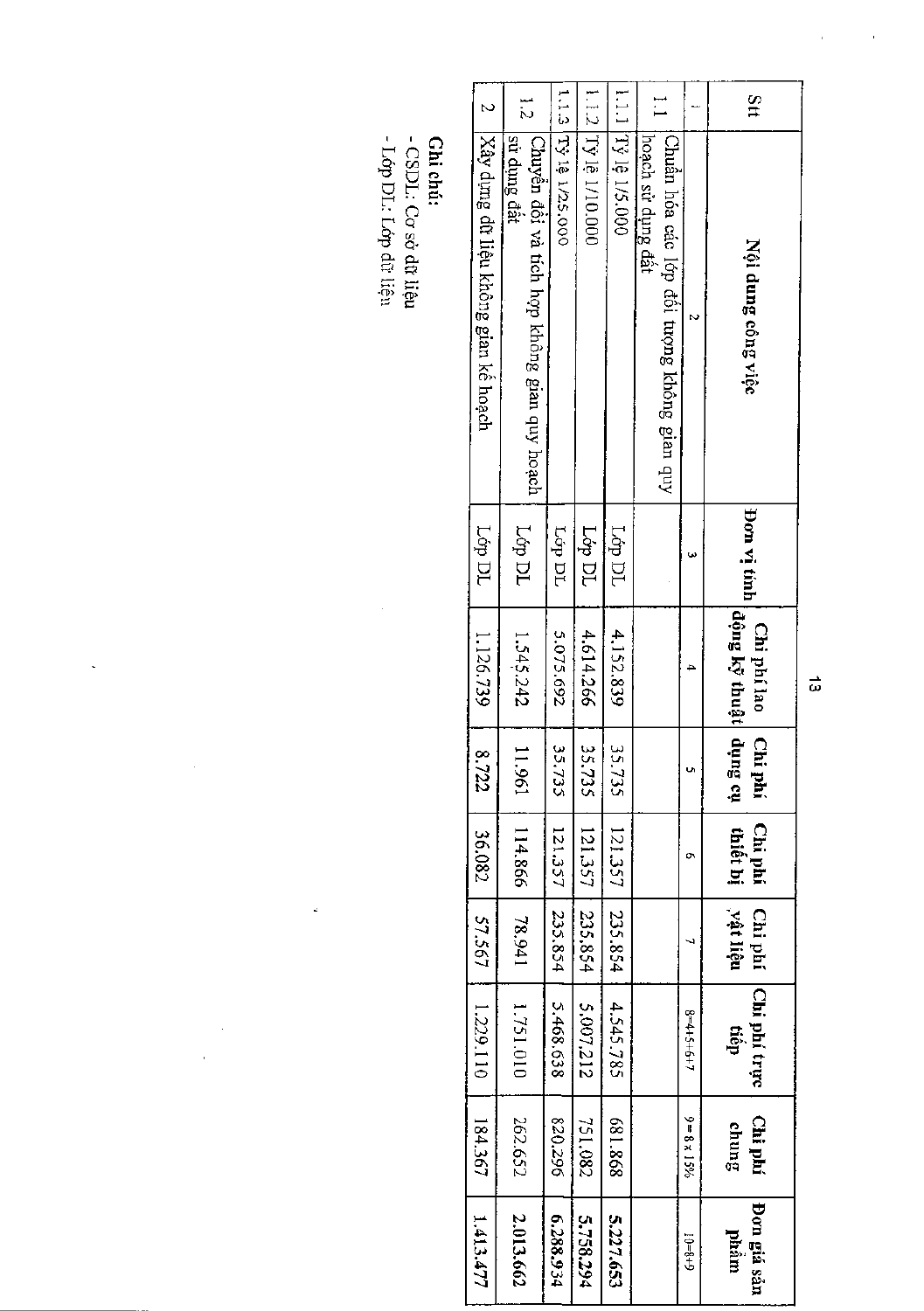8. Đơn giá sản phẩm xây dựng cơ sở dữ liệu quy hoạch, kế hoạch sử dụng đất cấp tỉnh

Đơn giá sản 15.795.751 2.308.226 3.143.442 4.629.332 1.185.312 3.170.667 Thu thập tài liệu, dữ liệu; rà soát, đánh giá, phân loại và sắp xếp tài liệu, dữ liệu; quét giấy tờ pháp lý và xử lý tệp tin; xây dựng dữ liệu thuộc 4.517.371 340.408 phâm  $10 = 8 + 9$ Đơn vị tính: Đồng Công tác chuẩn bị; xây dụng siêu dữ liệu quy hoạch, kể hoạch sử dụng đất; kiềm tra, nghiệm thu CSDL quy hoạch, kế hoạch sử dụng đất 2,060.315 410.014 503.826 301.073 chung 589.222 154,606 413.565  $9 = 8 \times 15\%$ Chi phi 44.401 Chi phí trực 13.735.436 2.733.428 4.025.506 2.007.153 3.928.149 1.030.706 2.757.102 296.007  $8 - 4 + 5 + 6 + 7$ tiếp Chi phi 131.245 120.371 525.973 100.194 50.097 100.291 vật liệu 55.165 14.984 tính quy hoạch, kế hoạch sử dụng đất; đối soát hoàn thiện dữ liệu quy hoạch, kế hoạch sử dụng đất 270.692 215.017 232.082 110.441 232.191 thiết bị 42.627 26.679 Chi phi 42.918 G 16.620 động kỹ thuật dụng cụ 16.616 Chi phí 19.943 21.771 8.310 87.247 2.485 9.140 Chi phi lao 12.890.025 2.346.096 3.676.610 1.838.305 3.768.615 2.365.395 251.859 923.483 Don vi tinh Năm (Kỳ) Năm  $(Ky)$ Năm (Ky) Tinh Năm Tinh Tinh  $Ky$ Xây dựng dữ liệu thuộc tính quy hoạch, kế Xây dựng siêu dữ liệu quy hoạch, kể hoạch Đối soát, hoàn thiện dữ liệu quy hoạch, kê Đối soát, hoàn thiện dữ liệu quy hoạch sử Đối soát, hoàn thiện dữ liệu kể hoạch sử Kiềm tra, nghiệm thu CSDL quy hoạch, kế Xây dựng dữ liệu không gian quy hoạch, Rà soát, đánh giá, phân loại và sắp xếp tài Quét giấy tờ pháp lý và xử lý tệp tin Nội dung công việc Thu thập tài liệu, dữ liệu kế hoạch sử dụng đất hoạch sử dụng đất hoạch sử dụng đất hoạch sử dụng đất Công tác chuẩn bị liệu, dữ liệu sử dụng đất dụng đất dung đất 5.2  $\overline{\mathbf{H}}$  $\overline{5}$ .  $\overline{\mathbf{S}}$ <sub> $\mathbf{t}$ </sub>  $\mathbf{I}$  $\sigma$  $\overline{\mathcal{C}}$ ćή,  $\overline{4}$  $\mathbf{\hat{c}}$ ch.

 $\vec{a}$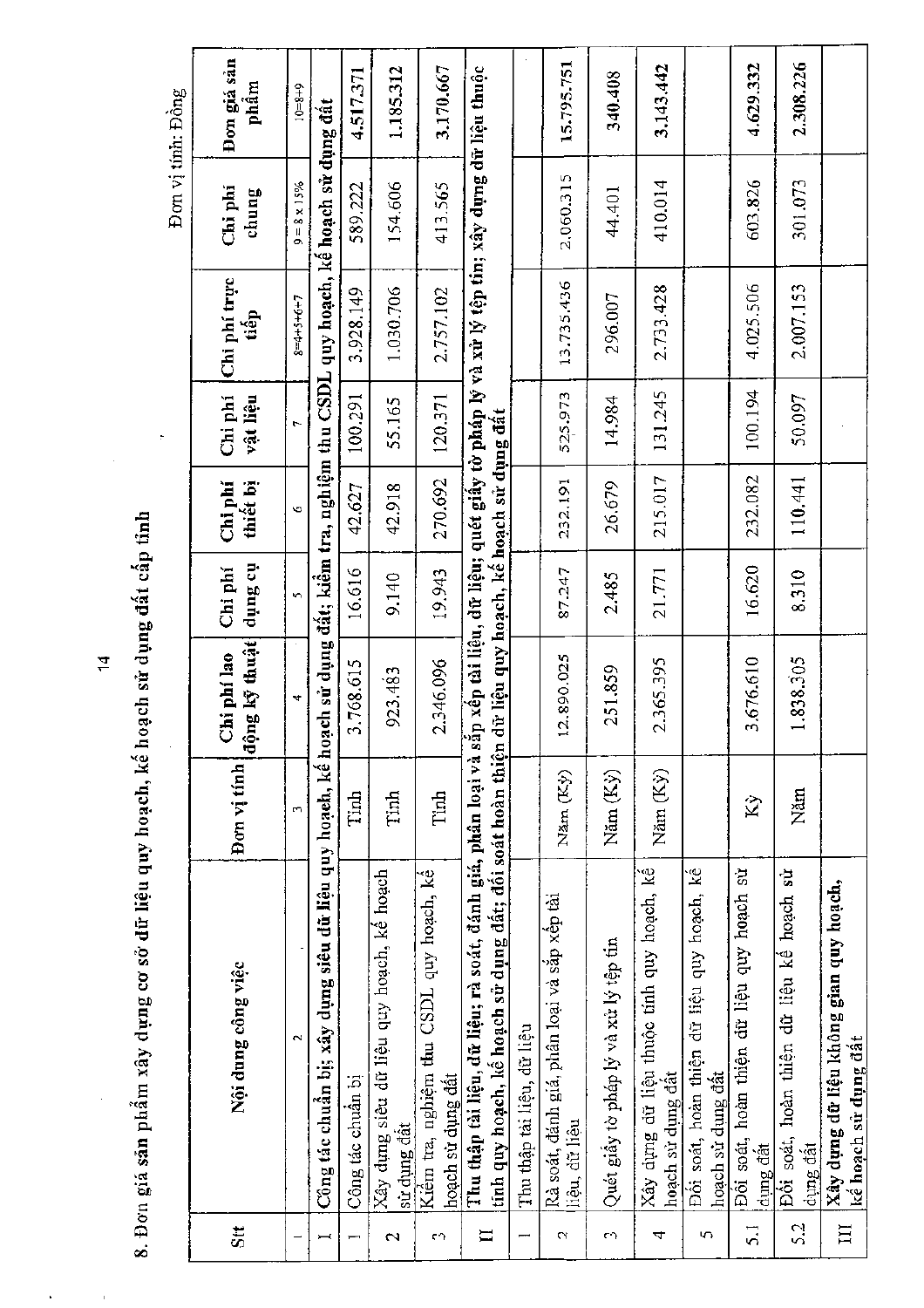**Ghi chú:**<br>- CSDL: Cơ sở đữ liệu<br>- Lớp DL: Lớp đữ liệu

 $\ddot{\cdot}$ 

 $\ddot{\phantom{a}}$ 

l,

 $\vec{\sigma}$ 

Ç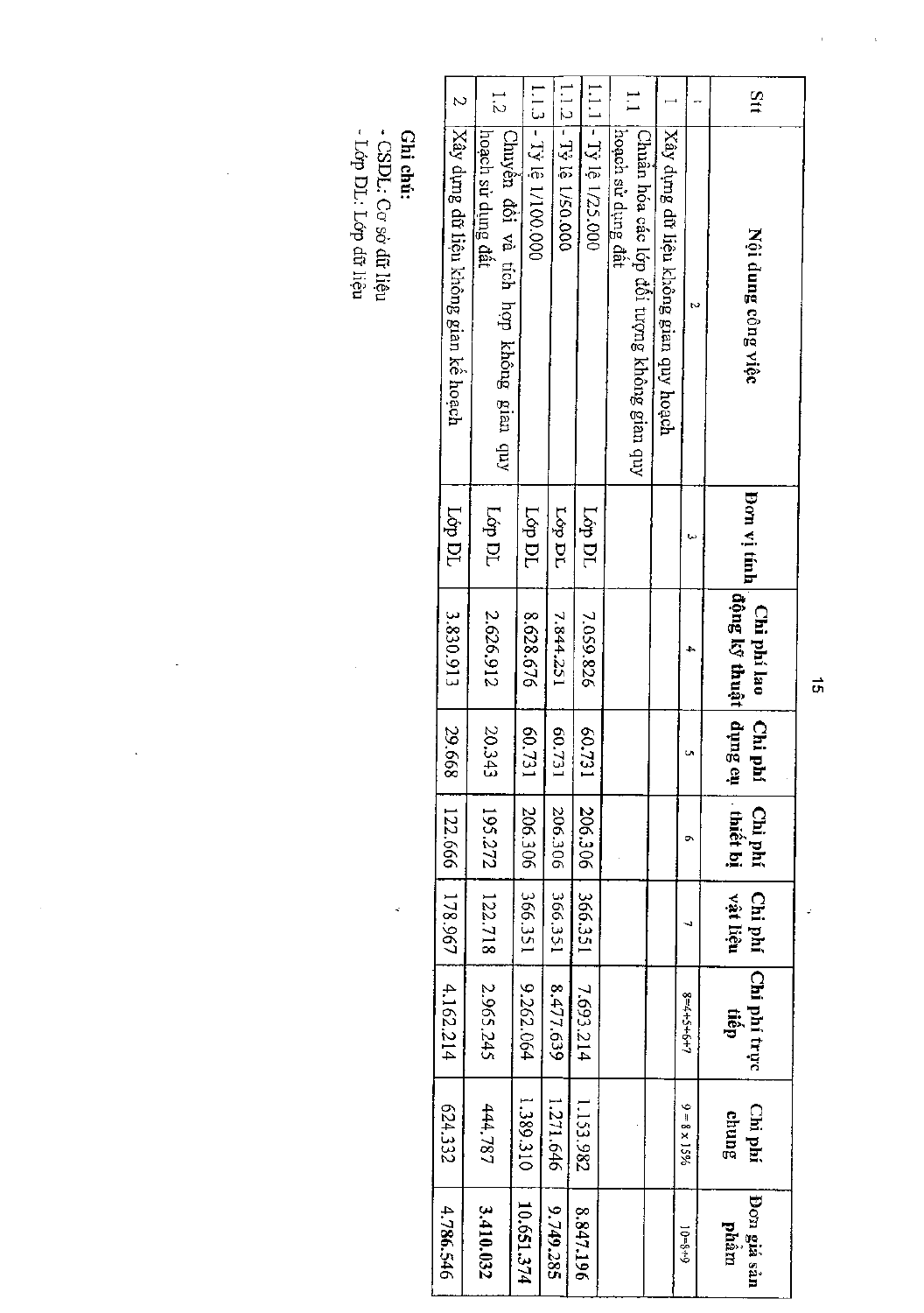|                 |                                                                                                                                                                                                                      |                 |                                  |                      |                     |                     |                      |                                      | Đơn vị tính: Đồng   |
|-----------------|----------------------------------------------------------------------------------------------------------------------------------------------------------------------------------------------------------------------|-----------------|----------------------------------|----------------------|---------------------|---------------------|----------------------|--------------------------------------|---------------------|
| Sit             | Nội dung công việc                                                                                                                                                                                                   | Đơn vị<br>tính  | ộng kỹ thuật<br>Chi phi lao<br>₩ | the Surip<br>Chi phi | thiết bị<br>Chi phi | Chi phi<br>vật liệu | Chi phí trục<br>tiếp | Chi phí<br>${\bf chun}\, \mathbf{g}$ | Đơn giá sân<br>phẩm |
|                 | N                                                                                                                                                                                                                    | ċ,              | 4                                | m                    | $\ddot{\circ}$      |                     | $8 - 4 + 5 + 6 + 7$  | $9 = 8 \times 15\%$                  | $10 = 8 + 9$        |
|                 | Công tác chuẩn bị; thu thập tài liệu, dữ liệu; rà soát, đánh giá, phân loại và sắp xếp tài liệu, dữ liệu; quét giấy tờ pháp lý và xử lý tệp tin;<br>xây dựng siêu dữ liệu giá đất; kiểm tra, nghiệm thụ CSDL giá đất |                 |                                  |                      |                     |                     |                      |                                      |                     |
|                 | Công tác chuẩn bị                                                                                                                                                                                                    | Huyên           | 1.507.446                        | 6.654                | 17.690              | 108,293             | 1.640.083            | 246.012                              | 1.886.095           |
| $\mathbf{\sim}$ | Thu thập tài liệu, dữ liệu                                                                                                                                                                                           | Huyện           | 2.346.096                        | 9.972                | 26.536              | 162.290             | 2.544.894            | 381.734                              | 2.926.628           |
| CO              | Rà soát, đánh giá, phân loại và săp xếp tài<br>liệu, dữ liệu                                                                                                                                                         | Huyện           | 4.721.574                        | 36.560               | 97.299              | 595.014             | 5.450.447            | 817.567                              | 6.268.014           |
| 4               | Quét giây tờ pháp lý và xử lý tập tin                                                                                                                                                                                | Huyện           | 335.812                          | 3.327                | 35.573              | 54.146              | 428.858              | 64.329                               | 493.187             |
| 41              | Tạo danh mục tra cứu hô sơ quét trong<br>CSDL giá dất                                                                                                                                                                | Huyện           | 335.812                          | 3.327                | 35.573              | 54.146              | 428.858              | 64.329                               | 493.187             |
| 4.2             | quyên sở hữu nhà ở và tài sản khác gắn liền<br>Quét giây tờ pháp lý về quyền sử dụng đất,<br>vói đât                                                                                                                 |                 |                                  |                      |                     |                     |                      |                                      |                     |
| 4.2.1           | Quét trang A3                                                                                                                                                                                                        | Trang $A3$      | 2.015                            |                      |                     |                     | 2.015                | 302                                  | 2.317               |
| 4.2.2           | Quét trang A4                                                                                                                                                                                                        | Trang A4        | 1.343                            |                      |                     |                     | 1.343                | 201                                  | 1.544               |
| 4.3             | khuôn dạng tệp tín PDF (ở định dạng không<br>Xử lý các tệp tin quét thành tệp (File) hồ sơ<br>quét dạng số của thừa đất, lưu trữ dưới<br>chinh sửa được)                                                             | A3, A4<br>Trang | 672                              |                      |                     |                     | 672                  | 101                                  | 773                 |
| 4.4             | Tạo liên kết hô sơ quét dạng số với thừa đất<br>trong CSDL                                                                                                                                                           | Thua            | 1.679                            |                      |                     |                     | 1,679                | 252                                  | 1.931               |
| $\sqrt{2}$      | Xây dựng siêu dữ liệu giá đất                                                                                                                                                                                        | Huyện           | 671.624                          | 6.645                | 30.673              | 108.144             | 817.086              | 122.563                              | 939.649             |
| $\circ$         | Kiêm tra, nghiệm thu CSDL giá đất                                                                                                                                                                                    | Huyện           | 3.219.599                        | 28.242               | 239.938             | 459.648             | 3.947.427            | 592.114                              | 4,539,541           |

9. Đơn giá sản phẩm xây dựng cơ sở dữ liệu giá đất do địa phương xây dựng

Î,

 $\ddot{\phantom{0}}$ 

 $\frac{1}{2}$ 

ż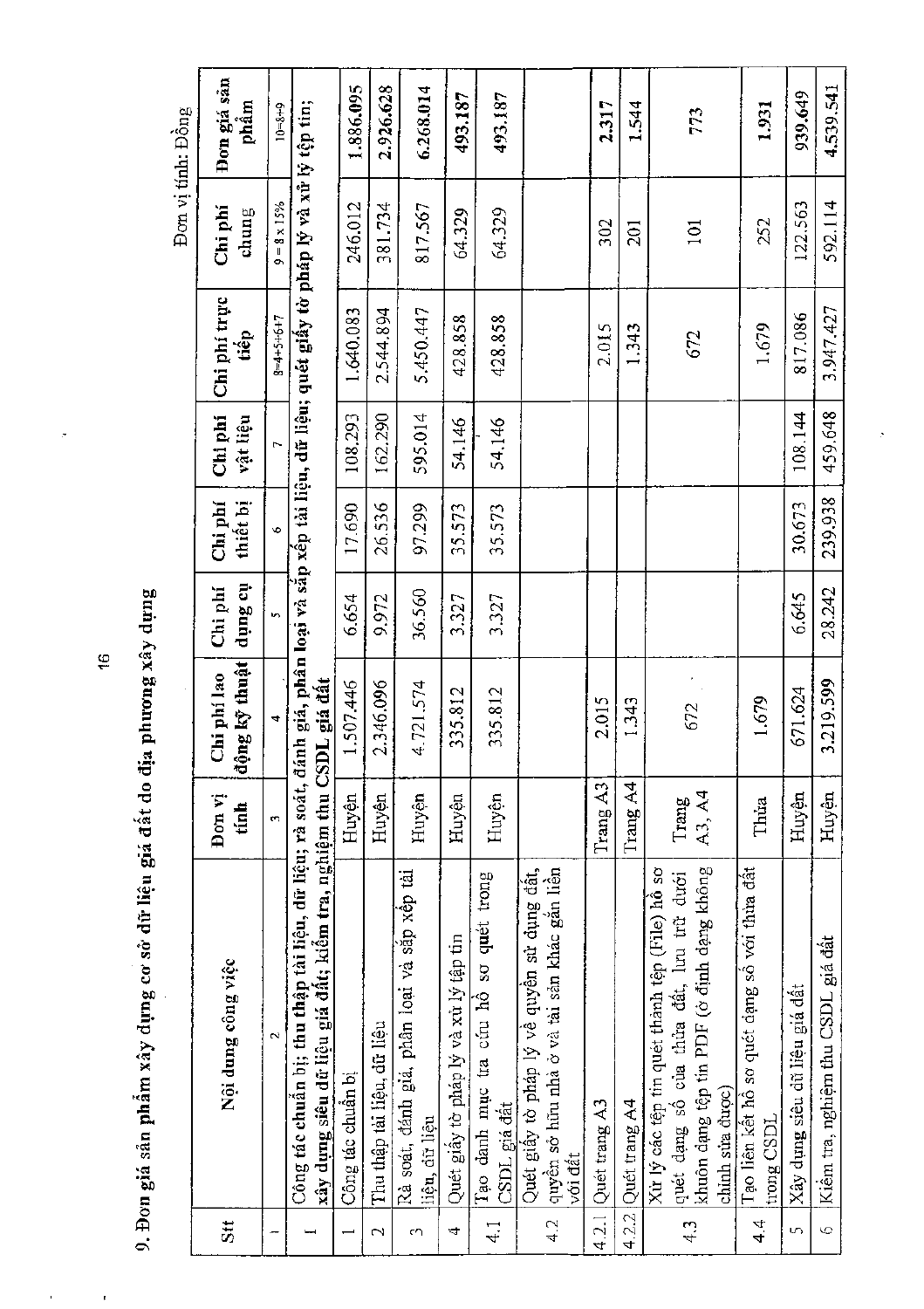| Stt                      | Nội dung công việc                                                                        | iv not<br>tinh | động kỹ thuật<br>Chi phí lao | tio Surip<br>Chi phí   | Chi phí<br>thiết bị | Chi phí<br>vật liệu | Chi phí trực<br>dạn | Chi phí<br>chung |                   |
|--------------------------|-------------------------------------------------------------------------------------------|----------------|------------------------------|------------------------|---------------------|---------------------|---------------------|------------------|-------------------|
|                          | N                                                                                         | ىي             | 4                            | U,                     | Ò,                  | $\overline{ }$      | $8 = 4 + 5 + 6 + 7$ | ۰o               | $= 8 \times 15\%$ |
| $\Box$                   | Xây dựng dữ liệu thuộc tính giá đất; đối soát hoàn thiện dữ liệu giá đất                  |                |                              |                        |                     |                     |                     |                  |                   |
|                          | Xây dựng dữ liệu thuộc tính giá đất                                                       |                |                              |                        |                     |                     |                     |                  |                   |
|                          | Dữ liệu giá đất theo bảng giá đất đối với địa                                             |                |                              |                        |                     |                     |                     |                  |                   |
| $\vdash$                 | phương đã ban hành bảng giá dất đên từng<br>thiza đất                                     | Thia           | 2.720                        | 27                     | 305                 | 469                 | 3.521               | 528              |                   |
| $\vec{c}$                | Dữ liệu giá đất cụ thể                                                                    | Thùa           | 4.080                        | $\ddot{\ddot{\sigma}}$ | 424                 | 703                 | 5.247               | 787              |                   |
| ب<br>دی                  | Dữ liệu giá đất trúng đầu giá quyền sử dụng<br>đât                                        | Thira          | 1.629                        | 5                      | 191                 | 281                 | 2.093               | 314              |                   |
|                          | Dữ liệu giá đất chuy<br>ền nh ượng trên thị                                               |                |                              |                        |                     |                     |                     |                  |                   |
| ].<br>1.4                | trường theo Phiêu thu thập thông tim về thừa<br>iât                                       | Thüa           | 1.360                        | ದ                      | 740                 | 235                 | 1.748               |                  | 262               |
|                          | tên đ<br>oạn đường, đoạn phố hoặc khu vực<br>Dữ liệu vị tri thừa đất, tên đường, phố hoặc |                |                              |                        |                     |                     |                     |                  |                   |
| $\tilde{\mathbf{5}}$     | theo bảng giá đất, hệ số điều chỉnh giá đất<br>(đối với thừa đất đã có Phiêu chuyên thông | Thira          | 2.519                        | 25                     | 261                 | 434                 | 3.239               |                  | 486               |
|                          | tin đề xác định nghĩa vụ tài chính về đât đai)                                            |                |                              |                        |                     |                     |                     |                  |                   |
| $\overline{\mathcal{C}}$ | Đôi soát, hoàn thiện dữ liệu giá đất                                                      | Thüa           | 3.155                        | 24                     | 233                 | 424                 | 3.856               |                  | 578               |
|                          |                                                                                           |                |                              |                        |                     |                     |                     |                  |                   |

Ghi chú:<br>- CSDL: Cơ sở dữ liệu

.

 $\overrightarrow{11}$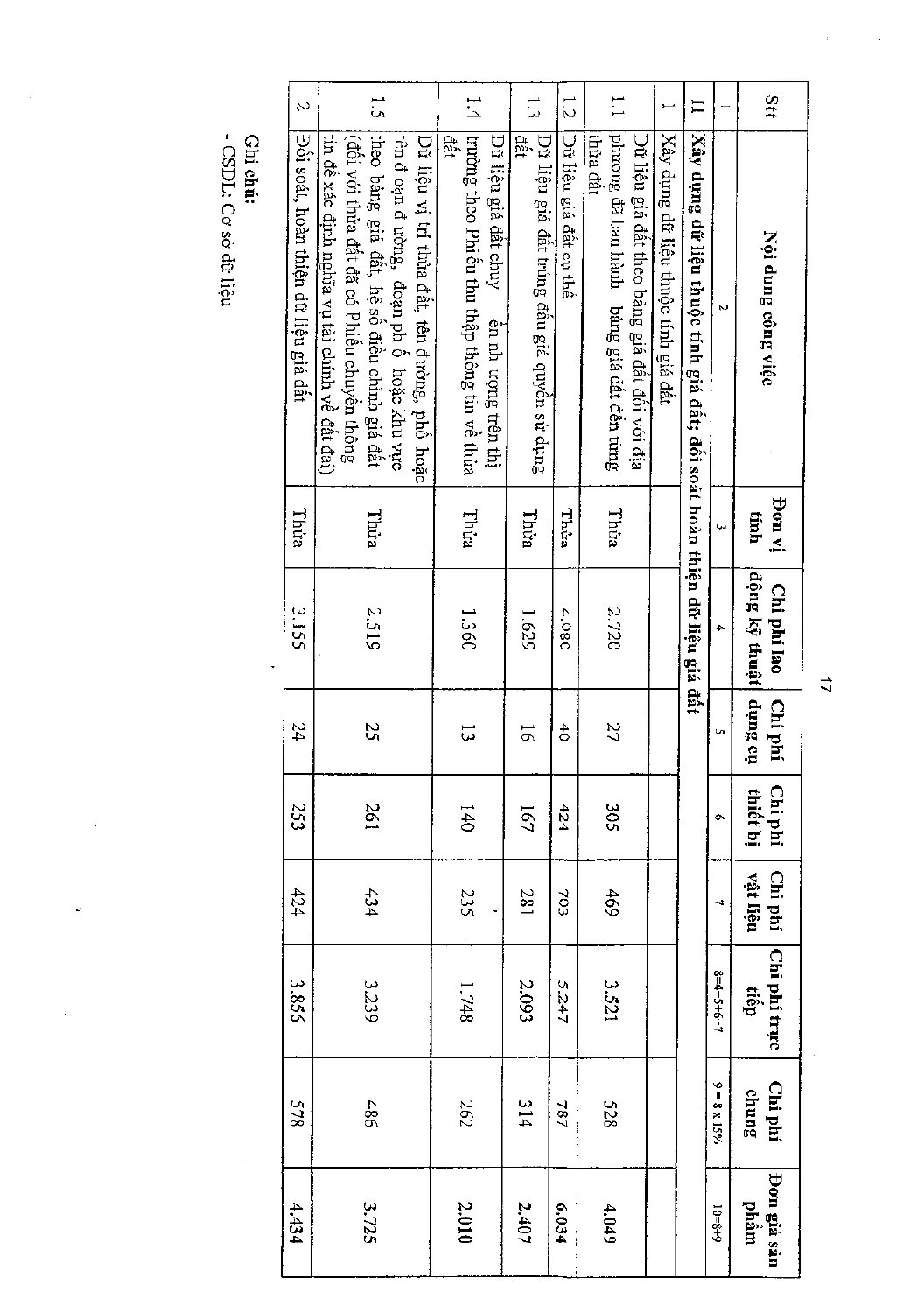II. Chi phi nhân công xây dựng cơ sở dữ liệu đất đai

 $\bar{1}$ 

1. Chi phí nhân công xây dụng cơ sở dữ liệu địa chính đối với trường hợp đã thực hiện đăng ký, cấp giấy chứng nhận

į.

 $\tilde{\mathbf{r}}$ J, Ċ

|                            |                                                                                                                                                                                                                                                   |                |                                     |                    |                | Dơn vị tinh: Đồng |
|----------------------------|---------------------------------------------------------------------------------------------------------------------------------------------------------------------------------------------------------------------------------------------------|----------------|-------------------------------------|--------------------|----------------|-------------------|
| $\overline{\mathbf{S}}$ tt | Nội dung công việc                                                                                                                                                                                                                                | Don vi<br>tinh | Dinh biên                           | múc<br><b>Dinh</b> | Luong<br>nhóm  | Thành tiền        |
|                            | $\sim$                                                                                                                                                                                                                                            | m,             | 4                                   | v,                 | $\ddot{\circ}$ | $7=5x6$           |
| Ĭ                          | g xây dựng dữ liệu không gian đất đai nền và quét giấy tờ pháp lý, xử lý tập tin)<br>Xây dựng CSDL địa chính (Không bao gôm nội dun                                                                                                               |                |                                     |                    |                |                   |
| ⊶                          | Công tác chuẩn bị                                                                                                                                                                                                                                 |                |                                     |                    |                | 754               |
| $\mathbf{L}$               | hàn lực thực hiện của từng bước công việc; lập kê hoạch làm việc với các<br>chính trên địa bàn thi<br>Lập kẻ hoạch thi công chi tiết: xác định thời gian, địa điểm, khối lượng và<br>đơn vị có liên quan đên công tác xây dụng CSDL địa<br>n comm | Thita          | $(1KTV2+1KS4)$<br>Nhóm <sub>2</sub> | 0,001              | 386.062        | 386               |
| $\frac{1}{2}$              | thiêt bị, dụng cụ, phân<br>Chuẩn bị nhân lực, địa điểm làm việc; chuẩn bị vật tư,<br>mêm phục vụ cho công tác xây dựng CSDL địa chính                                                                                                             | Thừa           | $(1KTV4+IKS2)$<br>Nhóm <sub>2</sub> | 0,001              | 367.661        | 368               |
| $\mathbf{\sim}$            | Thu thập tài liệu, dữ liệu                                                                                                                                                                                                                        | Thừa           | $(1KTV4+1KS3)$<br>Nhóm <sub>2</sub> | 0,0038             | 391.016        | 1.486             |
| CO                         | Rà soát, đánh giá, phân loại và sắp xếp tài liệu, dữ liệu                                                                                                                                                                                         |                |                                     |                    |                | 4.881             |
| $\frac{1}{2}$              | Rà soát, đánh giá tài liệu, dữ liệu; lập báo cáo kêt quả thực hiện                                                                                                                                                                                | Thủa           | 1KS3                                | 0,0054             | 214.617        | 1.159             |
| 3.2                        | Phân loại thừa đất; lập biểu tổng hợp                                                                                                                                                                                                             | Thúa           | 1KS3                                | 0,0063             | 214.617        | 1.352             |
| 3.3                        | Làm sạch, sắp xếp và đánh số thứ tự theo quy định về hồ sơ địa chính đối với<br>Hồ sơ đăng ký đât đai, tài sản gắn liên với dât                                                                                                                   | Thúa           | $(IKTV1+IKS3)$<br>Nhóm 2            | 0,0068             | 348.551        | 2.370             |
| $\overline{4}$             | Xây dụng dữ liệu không gian địa chính                                                                                                                                                                                                             |                |                                     |                    |                | 31.570            |
| $\frac{1}{4}$              | Chuẩn hóa các lớp đổi tượng không gian địa chính                                                                                                                                                                                                  |                |                                     |                    |                | 4.421             |
|                            | tượng từ nội dung bản<br>Lập bảng đổi chiều giữa lớp đổi tượng không gian địa chính với nội dung<br>4.1.1 tuong úng trong bản đồ địa chính để tách, lọc các đổi<br>dô dia chinh                                                                   | Thùa           | IKS3                                | 0,0013             | 214.617        | 279               |
|                            | 4.1.2 Chuân hóa các lớp đổi tượng không gian địa chính chưa phù hợp với quy<br>định kỹ thuật về CSDL đất đai                                                                                                                                      | Thúa           | 1KS3                                | 0,0068             | 214.617        | 1.459             |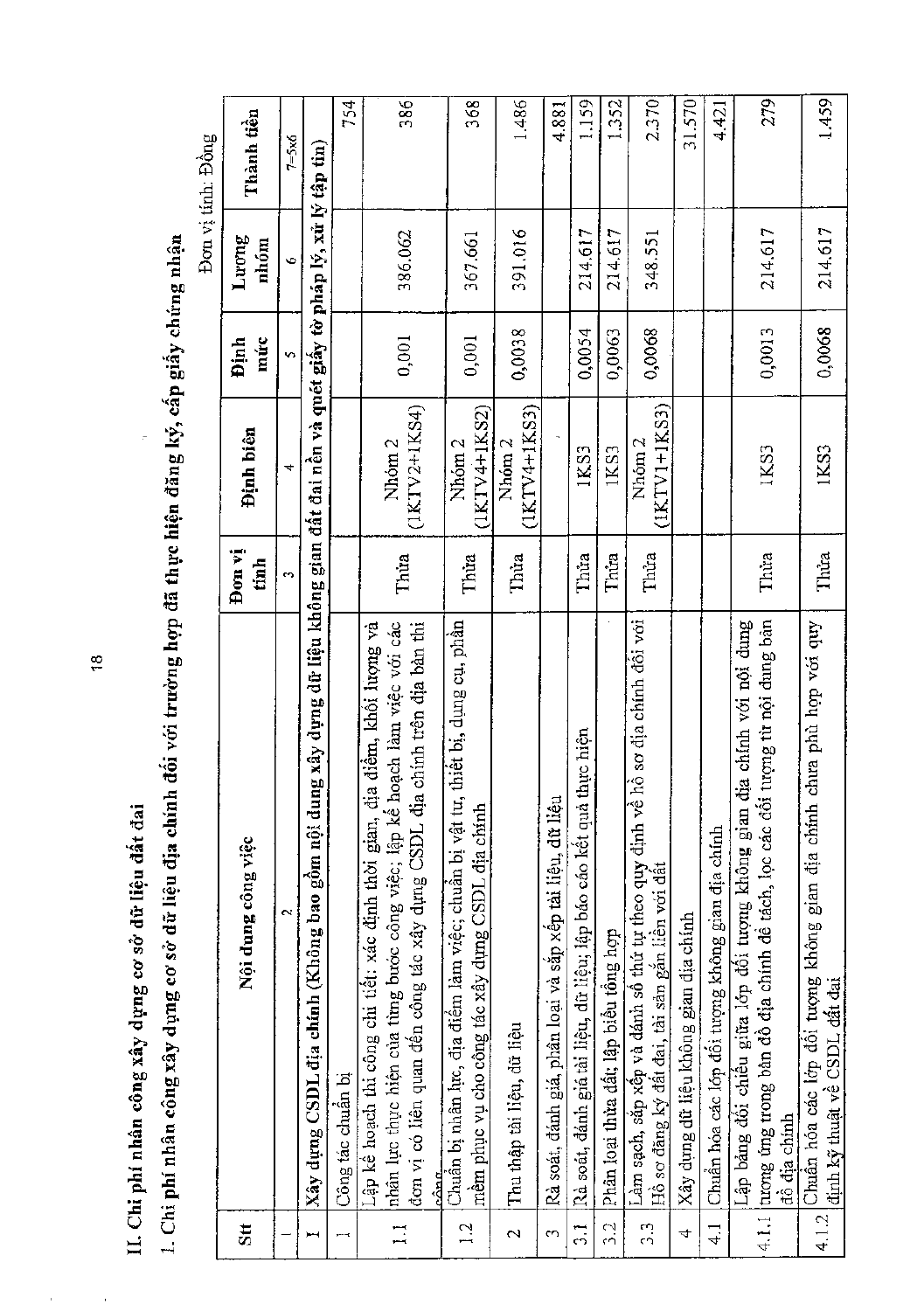| Stt   | Nội dung công việc                                                                                                                                                                                               | iv nod<br>tinh | <b>Pinh biên</b> | dnid<br>múc      | Luong<br>mhóm | Thành tiền |
|-------|------------------------------------------------------------------------------------------------------------------------------------------------------------------------------------------------------------------|----------------|------------------|------------------|---------------|------------|
| ⊷     | N                                                                                                                                                                                                                |                | ₳                | Ü,               | Q,            | $7 = 5x6$  |
| 4,1.3 | Rà soát chuẩn hóa thông tin thuộc tính cho từng đối tượng không gian địa<br>chính theo quy định kỹ thuật vê CSDL, đât đai                                                                                        | Thừa           | <b>IKS3</b>      | 0,0125           | 214.617       | 2.683      |
| 4.2   | vào CSDL theo phạm vi đơn vị hành chính câp xã<br>Chuyên đôi các lớp đôi tượng không gian địa chính từ tệp (File) bản đô số                                                                                      | Thura          | 1KS3             | 0,0015           | 214.617       | 322        |
| 4.3   | Đôi với khu vực chưa có bản đô địa chính                                                                                                                                                                         |                |                  |                  |               | 294.12     |
| 4.3.1 | liệu không gian địa chính<br>Chuyên đôi bản trích đo địa chính theo hệ tọa độ quốc gia VN-2000 vào dữ                                                                                                            | Thừa           | 1KS3             | 0,025            | 214,617       | 5.365      |
| 4.32  | gian đất đai nền sơ đồ, bản trích đo địa chính chưa theo hệ tọa độ quốc gia<br>VN-2000 hoặc bản đồ giải thừa dạng sô<br>Chuyển đối vào dữ liệu không gian địa chính và định vị trên dữ liệu không                | Thừa           | 1KS3             | 0,05             | 214.617       | 16.731     |
| 4.3.3 | địa chính theo hệ tọa độ giả định hoặc bản đô giải thừa dạng giấy<br>Quét và định vị sơ bộ trên đữ liệu không gian đất đai nền sơ đồ, bản trích đo                                                               | Thừa           | <b>IKS3</b>      | 0,025            | 214.617       | 5.365      |
| 4.4   | Định vị khu vực dôn điên đôi thừa trên dữ liệu không gian đất đai nên trên cơ<br>sờ các hô sơ, tài liệu hiện có                                                                                                  | Thira          | <b>IKS3</b>      | 0,025            | 214,617       | 5.365      |
| U)    | Xây dựng dữ liệu thuộc tính địa chính                                                                                                                                                                            |                |                  |                  |               | 26.720     |
| 5.1   | Kiêm tra tính đây đủ thông tin của thừa đât, lựa chọn tải liệu theo thứ tự ưu                                                                                                                                    | Thừa           | IKS3             | 0,01             | 214.617       | 2.146      |
| 5.2   | Lập bảng tham chiếu số thừa cũ và số thừa mói đối với các thừa đất đã được<br>cấp Giấy chứng nhận theo bản đồ cũ nhưng chưa cấp đối Giấy chứng nhận                                                              | Thùa           | 1KS3             | 500 <sup>6</sup> | 214.617       | 1.073      |
| ς 3   | Nhập thông tin từ tải liệu đã lựa chọn                                                                                                                                                                           | Thira          | 1KS3             | 0,1095           | 214.617       | 23.501     |
| 5.3.1 | liên với đất; K=1)<br>Loại I: Thừa đất loại A (đã được câp<br>Giây chứng nhận chưa có tài sản gắn                                                                                                                | Thừa           | IKS3             | 0,1095           | 214.617       | 23.501     |
| 5.3.2 | với đất); Thừa đất loại D (Căn hộ, văn phòng, cơ sở dịch vụ thưng mại trong<br>Loại II: Thừa đất loại B (đã được cấp Giấy chứng nhận và có tài sản gắn liền<br>nhà chung cư, nhà hỗn hợp đã được cấp GCN; K=1,2) | Thùa           | IKS3             | 0,1314           | 214.617       | 28.201     |
| 5.3.3 | Loại III: Thừa đất loại C (Giây chứng nhận cấp chung cho nhiều thừa đất;<br>$K = 0.5$                                                                                                                            | Thira          | IKS3             | 0,05475          | 214.617       | 11.750     |

 $\vec{\circ}$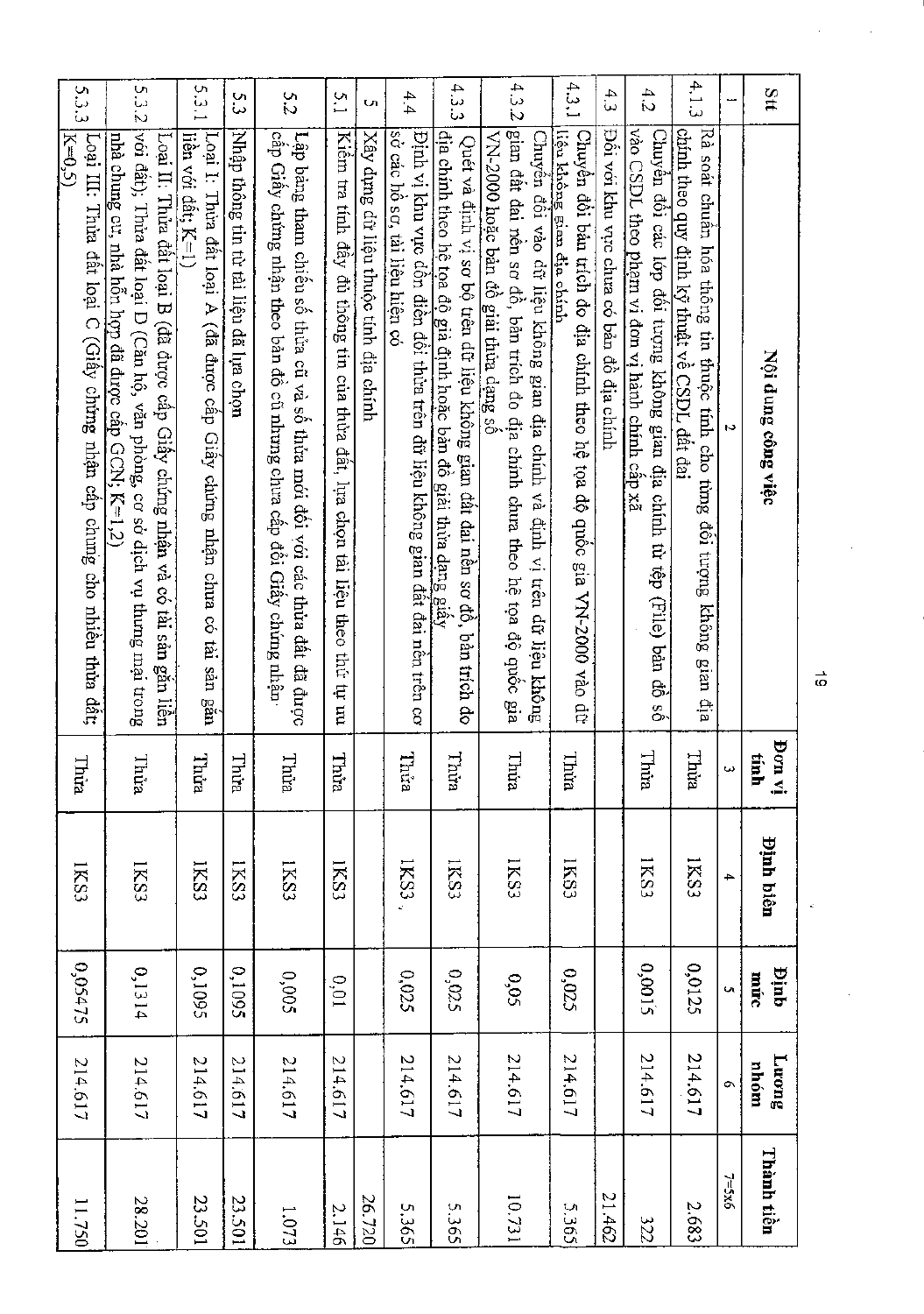| Stt                      | Nội dung công việc                                                                                                                                                                                                                                              | Don vi<br>tinh | <b>Binh</b> biên | múc<br><b>Dinh</b> | Luong<br>nhóm  | Thành tiền       |
|--------------------------|-----------------------------------------------------------------------------------------------------------------------------------------------------------------------------------------------------------------------------------------------------------------|----------------|------------------|--------------------|----------------|------------------|
|                          | $\mathbf{\Omega}$                                                                                                                                                                                                                                               | S,             | 4                | Š,                 | $\ddot{\circ}$ | $7 = 5 \times 6$ |
| 5.3.4                    | Loại IV: Thừa đất loại E (chưa được cấp Giáy chứng nhận hoặc không được<br>cấp Giấy chứng nhận; K=0,5)                                                                                                                                                          | Thừa           | 1KS3             | 0,05475            | 214.617        | 11.750           |
| $\circ$                  | Hoàn thiện dữ liệu địa chính                                                                                                                                                                                                                                    |                |                  |                    |                | 2.683            |
| $\overline{61}$          | Hoàn thiện 100% thông tin trong CSDL                                                                                                                                                                                                                            | Thứa           | 1KS3             | 0,01               | 214.617        | 2.146            |
| 6.2                      | $\mathbf{r}$<br>Xuất số địa chính (điện từ) theo khuôn dạng tệp tin PD                                                                                                                                                                                          | Thira          | 1KS3             | 0,0025             | 214,617        | 537              |
| $\overline{a}$           | Xây dựng siêu đữ liệu địa chính                                                                                                                                                                                                                                 |                |                  |                    |                | 744              |
| $\overline{7.1}$         | ệu (thông tin mô tả dữ<br>Thu nhận các thông tin cần thiết đề xây dựng siêu dữ li<br>liệu) địa chính                                                                                                                                                            | Thira          | 1KS2             | 0,0038             | 191.262        | 727              |
| 72                       | Nhập thông tin siêu dữ liệu địa chính cho từng đơn vị hành chính cấp xã                                                                                                                                                                                         | Thúa           | 1KS1             | 0,0001             | 167.906        | $\overline{17}$  |
| $\infty$                 | Đối soát, tích hợp dữ liệu vào hệ thống (do Văn phòng Đăng ký đất đai thực<br>hiện)                                                                                                                                                                             |                |                  |                    |                | 4.595            |
| $\overline{8}$ i         | Đối soát thông tin của thừa đất trong CSDL với nguồn tài liệu, dũ liệu đã sử<br>dung đê xây dựng CSDL                                                                                                                                                           | Thira          | 1KS1             | 0,0075             | 167.906        | 1.259            |
| 8.2                      | Ký số vào số địa chính (điện từ)                                                                                                                                                                                                                                | Thira          | IKS4             | 0,005              | 237.973        | 1.190            |
| 6.3                      | Tích hợp dữ liệu vào hệ thông theo định kỳ hàng tháng phục vụ quản lý, vận<br>hành, khai thác sử dụng                                                                                                                                                           | Thứa           | 1KS3             | 0,01               | 214.617        | 2.146            |
| $\circ$                  | Phục vụ kiểm tra, nghiệm thu CSDL địa chính                                                                                                                                                                                                                     |                |                  |                    |                | 406              |
| $\overline{9}$ .         | Lập biên bản bàn giao<br>tra, nghiệm thu; tổng<br>hợp, xác định khối lượng sản phẩm đã thực hiện theo định kỳ hàng tháng,<br>Chuẩn bị tư liệu, tài liệu và phục vụ giám sát, kiểm<br>theo công đoạn công trình và khi kết thúc công trình.<br>dữ liệu địa chính | Thửa           | 1KTV4            | 0,0023             | 176.399        | 406              |
| $\mathbf{H}$             | Xây dựng dữ liệu không gian đất đai nền                                                                                                                                                                                                                         |                |                  |                    |                |                  |
|                          | Xây dựng dữ liệu không gian đất đai nền                                                                                                                                                                                                                         |                |                  |                    |                | 6.438.510        |
| $\overline{\phantom{0}}$ | Xử lý biên theo quy định về bản đồ đối với các tài liệu bản đồ tiếp giáp nhau                                                                                                                                                                                   | Xã             | 1KS3             | S                  | 214.617        | 1.073.085        |
| 1.2                      | Tách, lọc và chuẩn hóa các lớp đối tượng không gian đất đai nền                                                                                                                                                                                                 | Xã             | 1KS3             | 12                 | 214.617        | 2.575.404        |

 $\frac{1}{\sqrt{2}}$ 

 $\overline{20}$ 

 $\epsilon$ 

 $\mathcal{A}$ 

 $\frac{1}{\sqrt{2}}$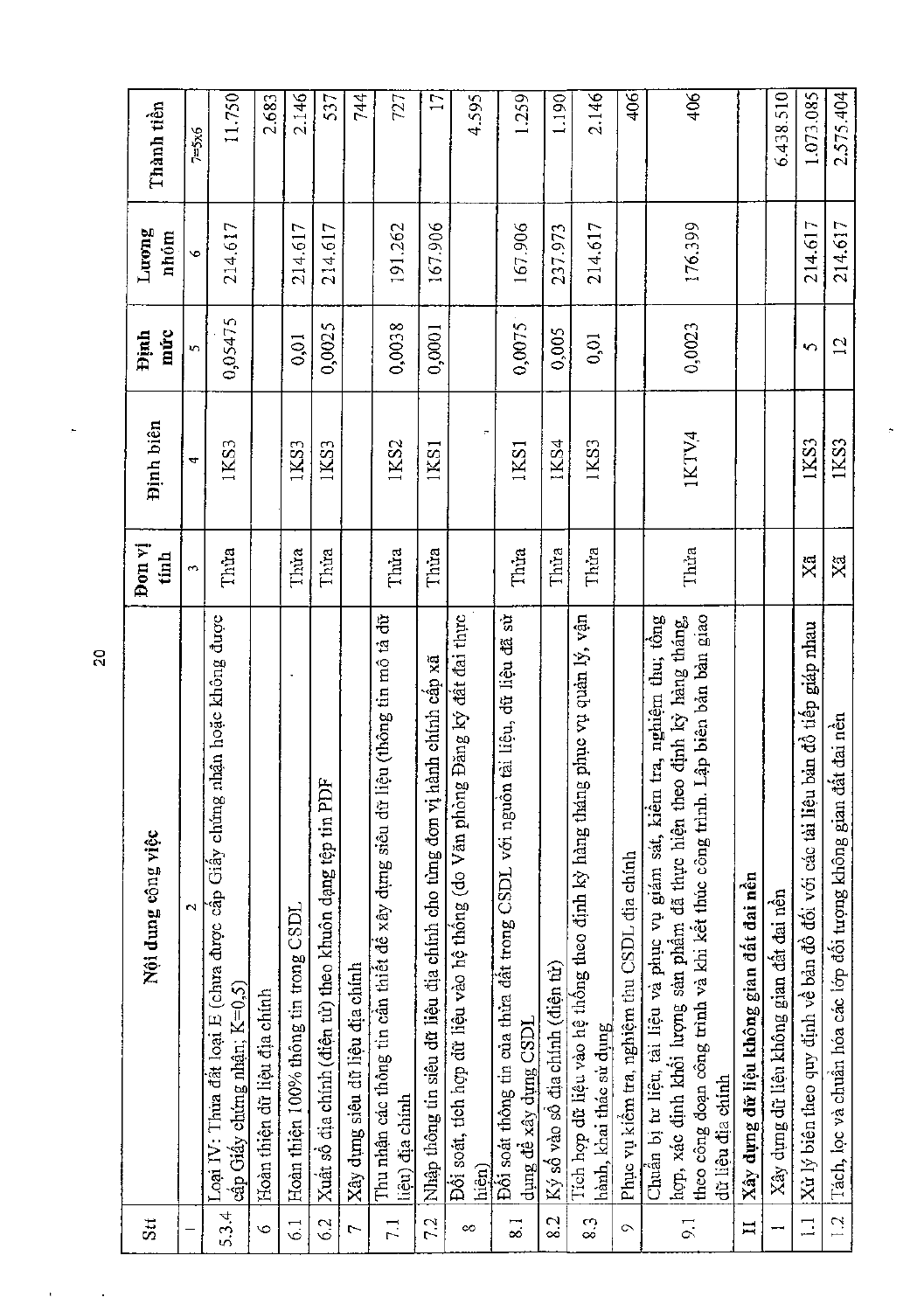| Stt<br>2.2<br>$\frac{2}{1}$<br>1.4<br>ت<br>ب<br>$\overline{\mathbf{H}}$<br>$\mathbb{I}$<br>N<br>¦đai nên thành một đôi tượng duy nhất phù hợp với thông tin thuộc tính của<br>$[X\dot{u}$ lý tiêp biên dữ liệu không gian đầt đai nên giữa các đơn vị hành chính cáp<br>vào CSDL<br>Tích hợp dữ liệu không gian đất đai nên<br>đôi tượng theo phạm vi đơn vị hành chính cấp xã<br>Gộp các thành phần tiếp giáp nhau của cùng một đối tượng không gian đất<br>Chuyển đổi các lớp đối tượng không gian đất đai nền từ tệp (File) bản đô số<br>Quết giây tờ pháp lý và xử lý tập tin<br>xã, câp huyện liên kê<br>hành, khai thác sử dụng<br>khác găn liên với đât<br>Quét giây tờ pháp lý về quyền sử dụng đất, quyền sở hữu nhà ở và tài sàn<br>Tích hợp dữ liệu không gian đất đai nền vào CSDL đất đai để quản lý, vận<br>Nội dung công việc<br>N |
|---------------------------------------------------------------------------------------------------------------------------------------------------------------------------------------------------------------------------------------------------------------------------------------------------------------------------------------------------------------------------------------------------------------------------------------------------------------------------------------------------------------------------------------------------------------------------------------------------------------------------------------------------------------------------------------------------------------------------------------------------------------------------------------------------------------------------------------------------|
| Tạo liên kết hồ sơ quét dạng số với thừa đất trong CSDL<br>Quet trang A4<br>Quét trang A3<br>dưới khuôn dạng tệp tin PDF (ở định dạng không chinh sửa được)<br>Xù lý các têp tin quét thành têp (File) hồ sơ quét dạng số của thừa đất, lưu trữ                                                                                                                                                                                                                                                                                                                                                                                                                                                                                                                                                                                                   |
| nost                                                                                                                                                                                                                                                                                                                                                                                                                                                                                                                                                                                                                                                                                                                                                                                                                                              |
|                                                                                                                                                                                                                                                                                                                                                                                                                                                                                                                                                                                                                                                                                                                                                                                                                                                   |
| <b>Dinh biên</b><br>IKS3<br>1KS3<br>IKSI<br>IKS3<br>IKS3<br>IKS1<br>IKS1<br>4                                                                                                                                                                                                                                                                                                                                                                                                                                                                                                                                                                                                                                                                                                                                                                     |
| IKS1<br>hinh<br>0,004<br>8000<br>0,012<br>$0.01$<br>múte<br>$\overline{\circ}$<br>12<br>ω<br>Ō,<br>U)                                                                                                                                                                                                                                                                                                                                                                                                                                                                                                                                                                                                                                                                                                                                             |
| 214.617<br>214.617<br>214.617<br>214,617<br>$F_{\text{nonfl}}$<br>nhóm<br>167,906<br>167.906<br>167.906<br>167.906<br>Ō,                                                                                                                                                                                                                                                                                                                                                                                                                                                                                                                                                                                                                                                                                                                          |

\* Ghi chú:

-Nội dung công việc, Định biên, Định mức căn cứ Bằng 1,2,3 Thông tư số 35/2017/TT-BTNMT ngày 04/10/2017 của Bộ Tài nguyên và Môi<br>trường

J.

 $\overline{z}$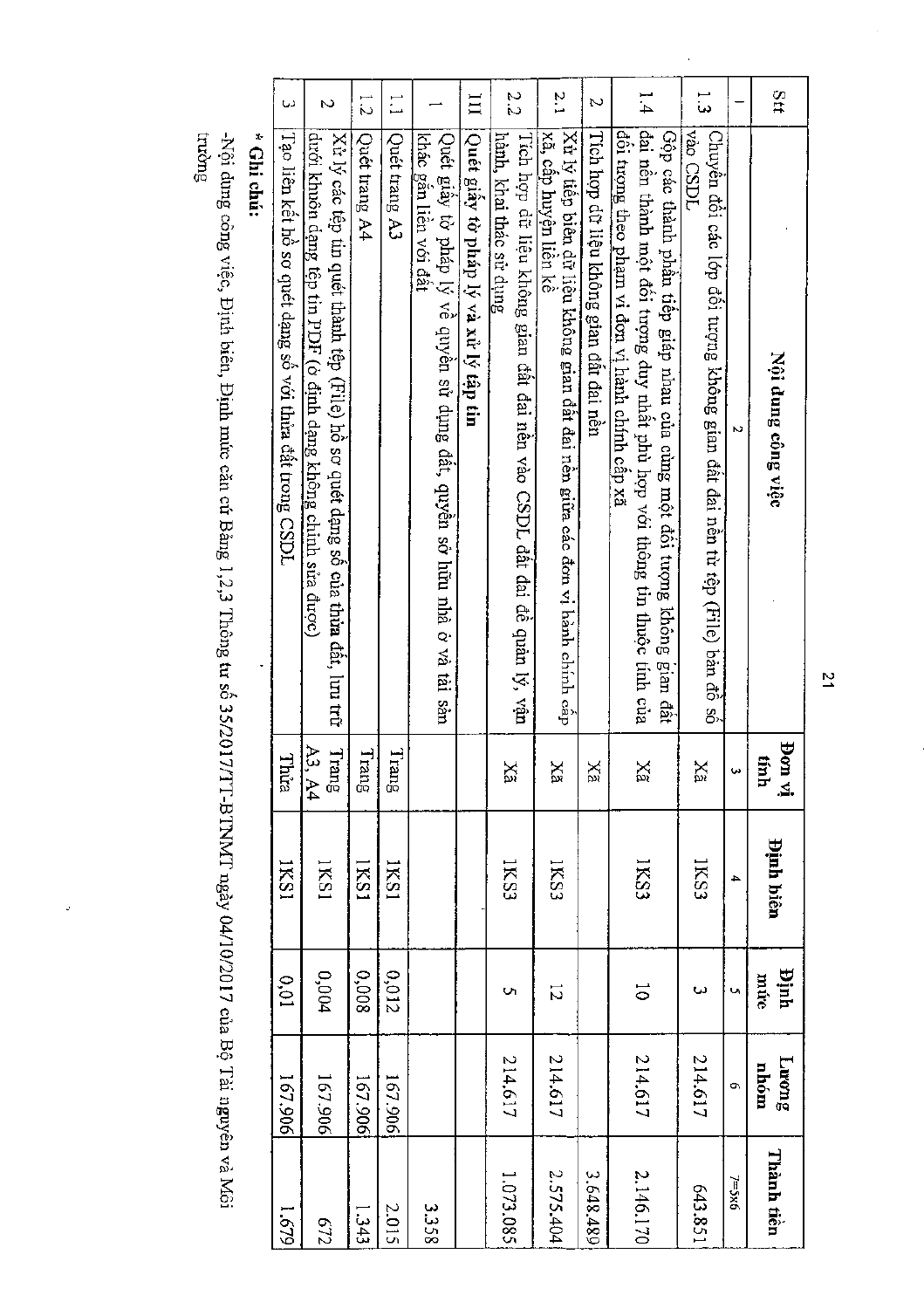2. Chi phí nhân công chuyền đổi, bổ sung, hoàn thiện cơ sở dữ liệu địa chính đã xây dựng trước ngày 01 tháng 8 năm 2016

 $\cdot$ 

|               |                                                                                                                                                                                                                                                                                |                |                                     |             |               | Đơn vị tính: Đồng |
|---------------|--------------------------------------------------------------------------------------------------------------------------------------------------------------------------------------------------------------------------------------------------------------------------------|----------------|-------------------------------------|-------------|---------------|-------------------|
| Stt           | Nội dung công việc                                                                                                                                                                                                                                                             | Đon vi<br>tính | Dinh biên                           | múc<br>Dinh | Luong<br>nhóm | Thành tiền        |
|               | $\mathbf{\Omega}$                                                                                                                                                                                                                                                              | $\sim$         | 4                                   | S,          | $\circ$       | $7 = 5 \times 6$  |
|               | (Không bao gôm nội dung xây dựng dữ liệu không gian đất đai nền)<br>Chuyền đổi, bổ sung hoàn thiện dữ liệu địa chính                                                                                                                                                           |                |                                     |             |               |                   |
|               | Công tác chuân bị                                                                                                                                                                                                                                                              |                |                                     |             |               | 226               |
| $\Box$        | hoạch làm việc với các<br>địa điểm, khối lượng và<br>g, hoàn thiện CSDL địa<br>nhân lực thực hiện của từng bước công việc; lập kế<br>đơn vị có liên quan đến công tác chuyên đôi, bồ sun<br>Lập kê hoạch thi công chi tiết: Xác định thời gian,<br>chính trên địa bàn thi công | Thừa           | $(IXTV2+1K54)$<br>Nhóm <sub>2</sub> | 0,0003      | 386.062       | 116               |
| 12            | tu, thiết bị, dụng cụ, cải<br>sung, hoàn thiện CSDL<br>đặt phân mêm phục vụ cho công tác chuyền đổi, bồ<br>Chuẩn bị nhân lực, địa điểm làm việc; chuẩn bị vật<br>dia chinh                                                                                                     | Thua           | $(1KTV4+1KS2)$<br>Nhóm <sub>2</sub> | 0,0003      | 367.661       | 110               |
| $\sim$        | Chuyên đối dữ liệu địa chính                                                                                                                                                                                                                                                   |                |                                     |             |               | 349               |
| 2.1           | Lập mô hình chuyển đối cầu trúc dữ liệu của CSDL địa chính đã xây dụng<br>sang câu trúc dữ liệu hiện hành                                                                                                                                                                      | Thua           | 1KS3                                | 0,001       | 214.617       | 215               |
| 22            | Chuyên đổi câu trúc dữ liệu không gian địa chính                                                                                                                                                                                                                               | Thủa           | 1KS2                                | 0,0003      | 191.262       | 57                |
| 2.3           | Chuyển đôi câu trúc dữ liệu thuộc tính địa chính                                                                                                                                                                                                                               | Thua           | 1KS <sub>2</sub>                    | 0,0003      | 191.262       | 57                |
| 24            | Chuyên đổi cấu trúc dữ liệu hồ sơ quét                                                                                                                                                                                                                                         | Thừa           | 1KS2                                | 0,0001      | 191.262       | $\overline{a}$    |
| $\mathbf{c}$  | Bồ sung, hoàn thiện dữ liệu địa chính                                                                                                                                                                                                                                          |                |                                     |             |               | 3.484             |
| $\frac{3}{1}$ | Rà soát, bô sung dữ liệu không gian địa chính                                                                                                                                                                                                                                  | Thúa           | 1KS1                                | 0,0013      | 167.906       | 218               |
| 3.2           | Rà soát, bồ sung dữ liệu thuộc tính địa chính                                                                                                                                                                                                                                  | Thúa           | 1KS1                                | 0,0137      | 167.906       | 2.300             |
| 3.3           | đã được chuyên đôi, bồ<br>Thực hiện hoàn thiện 100% thông tin trong CSDL<br>sung                                                                                                                                                                                               | Thừa           | 1KS3                                | 0,002       | 214,617       | 429               |
| 3.4           | thừa đất chưa có Sổ địa<br>Thực hiện xuất Sổ địa chính (điện từ) đối với những<br>$chinh$ (diện tử)                                                                                                                                                                            | Thưa           | 1KS3                                | 0,0025      | 214.617       | 537               |
| 4             | Xây dựng siêu dữ liệu địa chính                                                                                                                                                                                                                                                |                |                                     |             |               | 402               |

 $\bar{\mathbf{r}}$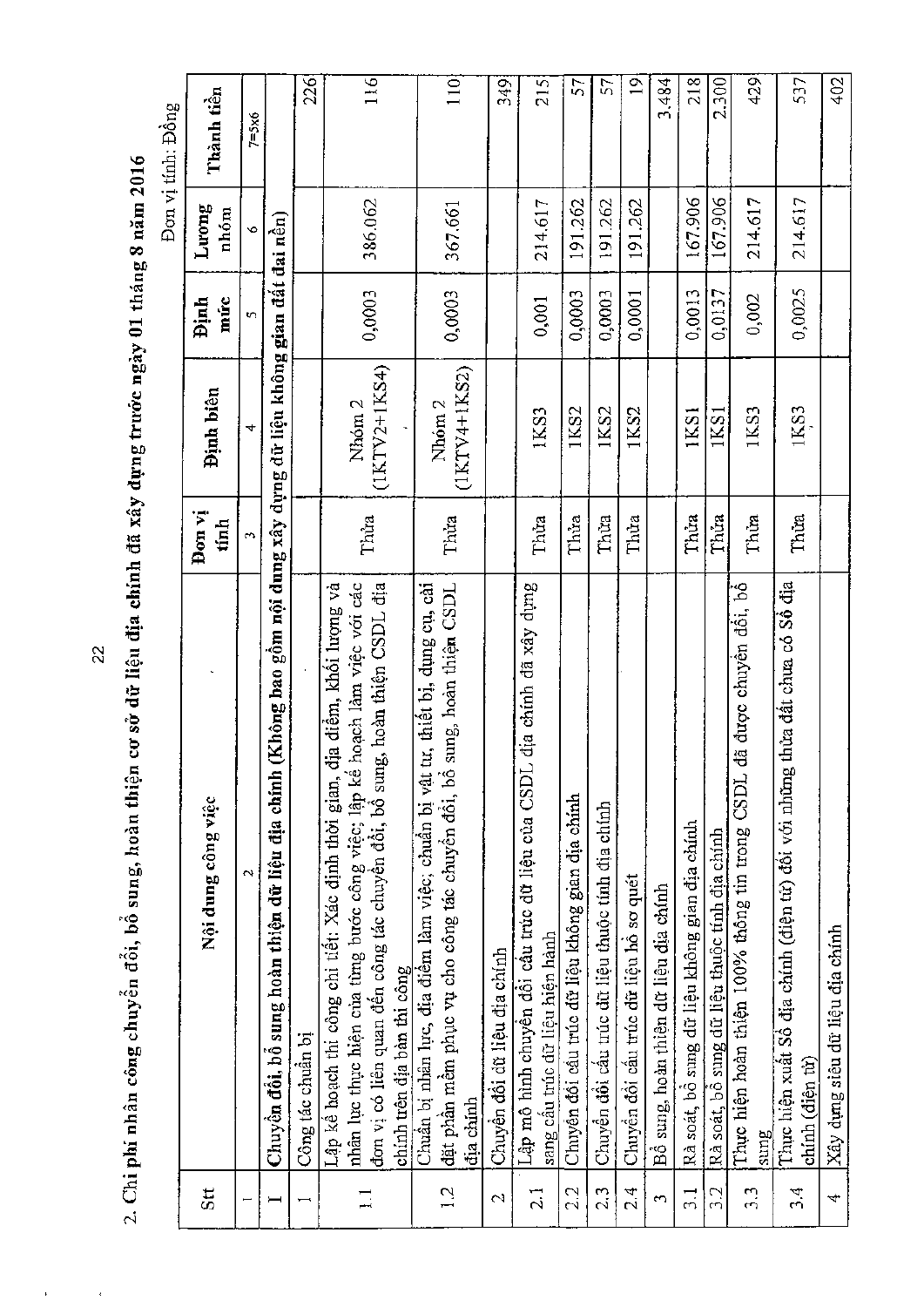| Stt                      | Nội dung công việc                                                                                                                                                                               | pon vi<br>tinh                 | <b>Pinh biên</b>               | hinh<br>múc | Luong<br>monu    | Thành tiền     |
|--------------------------|--------------------------------------------------------------------------------------------------------------------------------------------------------------------------------------------------|--------------------------------|--------------------------------|-------------|------------------|----------------|
|                          | N                                                                                                                                                                                                | ω                              | 4                              | Ō,          | Ō.               | 7=5x6          |
| 4.1                      | Chuyển đối siêu dữ liệu địa chính                                                                                                                                                                | Thira                          | IKS3                           | 10000       | 214.617          | $\overline{1}$ |
| 4.2                      | Thu nhận bổ sung các thông tin cần thiết đề xây dựng siêu dữ liệu địa chính<br>(thu nhận bổ sung thông tin)                                                                                      | Thừa                           | IKS2                           | 610000      | 191.262          | 363            |
| 4.3                      | Nhập bố sung thông tin siêu đữ liệu địa chính cho từng đơn vị hành chính<br>icâp xã                                                                                                              | Thừa                           | IKS1                           | 0,0001      | 167.906          | 17             |
| $\cup$                   | Đôi soát dữ liệu (do Văn phòng Đăng ký đất đai thực hiện)                                                                                                                                        |                                |                                |             |                  | 2.029          |
| 5.1                      | nguồn tài liệu, dữ liệu đã sử dụng để xây dựng CSDL đối với trường hợp<br>Đối soát thông tin của thừa đất trong CSDL đã được chuyển đổi, bỏ sung với<br>phải xuất mới số địa chính (điện từ)     | Thừa                           | <b>IKS1</b>                    | 0,005       | 167.906          | 640            |
| 5.2                      | địa chính (điện từ)<br>Thực hiện ký số vào số địa chính (điện tử) đối với trường hợp xuất mới số                                                                                                 | Thừa                           | 1KS4                           | 0,005       | 237.973          | 1.190          |
| O.                       | Phục vụ kiêm tra, nghiệm thu CSDL địa chính                                                                                                                                                      |                                |                                |             |                  | 176            |
|                          | hợp, xác định khối lượng sản phẩm đã thực hiện khi kết thúc công trình; lập<br>biên bản bàn giao đữ liệu địa chính<br>Chuẩn bị tư liệu, tài liệu và phục vụ giám sát, kiểm tra, nghiệm thu; tổng | Thùa                           | IKTV4                          | 10000       | 176.399          | 176            |
| $\Box$                   | $X$ ây dựng đữ liệu không gian đất đai nền                                                                                                                                                       |                                |                                |             |                  |                |
|                          | Xây dựng dữ liệu không gian đất đai nên                                                                                                                                                          |                                |                                |             |                  | 1.716.936      |
| $\Gamma$                 | Tách, lọc và chuẩn hóa các lớp đối tượng không gian đất đai nền                                                                                                                                  | $\mathbf{X}\mathbf{\tilde{z}}$ | IKS3                           | $\circ$     | 214.617          | 1.287.702      |
| $\overline{z}$           | vào CSDL<br>Chuyên đôi các lớp đôi tượng không gian đất đai nền từ tệp (File) bản đồ số                                                                                                          | Xã                             | IKS3                           | Z           | 214.617          | 429.234        |
| $\overline{\mathcal{C}}$ | Tích hợp dữ liệu không gian đất đai nền                                                                                                                                                          |                                |                                |             |                  | 643.851        |
|                          | hành, khai thác sử dụng<br>Tích hợp dữ liệu không gian đất đai nên vào CSDL đất đai để quản lý, vận                                                                                              | $X_3^*$                        | IKS3                           | ω           | 214.617          | 643.851        |
|                          | * Ghi chú:<br>NSA: Alima obaaa shibo - Historial - Historial oxide oxide - Historial - Historial - Historial - Historial - H<br>1710 Th.                                                         |                                | ישעות הבית הבית המונח להב<br>ľ | コーンコンココ     | .<br>.<br>.<br>. | ,              |

Môi trường - Nọi dung công việc, Định biên, Định mức căn cứ theo Bảng 17,18 Thông tư số 35/2017/TT-BTNMT ngày 04/10/2017 của Bộ Tài nguyên và<br>Vất thuyến về thayên và

S2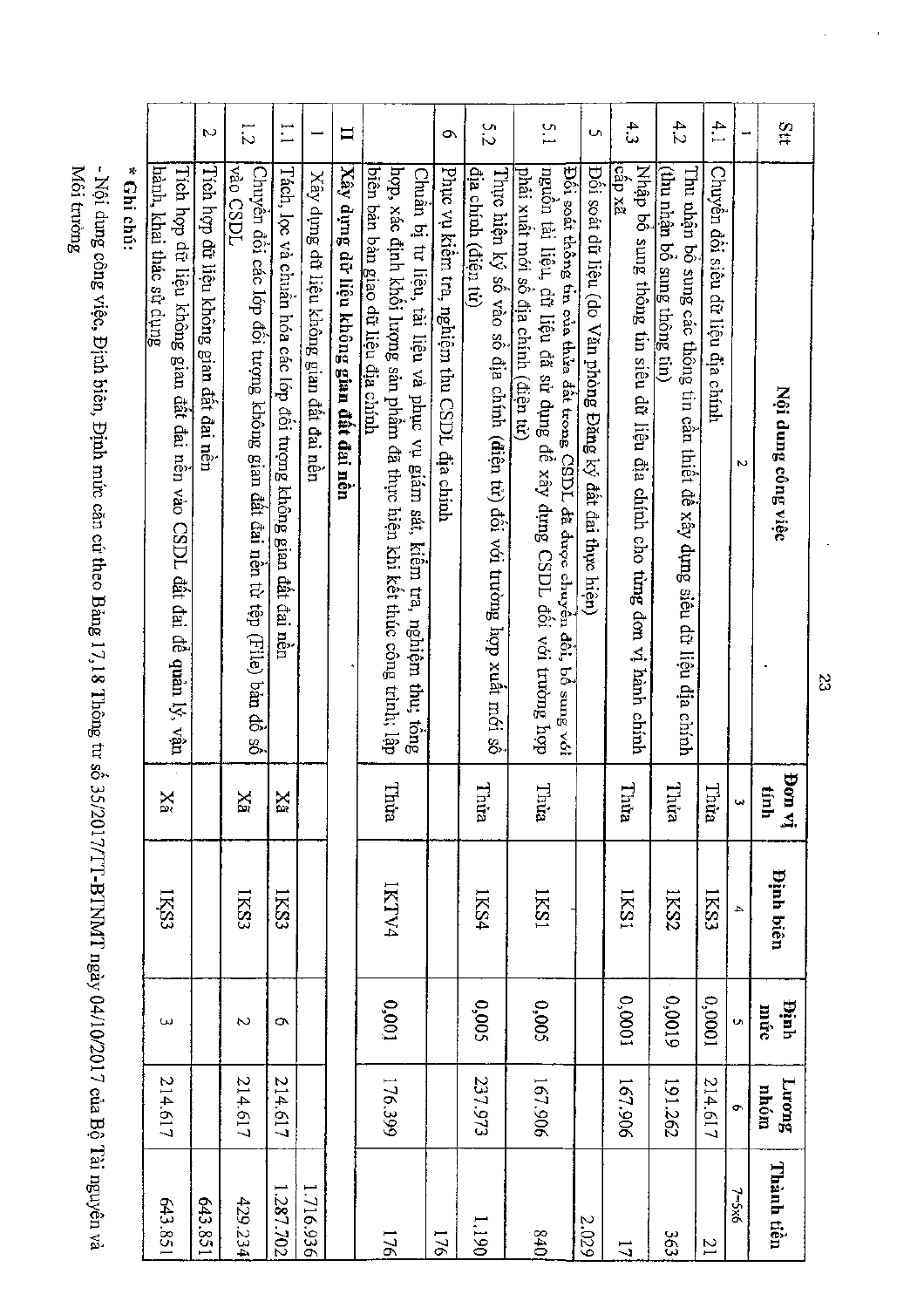3. Chi phí nhân công xây dựng cơ sở dữ liệu địa chính đối với trường hợp thực hiện đồng bộ với lập, chỉnh lý bản đồ địa chính và<br>đăng ký đất đai, cấp giấy chứng nhận

Đơn vị tính: Đồng

| Stt                | Nội dung công việc                                            | Đơn vị<br>$t_{\rm min}$ | Dinh mức                                                                                                                                       | Thành tiền |
|--------------------|---------------------------------------------------------------|-------------------------|------------------------------------------------------------------------------------------------------------------------------------------------|------------|
|                    | Thu thập tài liệu, dữ liệu                                    |                         |                                                                                                                                                |            |
|                    | Thu thập tài liệu phục vụ công tác xây dựng CSDL<br>dia chính | Thira                   | 35/2017/TT-BTNMT ngày 04/10/2019 của Bộ Tài nguyên và<br>Ap dụng 0,5 định mức tại Mục 2 Bảng sô 01 Thông tư số<br>Môi trường                   | 743        |
| $\mathbf{\hat{z}}$ | Lập, chỉnh lý bản đồ địa chính gắn với xây dụng d             | lê liệu không gian      |                                                                                                                                                |            |
| $\overline{2}$ .   | Xây dựng dữ liệu không gian đất đai nền                       | Ä                       | Ap dụng định mức tại các Mục 1.2, 1.3, 1.4 và 2.2 Bảng số 2<br>Thông tư số 35/2017/TT-BTNMT ngày 04/10/2019 của Bộ<br>Tài nguyên và Môi trường | 6,438.510  |
| 2.2                | Xây dựng dữ liệu không gian địa chính                         | Thứa                    | 35/2017/TT-BTNMT ngày 04/10/2019 của Bộ Tài nguyên và<br>Áp dụng định mức tại Mục 4.2 Bảng số 01 Thông tư số<br>Môi trường                     | 322        |
| 69                 | Xây dựng siêu dữ liệu địa chính                               | Thúa                    | 35/2017/TT-BTNMT ngày 04/10/2019 của Bộ Tài nguyên và<br>Áp dụng định mức tại Mục 7 Bảng số 01 Thông tư số<br>Môi trường                       | 744        |
| 4                  | Tích hợp dữ liệu vào hệ thông                                 | Thira                   | 35/2017/TT-BTNMT ngày 04/10/2019 của Bộ Tài nguyên và<br>Áp dụng 0,25 định mức tại Mục 8.3 Bảng số 01 Thông tư số<br>Môi trường                | 537        |
| 5                  | Phục vụ kiêm tra, nghiệm thu CSDL địa chính                   | Thira                   | 35/2017/TT-BTNMT ngày 04/10/2019 của Bộ Tài nguyên và<br>Áp dụng định mức tại Mục 9 Bảng số 01 Thông tư số<br>Môi trường                       | 406        |

 $\frac{24}{ }$ 

l,

 $\ddot{\phantom{a}}$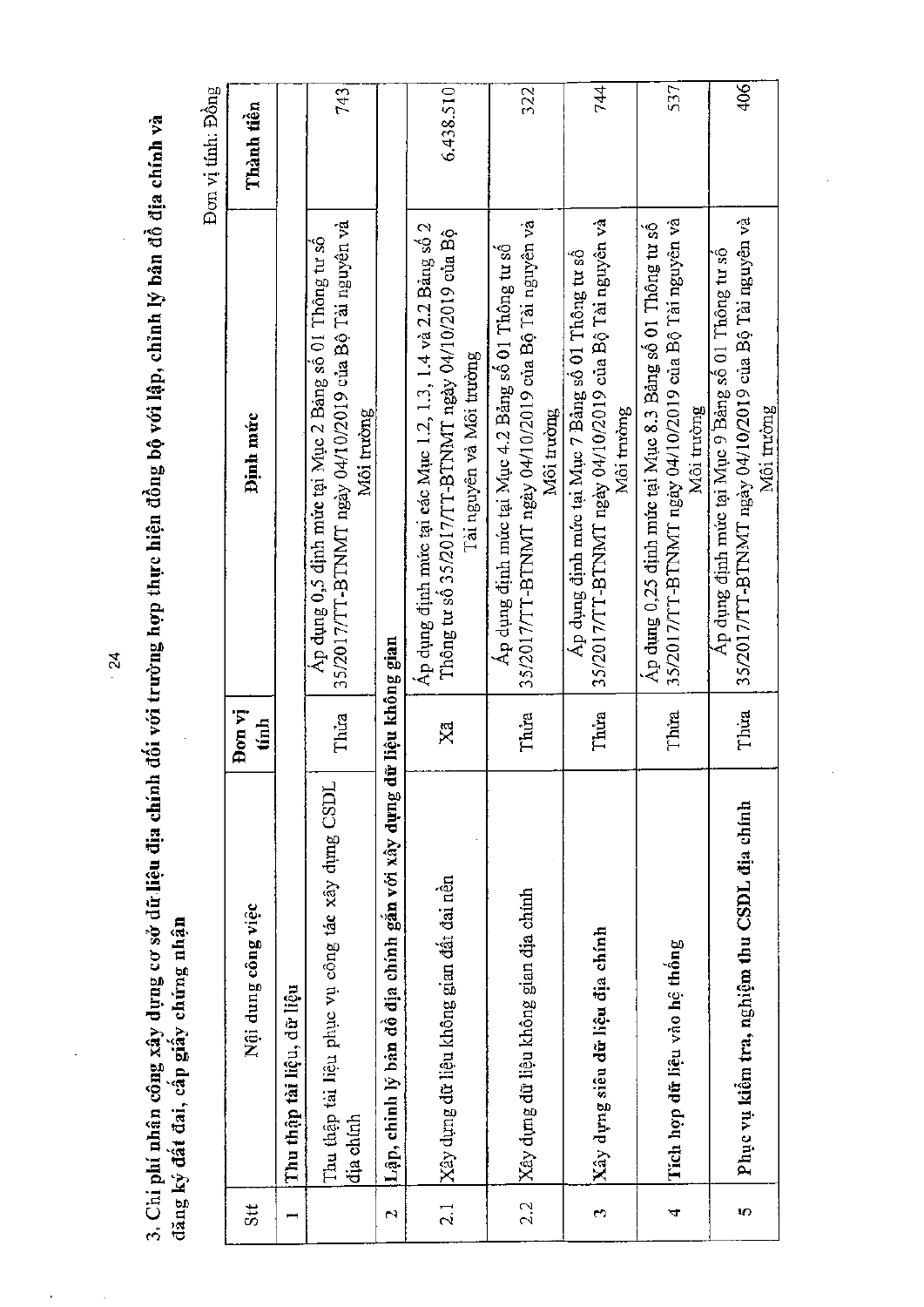$\frac{1}{2}$   $\frac{1}{2}$   $\frac{1}{2}$   $\frac{1}{2}$   $\frac{1}{2}$   $\frac{1}{2}$   $\frac{1}{2}$   $\frac{1}{2}$ م ہے<br>V N r-, l.2 --  $\begin{matrix} \omega \ \omega \end{matrix}$  -  $\begin{matrix} \omega \ \omega \end{matrix}$ ယ $\left| \begin{smallmatrix} \omega \ \omega \end{smallmatrix} \right|$ Ni co  $\Xi$  $\overline{\phantom{0}}$ .2 Thu thap tailieu, der lieu kiem ke ka  $\div$ Thu thập tải liệu, dữ liệu kiêm kê We therefore the Novelong Over Weight a denoted a strength and the poor with a point below that is a selection of the selection of the selection of the selection of the selection of the selection of the selection of the s Dan vi tinh Ķ PZ k  $\mathbb{R}$  |  $\mathbb{R}$  $X\overline{a}$  $\mathbb{R} \left[ \begin{array}{c|c} \mathbb{R} & \mathbb{R} \ \mathbb{R} & \mathbb{R} \end{array} \right] \quad \mathbb{R} \left[ \begin{array}{c|c} \mathbb{R} & \mathbb{R} \ \mathbb{R} & \mathbb{R} \end{array} \right]$ 1 KTV4 + 1KS2 IKTV4+1KS3 1KTV4+1KS3 Dinh Laving Dinh hien mfrc nhom Thanh teen 1KTV4  $\frac{1}{1}$ <br> $\frac{1}{1}$ FALX1 IKS3 N  $\frac{+}{\Box}$  $\Omega$ p  $\mathsf{e}$ 0  $\mathsf{e}\,\vert$  $\mathbf{e}$ 0,1000 oos 0,1000 0,2500  $\frac{1}{250}$ 0,2000 0 O C 2 000S  $\tilde{\mathbf{g}}$  $\tilde{8}$  $\overline{\tilde{\alpha}}$ W 167. 167.906 214.617  $\sim$  $\Xi$ 906<br>C  $\overline{\circ}$  $\overline{ }$  $\begin{array}{c|c}\n\hline\n\cdot & & \\
\hline\n\cdot & & \\
\hline\n\cdot & & \\
\hline\n\cdot & & \\
\hline\n\cdot & & \\
\hline\n\cdot & & \\
\hline\n\cdot & & \\
\hline\n\cdot & & \\
\hline\n\cdot & & \\
\hline\n\cdot & & \\
\hline\n\cdot & & \\
\hline\n\cdot & & \\
\hline\n\cdot & & \\
\hline\n\cdot & & \\
\hline\n\cdot & & \\
\hline\n\cdot & & \\
\hline\n\cdot & & \\
\hline\n\cdot & & \\
\hline\n\cdot & & \\
\hline\n\cdot & & \\
\hline\n\cdot & & \\
\hline\n\cdot & & \\
\hline\n\cdot & & \\
\hline$  $\frac{4}{12}$  $\begin{array}{c|c} 96 \ 125 \ 135 \end{array}$  $10<sub>L</sub>$  $\overline{M}$ 17.640 73.532 **26.460** *vD*  (A  $|53.953|$  $\pm$ NJ  $\frac{1}{905}$  $rac{1}{20}$  $\frac{1}{30}$ in  $\tilde{\mathcal{N}}$  $\frac{66}{20}$  $\frac{216}{1}$  $211$ 

4. Chi phí nhân công xây dựng cơ sở dữ liệu thống kê, kiểm kê đất đai cấp xã

0 a  $\frac{1}{2}$ ov

 $\overline{\mathcal{O}}$ 

Ui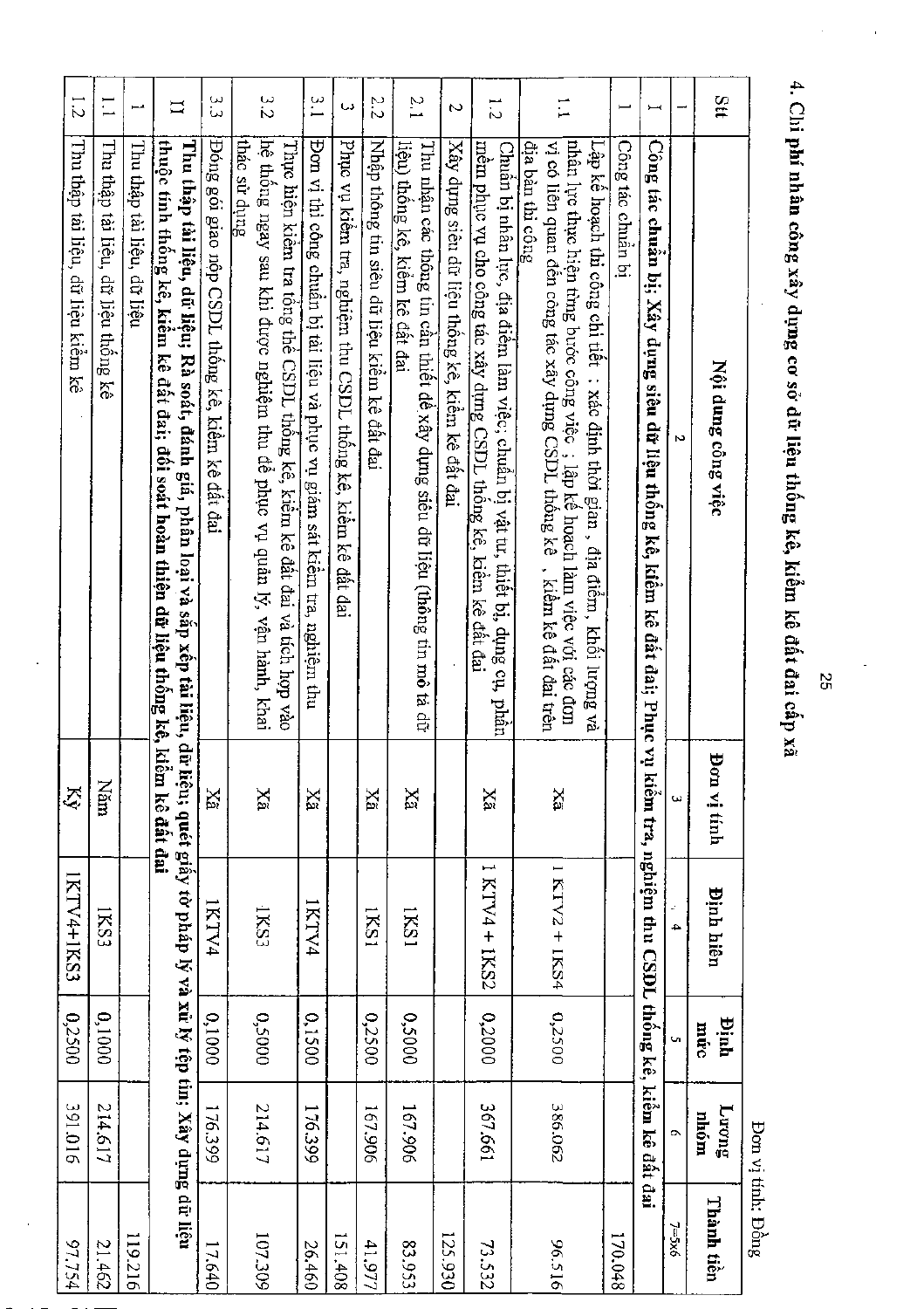| Stt                      | Nội dung công việc                                                                                                                                                                                                  | Don vị tính        | <b>Binh</b> biên | múc<br><b>Binh</b> | Luong<br>nhóm | Thành tiền       |
|--------------------------|---------------------------------------------------------------------------------------------------------------------------------------------------------------------------------------------------------------------|--------------------|------------------|--------------------|---------------|------------------|
| $\overline{\phantom{0}}$ | $\mathbf{\Omega}$                                                                                                                                                                                                   | $\mathbf{r}$       | 4                | S                  | Ó             | $7 = 5 \times 6$ |
| $\mathbf{\Omega}$        | Rà soát, đánh giá, phân loại và sắp xếp tài liệu, dữ liệu                                                                                                                                                           |                    |                  |                    |               | 99.665           |
| $\overline{2.1}$         | Rà soát, đánh giá, phân loại và sắp xếp tài liệu, dữ liệu thống kê và lập báo<br>cáo kêt quả thực hiện                                                                                                              | Năm (Ky)           | 1KS3             | 0,1000             | 214.617       | 21.462           |
| 2.2                      | Rà soát, đánh giá, phân loại và sắp xếp tài liệu, dữ liệu kiểm kê và lập báo<br>cáo kết quả thực hiện                                                                                                               | Năm (Ky)           | 1KTV4+1KS3       | 0,2000             | 391.016       | 78.203           |
| m                        | Quét giây tờ pháp lý và xử lý tệp tin                                                                                                                                                                               |                    |                  |                    |               | 16.791           |
| $\frac{1}{2}$            | Tạo danh mục tra cứu hồ sơ quét trong CSDL thống kê, kiểm kê đất đai                                                                                                                                                | Năm (Kỳ)           | IKS1             | 0,1000             | 167.906       | 16.791           |
| $\overline{ }$           | Xây dựng dữ liệu thuộc tính thống kê, kiểm kê đất đai                                                                                                                                                               |                    |                  |                    |               | 157.681          |
| $\frac{1}{4}$            | Đối với tài liệu, số liệu là bảng, biểu dạng số                                                                                                                                                                     |                    |                  |                    |               | 119.428          |
| 4.1.1                    | Lập mô hình chuyên đôi CSDL thông kê, kiếm kê đất đai                                                                                                                                                               | $N$ äm $(Ky)$      | 1KS3             | 0,2000             | 214,617       | 42.923           |
| 4.1.2                    | Chuyên đối vào CSDL thống kê, kiểm kê đất đai                                                                                                                                                                       | Năm (Ky)           | IKS2             | 0,4000             | 191.262       | 76.505           |
| 4.2                      | uc tra cúu trong<br>Đối với tài liệu, số liệu là báo cáo dạng số thì tạo danh m<br>CSDL thống kê, kiềm kê đất đai                                                                                                   | Näm (Ky)           | 1KS2             | 0,2000             | 191.262       | 38.252           |
| 5                        | Đối soát, hoàn thiện đữ liệu thống kê, kiểm kê đất đai                                                                                                                                                              |                    |                  |                    |               | 281.355          |
| $\overline{5}$ .         | Đối soát, hoàn thiện dữ liệu thống kê đất đai                                                                                                                                                                       | Năm                | 1KS3             | 0,4000             | 214.617       | 85.847           |
| 52                       | Đối soát, hoàn thiện dữ tiêu kiếm kê đất đai                                                                                                                                                                        | $\hat{\mathbf{X}}$ | IKTV4+1KS3       | 0,5000             | 391.016       | 195.508          |
| $\overline{11}$          | Xây dựng dữ liệu không gian kiểm kê đất đai                                                                                                                                                                         |                    |                  |                    |               |                  |
|                          | Chuẩn hóa các lớp đối tượng không gian kiểm kê đất đai                                                                                                                                                              |                    |                  |                    |               | 815.545          |
| $\Box$                   | đồ hiện trạng sử<br>Lập bảng đối chiếu giữa lớp đối tượng không gian kiếm kê đất đai với nội<br>dung tương ứng trong bản đồ kết quả điều tra kiểm kê, bản<br>dụng đất để tách, lọc các đối tượng từ nội dung bản đồ | Lớp DL             | 1KS3             | 1,0000             | 214.617       | 214.617          |
| $\overline{12}$          | Chuẩn hóa các lớp đổi tượng không gian kiểm kê đất đai chưa phù hợp                                                                                                                                                 | LópDL              | IKS3             | 1,5000             | 214.617       | 321,926          |
| 1.3                      | gian kiêm kê đất<br>Nhập bổ sung các thông tin thuộc tính cho đổi tượng không<br>dai còn thiêu (nêu có)                                                                                                             | Lớp DL             | IKS3             | 0,3000             | 214.617       | 64.385           |
| 1.4                      | không gian kiểm<br>Rà soát chuẩn hóa thông tin thuộc tính cho từng đối tượng<br>kê dât dai                                                                                                                          | Lớp DL             | 1KS3             | 1,0000             | 214.617       | 214.617          |

 $26$ 

 $\hat{\mathbf{r}}$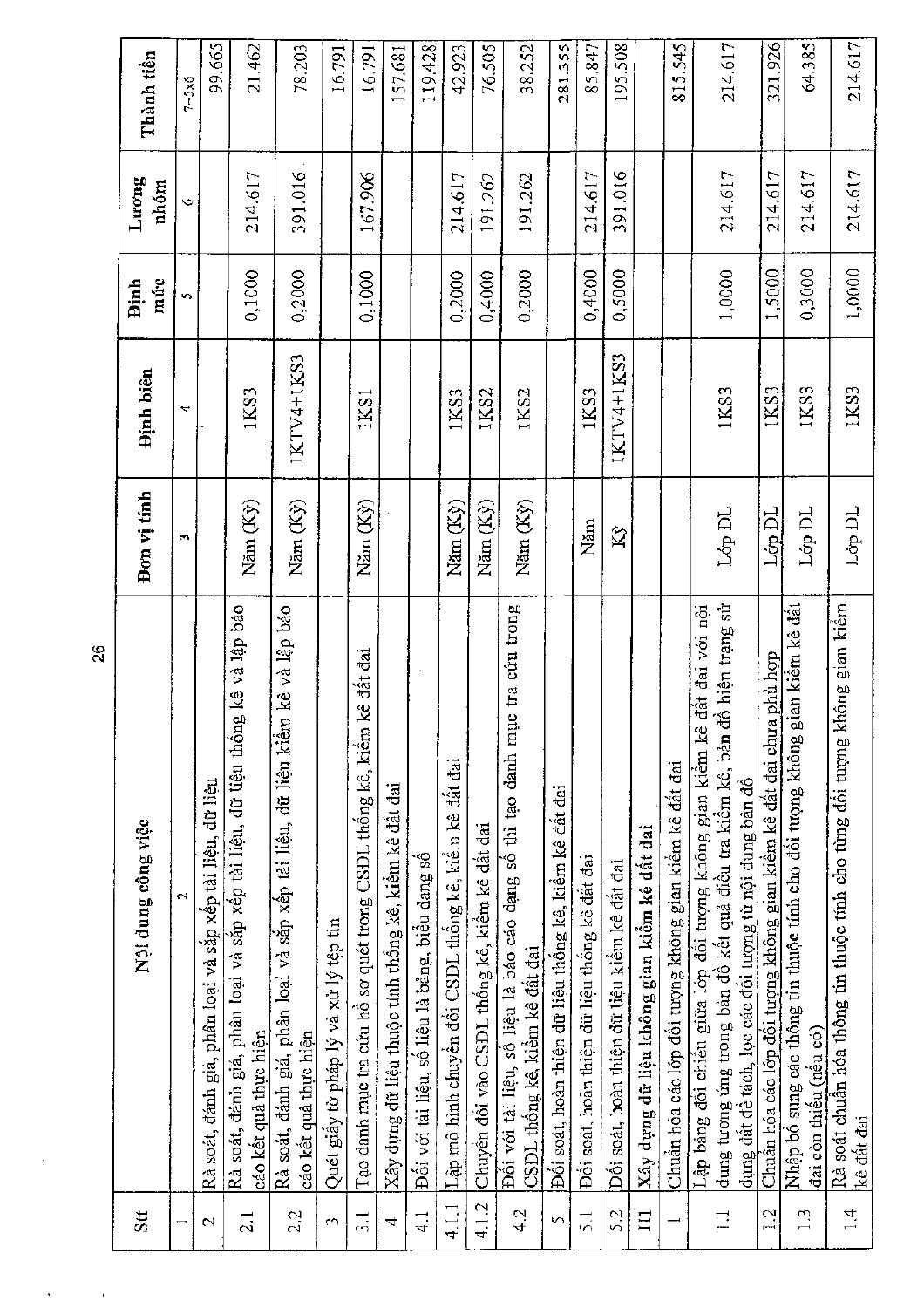| Ştt | Nội dung công việc                                                                                             | Φ<br>on vị tính | <b>Pinh biên</b> | Định<br>mức | Luong<br>nhóm | Thành tiền       |
|-----|----------------------------------------------------------------------------------------------------------------|-----------------|------------------|-------------|---------------|------------------|
|     |                                                                                                                |                 |                  |             |               | $7 = 5 \times 6$ |
|     | Chuyển đổi và tích hợp không gian kiểm kê đất đai                                                              |                 |                  |             |               | 171.694          |
| Σ.  | so CSDL theo don vi hanh chính<br>Chuyển đổi các lớp đối tượng không gian kiểm kê đất đai từ tệp (File) bản đồ | Lớp DL          | IKS3             | 000£0       | 214.617       | 64.385           |
| 22  | Pà soát dữ liệu không gian đề xử lý các lỗi dọc biên giữa các đơn vị hành<br>chính tiếp giáp nhau              | Lớp DL          | IKS3             | 00050       | 214.617       | 107.309          |
|     | * Ghi chú:                                                                                                     |                 |                  |             |               |                  |
|     | $\ddot{\dot{\ } }$                                                                                             |                 |                  |             |               |                  |

 $g$ truções  $\alpha$ - Nội dung công việc, Định biên, Định mức căn cứ theo Bảng 33,34,35 Thông tư số 35/2017/TT-BTNMT ngày 04/10/2017 của Bộ Tài nguyên và Môi

 $\overline{a}$ 

l,

l,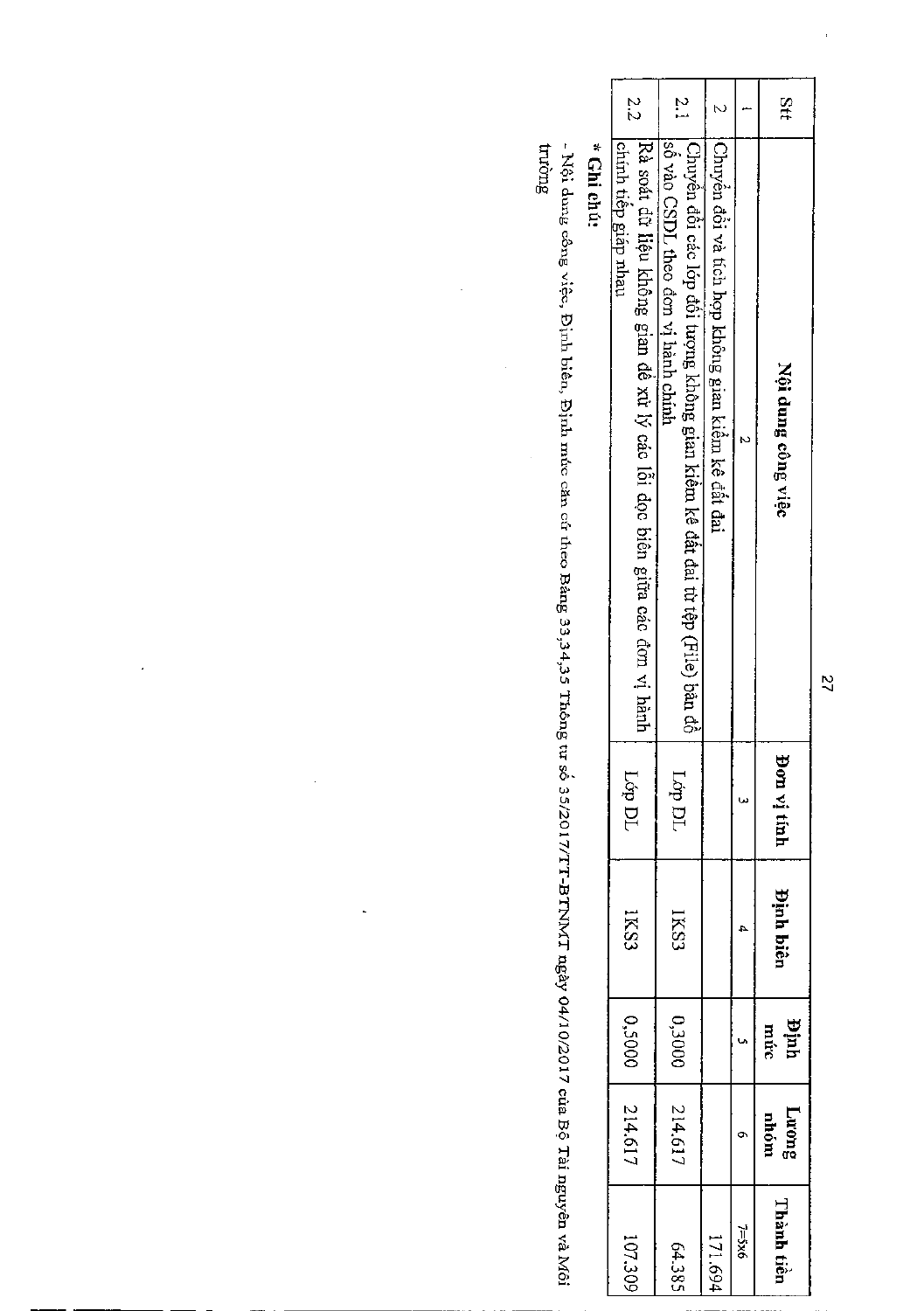5. Chi phí nhân công xây dựng cơ sở dữ liệu thống kê, kiểm kê đất đai cấp huyện

 $\bar{ }$ 

 $\bar{1}$ 

Đơn vị tính: Đồng

| Stt                      | Nội dung công việc                                                                                                                                                                                                                                            | Đơn vị tính        | Định biên                                                                              | múrc<br><b>Dinh</b> | Luong<br>nhóm  | Thành tiền       |
|--------------------------|---------------------------------------------------------------------------------------------------------------------------------------------------------------------------------------------------------------------------------------------------------------|--------------------|----------------------------------------------------------------------------------------|---------------------|----------------|------------------|
|                          | $\mathfrak{a}$                                                                                                                                                                                                                                                | m                  | 4                                                                                      | īν,                 | $\ddot{\circ}$ | $7 = 5 \times 6$ |
| $\overline{}$            | Công tác chuẩn bị; xây dựng siêu dữ liệu thống kê, kiểm kê                                                                                                                                                                                                    |                    | đất đai; phục vụ kiểm tra, nghiệm thu CSDL thống kê, kiểm kê đất đai                   |                     |                |                  |
| ī                        | Công tác chuân bị                                                                                                                                                                                                                                             |                    |                                                                                        |                     |                | 1.130.585        |
| $\Box$                   | nhân lực thực hiện từng bước công việc; lập kê hoạch làm việc với các đơn vị<br>khôi lượng và<br>có liên quan đên công tác xây dụng CSDL thông kê, kiềm kê đất đai trên địa<br>Lập kê hoạch thi công chi tiết : xác định thời gian, địa điểm,<br>bàn thi công | Huyện              | $IKTV2 + 1KS4$                                                                         | 1,500               | 386.062        | 579.093          |
| 1.2                      | the surip<br>phân mêm phục vụ cho công tác xây dựng CSDL thống kê, kiểm kê đất đai<br>Chuân hị nhân lục, địa điểm làm việc; Chuẩn bị vật tư, thiết bị,                                                                                                        | Huyện              | 1KTV4+1KS2                                                                             | 1,500               | 367.661        | 551.492          |
| $\mathbf{\hat{z}}$       | Xây dựng siêu dữ liệu thống kê, kiểm kê đất đai                                                                                                                                                                                                               |                    |                                                                                        |                     |                | 251.859          |
| $\overline{2.1}$         | g tin mô tả dữ<br>Thu nhận các thông tin cần thiết đề xây dựng siêu dữ liệu (thôn<br>liệu) thông kê, kiêm kê đất đai                                                                                                                                          | Huyện              | 1KS1                                                                                   | 1,000               | 167.906        | 167.906          |
| 22                       | Nhập thông tin siêu dữ liệu kiểm kê đất đai                                                                                                                                                                                                                   | Huyện              | 1KS1                                                                                   | 0,500               | 167.906        | 83.953           |
| $\mathbf{r}$             | đai<br>Pline vụ kiêm tra, nghiệm thu CSDL thông kê, kiếm kê đất                                                                                                                                                                                               |                    |                                                                                        |                     |                | 782.032          |
| $\frac{1}{2}$            | nghiệm thu.<br>Đơn vị thi công chuẩn bị tài liệu và phục vụ giám sát kiểm tra,                                                                                                                                                                                | Huyện              | IKTV4                                                                                  | 1,000               | 176.399        | 176.399          |
| $\overline{3}$ .         | a tich hợp vào<br>vận hành, khai<br>Thực hiện kiêm tra tổng thể CSDL thông kê, kiêm kê đất đại v<br>hệ thống ngay sau khi được nghiệm thu đề phục vụ quân lý,<br>thác sử dụng.                                                                                | Huyện              | 1KS3                                                                                   | 2,000               | 214.617        | 429.234          |
| s.<br>S                  | Đóng gói giao nộp CSDL thống kê, kiềm kê đất đai                                                                                                                                                                                                              | Huyện              | IKTV4                                                                                  | 1,000               | 176.399        | 176.399          |
| $\Xi$                    | thông kê, kiêm kê dât dai<br>Thu thập tài liệu, dữ liệu; rà soát, đánh giá, phân loại và sắ<br>tính thống kê, kiểm kê đất đại; đối soát hoàn thiện dữ liệu                                                                                                    |                    | n xếp tài liệu, dữ liệu; quét giây tờ pháp lý và xử lý tệp tin; xây dụng dữ liệu thuộc |                     |                |                  |
| $\overline{\phantom{0}}$ | Thu thập tài liệu, dữ liệu                                                                                                                                                                                                                                    |                    |                                                                                        |                     |                |                  |
| $\overline{\mathbf{r}}$  | Thu thập tài liệu, dữ liệu thông kê                                                                                                                                                                                                                           | Năm                | 1KS3                                                                                   | 0,100               | 214.617        | 21.462           |
| 1.2                      | Thu thập tài liệu, dữ liệu kiêm kê                                                                                                                                                                                                                            | $\hat{\mathbf{x}}$ | 1KTV4+1KS3                                                                             | 0,500               | 391.016        | 195.508          |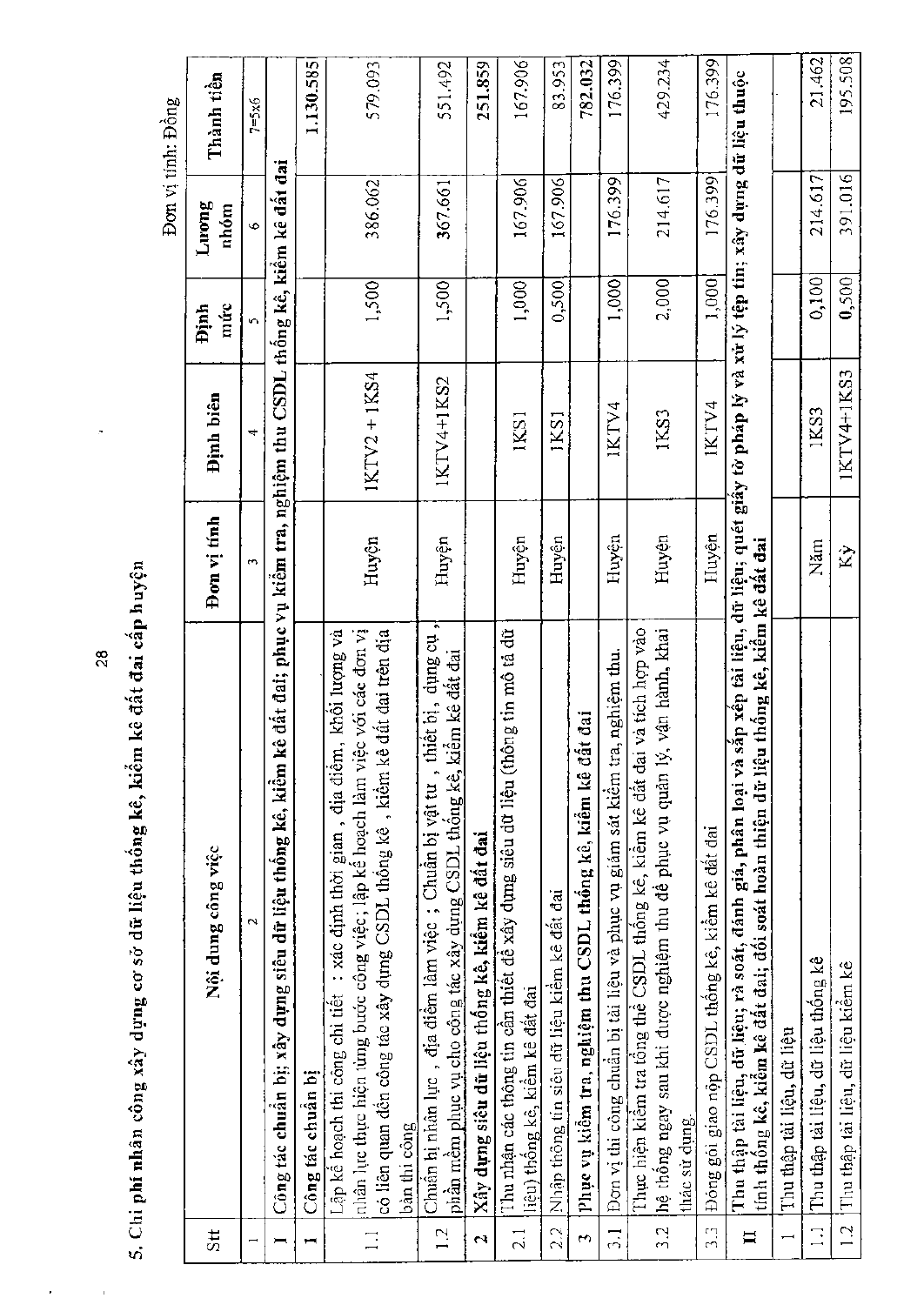| Stt              | Nội dung công việc                                                                                                                                                                 | $\mathbf{root}$<br>$\vec{v}$ tính | <b>Dinh biên</b> | Huju<br>múc | <b>Fuong</b><br>moha | Thành tiền |
|------------------|------------------------------------------------------------------------------------------------------------------------------------------------------------------------------------|-----------------------------------|------------------|-------------|----------------------|------------|
| N                | Rà soát, đánh giá, phân loại và sắp xếp tài liệu, dữ liệu                                                                                                                          |                                   |                  |             |                      |            |
| $\overline{2}$ . | cáo kêt quả thực hiện<br>Rå<br>soát, đánh giá, phân loại và sắp xếp tải liện, dữ liệu thống kê và lập báo                                                                          | Năm $\left(\mathrm{K}\right)$     | 1KS3             | 0050        | 214.617              | 107.309    |
| 22               | cáo kết quả thực hiện<br>Rà soát, đánh giá, phân loại và sắp xếp tài liệu, dữ liệu kiểm kê<br>và lập báo                                                                           | Năm $(Ky)$                        | IKTV4 + IKS3     | 1,500       | 391.016              | 586.524    |
| ω                | Quét giây tờ pháp lý và xử lý tệp tin                                                                                                                                              |                                   |                  |             |                      | 83.953     |
| 3.1              | Tạo danh mục tra cứu hồ sơ quét trong CSDL thống kê, kiểm kê đất đai                                                                                                               | Ñã<br>$\ln (Ky)$                  | 1821             | 0,500       | 167.906              | 83.953     |
| 4                | Xây dựng dữ liệu thuộc tính thống kê, kiểm kê đắt đai                                                                                                                              |                                   |                  |             |                      | 189.681    |
| 4.1              | Đôi với tài liệu, số liệu là bảng, biêu dạng số                                                                                                                                    | Χă<br>im (Kỷ)                     |                  |             |                      | 119.428    |
| 4.1.1            | Lập mô hình chuyến đối CSDL thống kê, kiểm kê<br>đất đai                                                                                                                           | Năm $(Ky)$                        | IKS3             | 00200       | 214.617              | 42.923     |
| 4.1.2            | Chuyển đối vào CSDL thống kê, kiêm kê đất đai                                                                                                                                      | Năm $(Ky)$                        | IKS2             | 0.0400      | 191.262              | 76.505     |
| 4.2              | Đôi với tài liệu, số liệu là báo cáo dạng số thì tạo danh mục tra cứu trong<br><u>CSDL thống k</u> ê, kiểm kê đất đai                                                              | Năm $(Ky)$                        | IKS2             | 00200       | 191.262              | 38.252     |
| S                | Đối soát, hoàn thiện dữ liệu thống kê, kiểm kê đất đai                                                                                                                             |                                   |                  |             |                      | 498.325    |
| 5.1              | Đối soát, hoàn thiện dữ liệu thông kê đất đai                                                                                                                                      | Năm                               | IKS3             | 0.500       | 214.617              | 107.309    |
| 5.2              | Đối soát, hoàn thiện dữ liệu kiểm kê đất đai                                                                                                                                       | Ķý                                | 1KTV4+1KS3       | 0001        | 3910.016             | 3910.165   |
| H                | Xây dựng dữ liệu không gian kiểm kê đất đai                                                                                                                                        |                                   |                  |             |                      |            |
| فسح              | Chuẩn hóa các lớp đối tượng không gian kiểm kê đất đai                                                                                                                             |                                   |                  |             |                      | 1.502.319  |
| $\vdots$         | dung tương ứng trong bản đồ hiện trạng sử dụng đất đề tách, lọc các<br>tượng từ nội dung bản đồ<br>Lập bảng đôi chiêu giữa lớp đôi tượng không gian kiêm kê đất đai với nội<br>töi | Lớp DL                            | IKS3             | 2,00        | 214.617              | 429.234    |
| $\frac{1}{2}$    | Chuẩn hóa các lớp đối tuợng không gian kiềm kê đất đai chưa phù hợp                                                                                                                | <b>Lóp DL</b>                     | IKS3             | 2.50        | 214.617              | 536.543    |
| م<br>سا          | Nhập bỏ sung các thông tin thuộc tính cho đối tượng không gian kiêm kê đất<br>đai còn thiêu (nêu có)                                                                               | <b>Lép DL</b>                     | IKS3             | 0.50        | 214.617              | 107.309    |
| 1.4              | kê đầt đai<br>Rà soát chuân hóa thông tin thuộc tính cho tùng đối tượng không gian kiêm                                                                                            | TCI do                            | IKS3             | 2,00        | 214.617              | 429.234    |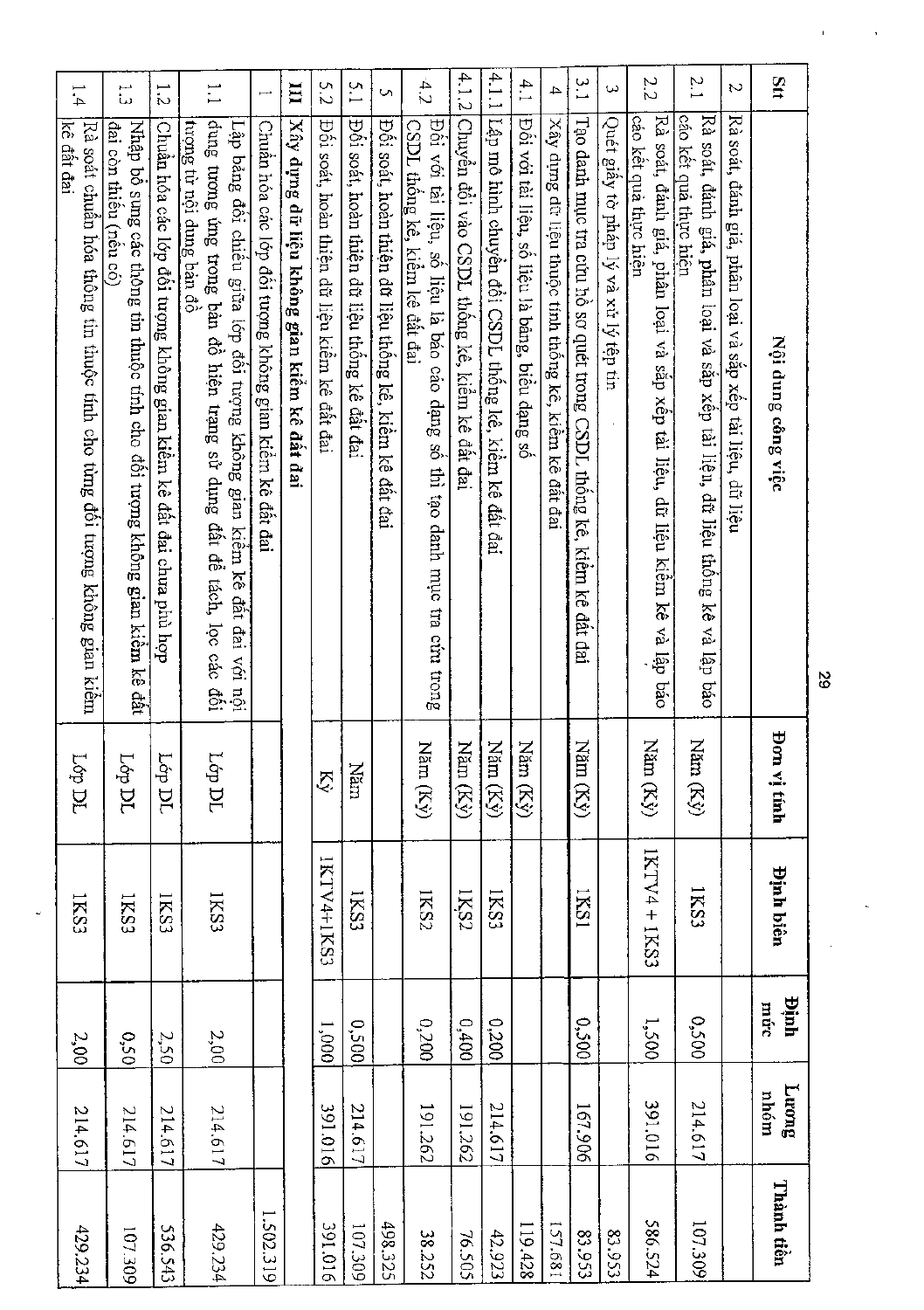| $\mathfrak{z}$ | Nội dung công việc                                                                                                 | Don vi tính      | <b>Dinh biên</b> | Định<br>mức | Luong<br>nhóm | Thành tiền |  |
|----------------|--------------------------------------------------------------------------------------------------------------------|------------------|------------------|-------------|---------------|------------|--|
|                | Chuyển đổi và tích hợp không gian kiểm kê đất đai                                                                  |                  |                  |             |               | 321.926    |  |
|                | Chuyền đối các lớp đối tượng không gian kiềm kê đất đai từ tệp (File) bản đô<br>số vào CSDL theo đơn vị hành chính | Lớp DL           | 1KS3             | 0,50        | 214.617       | 107.309    |  |
|                | Rà soát dữ liệu không gian đề xử lý các lỗi dọc biên giữa các đơn vị hành<br>chính tiếp giáp nhau                  | $\mbox{Lop\,DL}$ | 1KS3             | 1,00        | 214,617       | 214.617    |  |
|                |                                                                                                                    |                  |                  |             |               |            |  |

\* Ghi chú:

- Nội dung công việc, Định biên, Định mức căn cứ theo Bảng 52,53,54 Thông tư số 35/2017/TT-BTNMT ngày 04/10/2017 của Bộ Tài nguyên và Môi<br>trường

 $\overline{\mathbf{3}}$ 

J,

J.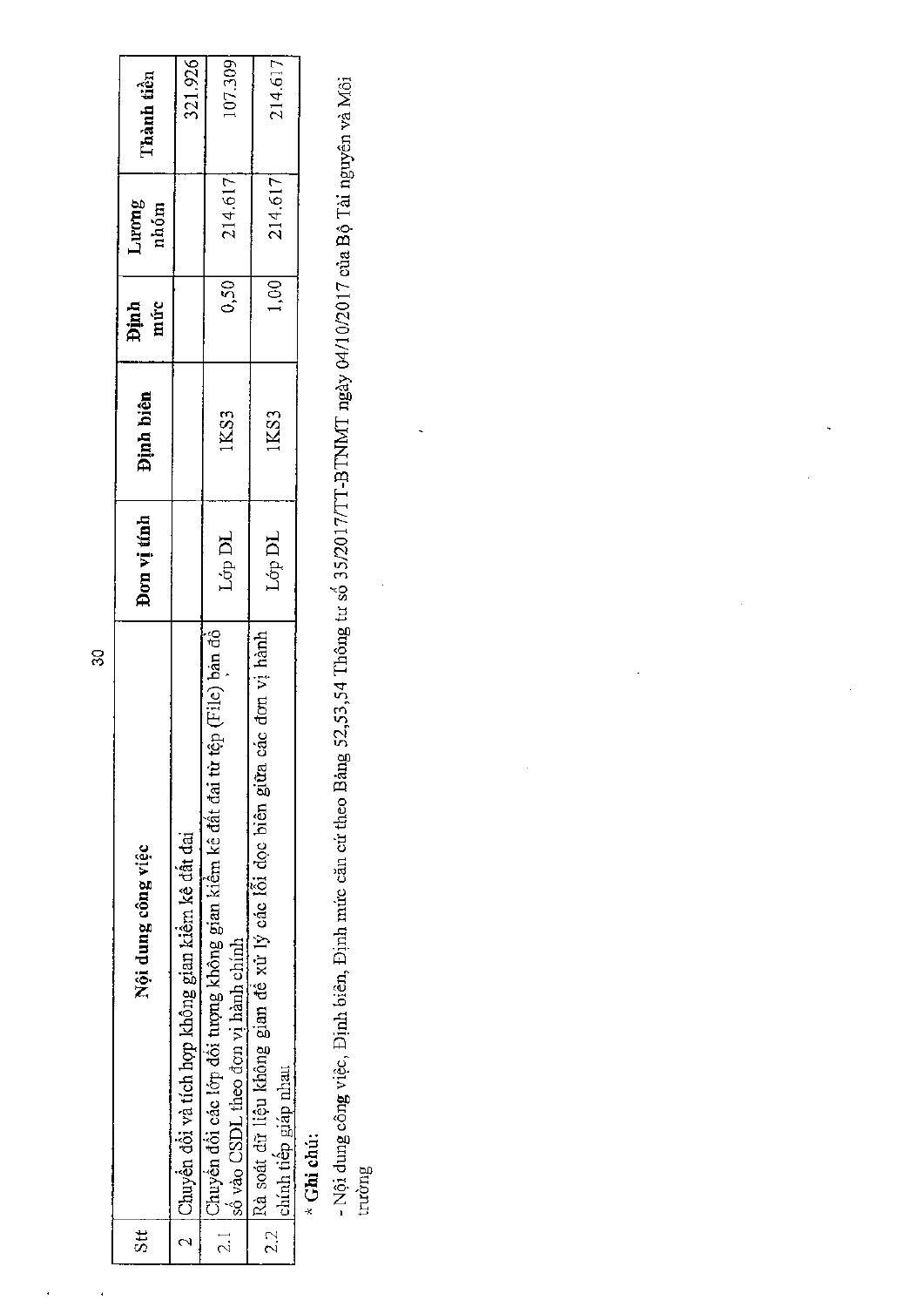Stt 3.2 α<br>Ω  $\frac{c}{1}$ 2.2  $2.1$  $\overline{\phantom{0}}$  $\Box$  $\frac{1}{2}$  $\ddot{\phantom{0}}$  $\overline{\mathcal{L}}$  $\mathbf{I}$  $\frac{1}{2}$ ocng Công tác chuân bị |Công tác chuẩn bị; xây dựng siêu dữ liệu thống kê, kiểm kê đất đại; phục vụ kiểm tra, nghiệm thu CSDL thống kê, kiếm kê đất đai Póng gói giao nộp CSDL thông kê, kiêm kê đắt đai Thực hiện kiêm tra tông thế CSDL thống kê, kiểm kê đất đai và tích hợp vào hệ<br>|thống ngay sau khi được nghiệm thu đề phục vụ quản lý, vận hành, khai thác sử |Đơn vị thi công chuân bị tài liệu và phục vụ giám sát kiêm tra, nghiệm thu |quan đên công tác xây dựng CSDL thông kê, kiêm kê đất đai trên địa bàn thi |hực thực hiện từng bước công việc; lập kẻ hoạch làm việc với các đơn vị có liên Thu thập tài liệu, dữ liệu thông kê thuộc tính thống kê, kiểm kê đất đai; đối soát hoàn thiện dữ liệu thống kê, kiểm kê đất đai Thu thập tài liệu, dữ liệu; rà soát, đánh giá, phân loại và sắp xêp tài liệu, dữ liệu; quét giấy tờ pháp lý và xử lý tệp tin; xây dụng dữ liệu Phục vụ kiêm tra, nghiệm thu CSDL thông kê, kiêm kê đất đai |Nhập thông tin siêu đữ liệu kiểm kê đắt đai liệu) thống kê, kiếm kê đất đai Xây dựng siêu dữ liệu thống kê, kiềm kê đất đai mêm phục vụ cho công tác xây dựng CSDL thông kê, kiêm kê đầt đai Chuẩn bị nhân lực, địa điểm làm việc; Chuẩn bị vật tư, thiết bị, dụng cụ, phần Thu thập tài liệu, dữ liệu Thu nhận các thông tin cần thiết đề xây dựng siêu dữ liệu (thông tin mô tả dữ Lập kê hoạch thi công chi tiết: xác định thời gian, địa điểm, khối lượng và nhân Nội dung công việc **Bon vi tinh** Tinh Tinh Tinh Tinh Năm Tinh Tinh Timh  $+$   $\uparrow$   $\uparrow$   $\uparrow$   $\uparrow$   $\uparrow$   $\uparrow$  $+$  2 $\Lambda$  $J X'$ I) **Dinh biên**  $\textsf{IKSA}\texttt{)}$ IKS3 1KTV4 IKTV4 **ISSI IKS2)** IKS3 **ISSI** 2,000 0,500  $1,000$ 2,000  $2,000$ hinh 3,000 1,000 mirc 1,000 **BuonT** 214.617 367.661 386.062 214.617 167.906 167.906 176.399 176.399 nhóm Thành tiền  $7 = 5x6$ 1.602.282 1.507.446 429.234 176.399 643.851 6t9'966 251.859 735.322 772.124 176.399 167.906 83.953

6. Chi phí nhân công xây dựng cơ sở đữ liệu thống kê, kiểm kê đất đai cấp tỉnh

Bon vị tính: Đồng

یہ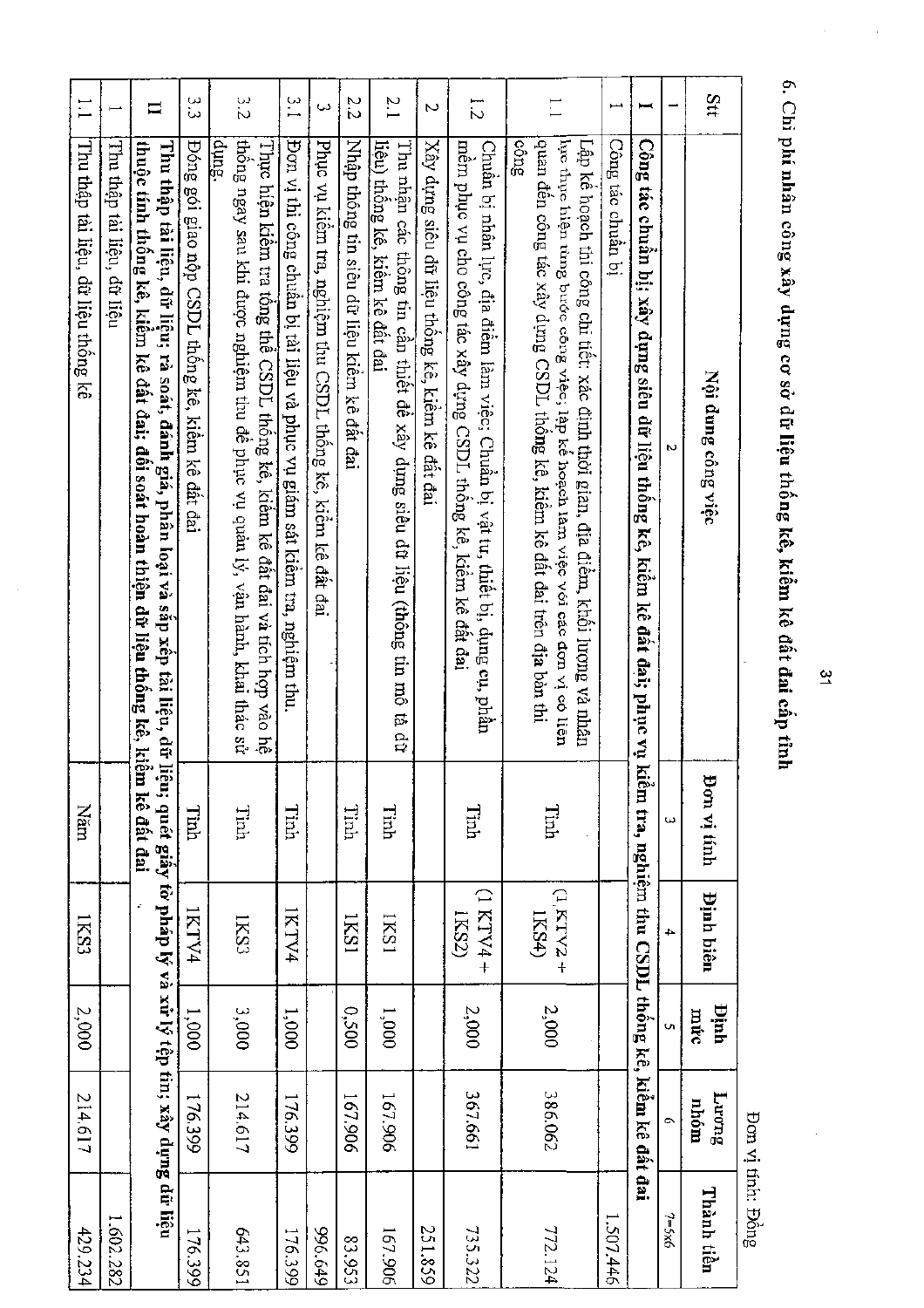| Stt                      | Nội dung công việc                                                                                                                                                     | Đơn vị tính    | <b>Binh</b> biên                   | múc<br><b>Dinh</b> | Luong<br>nhóm | Thành tiền |
|--------------------------|------------------------------------------------------------------------------------------------------------------------------------------------------------------------|----------------|------------------------------------|--------------------|---------------|------------|
|                          | $\sim$                                                                                                                                                                 | $\sim$         |                                    | 5                  | Ó             | $7 = 5x6$  |
| $\frac{1}{2}$            | Thu thập tài liệu, dữ liệu kiểm kê                                                                                                                                     | Χý             | $\pm$<br>(11)<br>IXS3              | 3,000              | 391.016       | 1.173.048  |
| $\mathbb{C}^1$           | Rà soát, đánh giá, phân loại và sắp xếp tài liệu, dữ liệu                                                                                                              |                |                                    |                    |               | 2.384.314  |
| $\vec{c}$                | Rà soát, đánh giá, phân loại và sắp xếp tài liệu, dữ liệu thống kê và lập báo cáo                                                                                      | Năm (Ky)       | 1KS3                               | 2,000              | 214.617       | 429.234    |
| 2.2                      | Rà soát, đánh giá, phân loại và sắp xếp tài liệu, dữ liệu kiềm kê và lập báo cáo<br>kết quả thực hiện<br>kết quả thực hiện                                             | Năm (Ky)       | $\ddag$<br>$(1K\text{TV4}$<br>IXS3 | 5,000              | 391.016       | 1.955.080  |
| $\sim$                   | Quét giấy tờ pháp lý và xử lý tệp tin                                                                                                                                  |                |                                    |                    |               | 167.906    |
|                          | Tạo danh mục tra cứu hồ sơ quét trong CSDL thống kê, kiểm kê đất đai                                                                                                   | Năm (Kỳ)       | 1KS1                               | 1,000              | 167.906       | 167.906    |
| 4                        | Xây dụng dữ liệu thuộc tính thống kê, kiểm kê đất đai                                                                                                                  |                |                                    |                    |               | 585.464    |
| $\frac{1}{4}$            | Đối với tài liệu, số liệu là bảng, biểu dạng số                                                                                                                        |                |                                    |                    |               | 298.571    |
| 4.1.1                    | Lập mô hình chuyền đổi CSDL thống kê, kiểm kê đất đai                                                                                                                  | Năm (Kỳ)       | 1KS3                               | 0,500              | 214.617       | 107.309    |
| 4.1.2                    | Chuyền đối vào CSDL thống kê, kiểm kê đất đai                                                                                                                          | Năm (Kỳ)       | 1KS2                               | 1,000              | 191.262       | 191.262    |
| 4.2                      | tra cúu trong CSDL<br>Đối với tài liệu, số liệu là báo cáo dạng số thì tạo danh mục<br>thông kê, kiêm kê đất đai                                                       | Năm (Kỳ)       | 1KS2                               | 1,500              | 191.262       | 286.893    |
| S                        | Đối soát, hoàn thiện dữ liệu thống kê, kiểm kê đất đai                                                                                                                 |                |                                    |                    |               | 1.192.157  |
| $\overline{51}$          | Đối soát, hoàn thiện dữ liệu thống kê đất đai                                                                                                                          | Năm            | IKS3                               | 1,000              | 214.617       | 214.617    |
| 5.2                      | Đối soát, hoàn thiện dữ liệu kiểm kê đất đai                                                                                                                           | Kỳ             | IKTV4+IK<br>යි                     | 2,500              | 391.016       | 977.540    |
| $\Xi$                    | Xây dựng dữ liệu không gian kiểm kê đất đai                                                                                                                            |                |                                    |                    |               |            |
| $\overline{\phantom{0}}$ | Chuẩn hóa các lớp đối tượng không gian kiểm kê đất đai                                                                                                                 |                | F                                  |                    |               | 4.292.340  |
| $\mathbb{I}$             | đất đai với nội dung<br>các đối tượng từ nội<br>Lập bảng đối chiều giữa lớp đối tượng không gian kiềm kê<br>tương úng trong bản đồ hiện trạng sử dụng đất để tách, lọc | ${\rm Lop}$ DL | 1KS3                               | 5,000              | 214.617       | 1.073.085  |
| 1.2                      | Chuẩn hóa các lớp đổi tượng không gian kiểm kê đất đai chưa phù hợp<br>dung bản đồ                                                                                     | Lớp DL         | 1KS3                               | 7,000              | 214.617       | 1,502.319  |

 $\overline{\mathfrak{A}}$ 

Ŷ.

 $\bar{\ell}$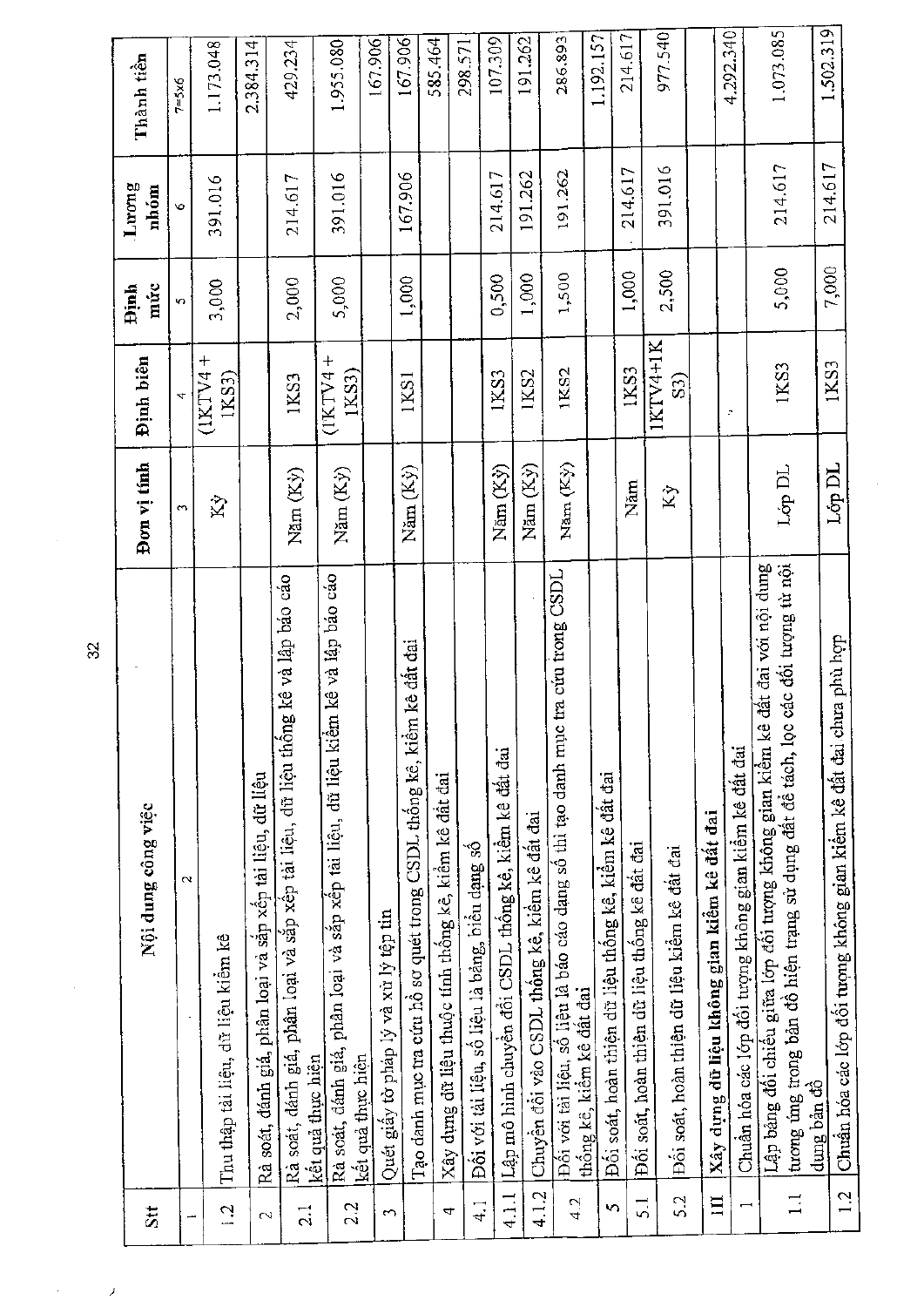| Stt           | Nội dung công việc                                                                                             | Bon vi tinh | Dinh biên   | mir.<br>Tuit | Luong<br>nhóm |
|---------------|----------------------------------------------------------------------------------------------------------------|-------------|-------------|--------------|---------------|
|               |                                                                                                                |             | ٠           |              |               |
| : L           | [Nhập bố sung các thông tin thuộc tính cho đồi tượng không gian kiêm kê đất đai<br>còn thiêu (nêu có)          | Lóp DL      | <b>IKS3</b> | 1,000        | 214.617       |
| ;<br>4        | Rà soát chuẩn hóa thông tin thuộc tính cho từng đối tượng không gian kiêm kê<br>đất đai                        | L6p DL      | IKS3        | 7,000        | 214.617       |
|               | Chuyển đối và tích hợp không gian kiếm kê đầi đai                                                              |             |             |              |               |
| $\frac{5}{1}$ | Chuyền đôi các lớp đối tượng không gian kiểm kê đất đai từ tệp (File) bản đồ số<br>vao OSDL than vi hanh chinh | Lóp DL      | IKS3        | 2,000        | 214.617       |
| 22            | Rà soát đữ liệu không gian để xừ lý các lỗi dọc biên giữa các đơn vị hành chính<br>ltiêp giáp nhau             | ГФ ДГ       | IKS3        | 3,000        | 214.617       |
|               | * Ghi chú:                                                                                                     |             |             |              |               |

- Nội dưng công việc, Định biên, Định mức căn cứ theo Bảng 72,73 Thông tư số 35/2017/TT-BTNMT ngày 04/10/2017 của Tải nguyên và Môi<br>trường

 $\ddot{\phantom{a}}$ 

 $\ddot{\phantom{0}}$ 

 $\frac{1}{2}$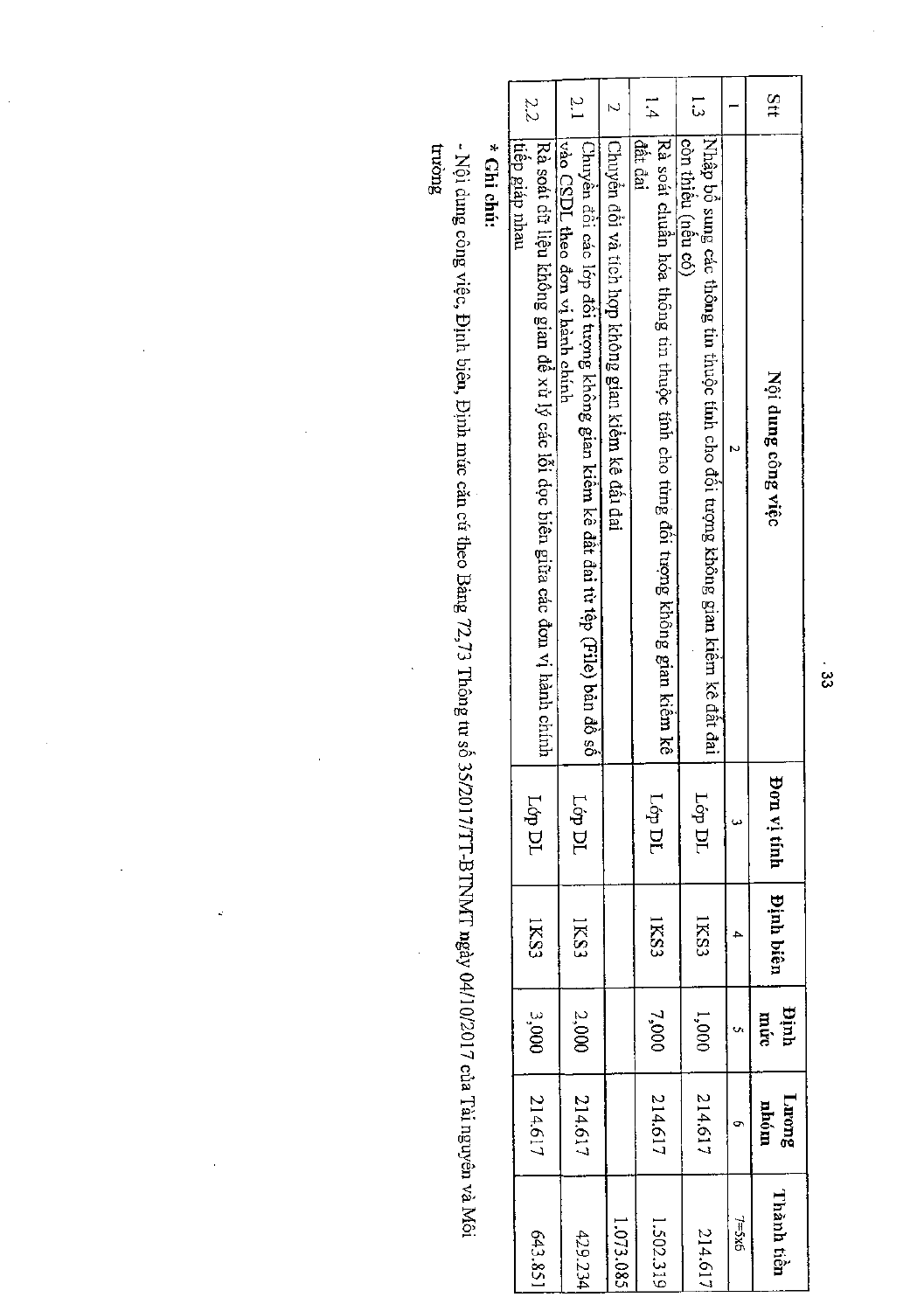|                  |                                                                                                                                                                                                                                                                 |             |                                                                                                                                               |                      |                | Đơn vị tính: Đồng |
|------------------|-----------------------------------------------------------------------------------------------------------------------------------------------------------------------------------------------------------------------------------------------------------------|-------------|-----------------------------------------------------------------------------------------------------------------------------------------------|----------------------|----------------|-------------------|
| Sit              | Nội dung công việc                                                                                                                                                                                                                                              | Đơn vị tính | <b>Dinh</b> biên                                                                                                                              | múrc<br><b>finid</b> | Luong<br>nhóm  | Thành tiền        |
| --               | $\mathbf{\hat{z}}$                                                                                                                                                                                                                                              | m           | ₹                                                                                                                                             | Ś,                   | $\ddot{\circ}$ | $7 = 5x6$         |
| $\mapsto$        | Công tác chuẩn bị; xây dựng siêu dữ liệu quy hoạch, kể hoạch sử dụng đất; kiểm tra, nghiệm thu CSDL quy hoạch, kể hoạch sử dụng đất                                                                                                                             |             |                                                                                                                                               |                      |                |                   |
| $\overline{ }$   | Công tác chuẩn bị                                                                                                                                                                                                                                               |             |                                                                                                                                               |                      |                | 1,507,446         |
| $\Box$           | Lập kể hoạch thi công chi tiết: xác định thời gian, địa điểm, khối lượng và<br>đơn vị có liên quan đến công tác xây dựng CSDL quy hoạch, kể hoạch sử<br>nhân lực thực hiện của từng bước công việc; kế hoạch làm việc với các<br>dụng đất trên địa bàn thi công | Huyện       | $(1 KTV2 +$<br>1KS4)                                                                                                                          | 2,000                | 386.062        | 772.124           |
| 1.2              | phần mềm cho công tác xây dụng CSDL quy hoạch, kể hoạch sử dụng đất.<br>Chuẩn bị nhân lục, địa điểm làm việc; chuẩn bị vật tư, thiết bị, dụng cụ,                                                                                                               | Huyện       | $(1$ KTV4 +<br>IKS2)                                                                                                                          | 2,000                | 367.661        | 735.322           |
| $\mathbf{N}$     | Xây dụng siêu dữ liệu quy hoạch, kế hoạch sử dụng đất                                                                                                                                                                                                           |             |                                                                                                                                               |                      |                | 671.624           |
| $\frac{1}{2}$    | Thu nhận các thông tin cần thiết để xây dụng siêu dữ liệu (thông tin mô tâ<br>dữ liệu) quy hoạch, kể hoạch sử dụng đất                                                                                                                                          | Huyện       | 1KS1                                                                                                                                          | 3,000                | 167.906        | 503.718           |
| 22               | đất<br>Nhập thông tin siêu dữ liệu quy hoạch, kê hoạch sử dụng                                                                                                                                                                                                  | Huyện       | IKS1                                                                                                                                          | 1,000                | 167.906        | 167.906           |
| $\mathbf{c}$     | dụng đất<br>Kiêm tra, nghiệm thu CSDL quy hoạch, kế hoạch sử                                                                                                                                                                                                    |             |                                                                                                                                               |                      |                | 1.778.681         |
| $\frac{1}{2}$    | Đơn vị thi công chuẩn bị tài liệu và phục vụ giám sát kiểm tra, nghiệm thu                                                                                                                                                                                      | Huyện       | IKȚV4                                                                                                                                         | 2,000                | 176.399        | 352.798           |
| 3.2              | tích hợp vào hệ thông ngay sau khi được nghiệm thu phục vụ quân lý, vận<br>Thực hiện kiềm tra tổng thể CSDL quy hoạch, kê hoạch sử dụng đất và<br>hành, khai thác sử dụng                                                                                       | Huyên       | 1KS3                                                                                                                                          | 5,000                | 214,617        | 1.073.085         |
| $3.\overline{3}$ | Đóng gói giao nộp CSDL quy hoạch, kế hoạch sử dụng đất                                                                                                                                                                                                          | Huyên       | IKTV4                                                                                                                                         | 2,000                | 176.399        | 352.798           |
| $\mathbf{I}$     | Thu thập tài liệu, dữ liệu; rà soát, đánh giá, phân loại<br>thuộc tính quy hoạch, kê hoạch sử dụng đất; đối soát                                                                                                                                                |             | i và sắp xếp tài liệu, dữ liệu; quét giấy tờ pháp lý và xử lý tệp tin; xây dụng dữ liệu<br>hoàn thiện dữ liệu quy hoạch, kế hoạch sử dụng đất |                      |                |                   |
|                  | Thu thập tài liệu, dữ liệu                                                                                                                                                                                                                                      | Năm (Ky)    | $(1KTY4 +$<br>1KS3)                                                                                                                           | 4,000                | 391.016        | 1.564.064         |

7. Chi phí nhân công xây dựng cơ sở dữ liệu quy hoạch, kế hoạch sử dụng đất cấp huyện

 $\frac{4}{3}$ 

l,

 $\hat{\theta}$ 

 $\bar{1}$ 

l,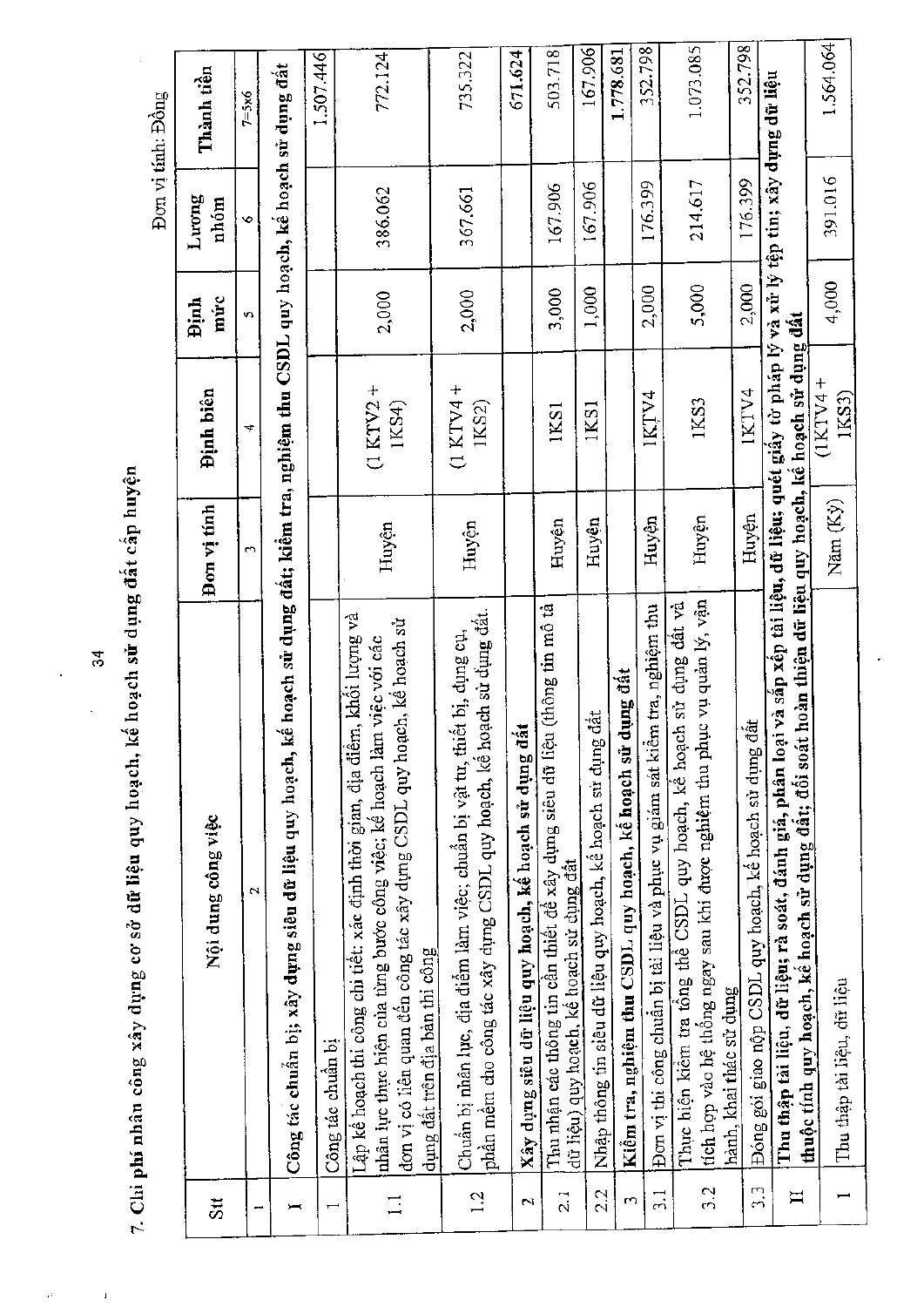| Stt           | Nội dung công việc                                                                                                                                    | <b>Pon v</b><br>timh      |                 | <b>Dinh biên</b> | mid       | ${\bf L}$ rrong  |
|---------------|-------------------------------------------------------------------------------------------------------------------------------------------------------|---------------------------|-----------------|------------------|-----------|------------------|
| -             | N                                                                                                                                                     | یں)                       | 4               | múte<br>O,       | nhóm<br>O | $7 = 5 \times 6$ |
| Z             | Ră<br>soát, đánh giá, phân loại và sắp xếp tài liệu, dữ liệu                                                                                          |                           |                 |                  |           | £208.752         |
|               | dữ liệu; xác định được thời gian xây dựng, mức độ đây đủ thông tin, tính<br>Rà soát, đánh giá mức độ đầy đủ về các thành phần, nội dung của tài liệu, |                           |                 |                  |           |                  |
| $\frac{1}{2}$ | pháp lý của từng tài liệu, dữ liệu để lựa chọn sử dụng cho việc xây dựng<br>CSDL quy hoach, kế hoạch sử dụng đất                                      |                           |                 |                  |           | 3.863.106        |
| 2.1.1         | Phân loại, lựa chọn tải liệu để xây dựng dữ liệu không gian quy hoạch, kế<br>hoach sử dụng đất                                                        | Năm<br>Kŷ                 | 1KS3            | 10,000           | 214.617   | 2.146.170        |
| 2.1.2         | hoach sử dụng đất<br>Phân loại, lựa chọn tài liệu đề xây dựng dữ liệu thuộc tính quy hoạch, kế                                                        | Năm<br>$\mathcal{S}$      | IKS3            | 8,000            | 214.617   | 1.716.936        |
| 22            | hình thành tài liệu quy hoạch, kế hoạch sử dụng đất<br>Làm sạch và sắp xếp tài liệu quy hoạch sử dụng đất theo trình tự thời gian                     | Năm<br>$(\mathbb{Z})$     | $(1$ KTV4+1KS4) | 5,000            | 414372    | 2.071.860        |
| 23            | Lập báo cáo kết quả thực hiện và lựa chọn tải liệu, dữ liệu nguồn                                                                                     | <b>Năm</b><br>Kŷ)         | 1KS2            | 3,000            | 191.262   | 573.786          |
| دیا           | Quét giấy tờ pháp lý và xử lý tệp tin                                                                                                                 |                           |                 |                  |           | £56'53           |
|               | dung đất<br>Tạo danh mục tra cứu hồ sơ quét trong CSDL quy hoạch, kế hoạch sử                                                                         | Năm<br>$\mathbb{Z}$       | <b>ISSI</b>     | 0.500            | 167.906   | 83.953           |
| 4             | Xây dựng dữ liệu thuộc tính quy hoạch, kế hoạch sử dụng đất                                                                                           |                           |                 |                  |           | 1.124.215        |
| 4.1           | Đôi với tài liệu, sô liệu là bảng, biên dạng sô thì thực hiện như sau                                                                                 |                           |                 |                  |           | 597.141          |
| 4.1.1         | Lập mô hình chuyên đối CSDL quy hoạch, kể hoạch sử dụng đất                                                                                           | Năm<br>$\mathbb{Z}^{(n)}$ | <b>IKS3</b>     | $1,000$          | 214.617   | 214.617          |
| 4.1.2         | Chuyển đối vào CSDL quy hoạch, kế hoạch sử dụng đất                                                                                                   | Năm<br>(Xy)               | IKS2            | 2,000            | 191.262   | 382.524          |
| 4.2           | Đối với tài liệu, số liệu là báo cáo dạng số thì tạo danh mục tra cứu trong<br>CSDL quy hoạch, kê hoạch sử dụng đất                                   | Năm<br>$\mathbb{Z}^{2}$   | 1KS2            | 000'I            | 191.262   | 191.262          |
| 4.3           | Nhập dữ liệu thuộc tính quy hoạch, kế hoạch sử dụng<br>đất                                                                                            | Năm<br>(Xy)               | ISS1            | 2,000            | 167.906   | 335.812          |
| $\mathbf{v}$  | Đối soát, hoàn thiện dữ liệu quy hoạch, kế hoạch sử dụng đất                                                                                          |                           |                 |                  |           | 2.573.627        |
| $\frac{0}{1}$ | Đôi soát, hoàn thiện dữ liệu quy hoạch sử dụng đất                                                                                                    | Ký                        | 1KTV4+1KS2      | 5,000            | 167.661   | 1.838.305        |
| 5.2           | Đôi soát, hoàn thiện dữ liệu kê hoạch sử dụng đất                                                                                                     | Năn                       | IKTV4+1KS2      | 2,000            | 199'198   | 735.322          |
| Ħ             | Xây dựng dữ liệu không gian quy hoạch, kế hoạch sử dụng đất                                                                                           |                           |                 |                  |           |                  |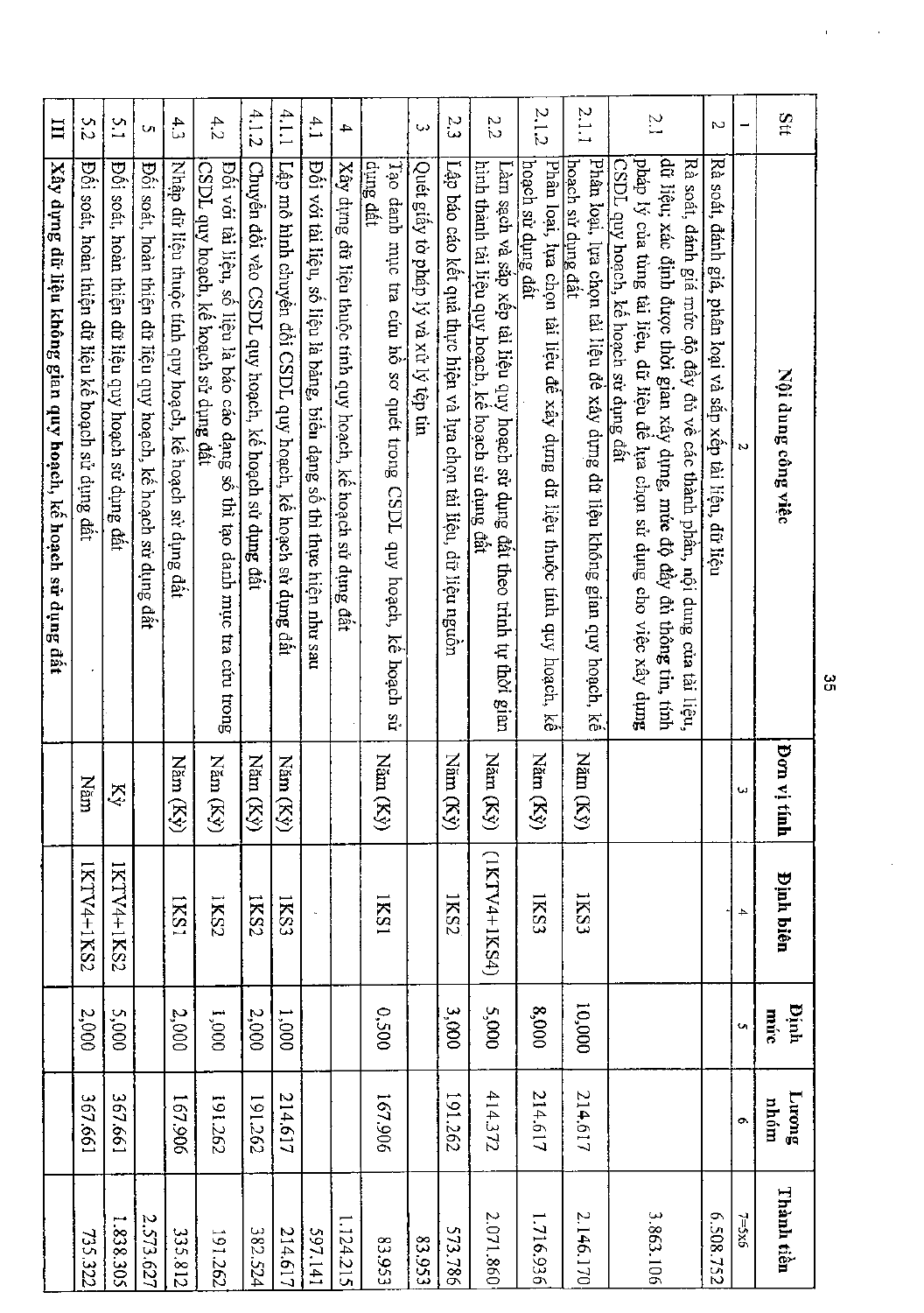| St               | Nội dung công việc                                                                                                                                                                                                               | Đon vị tính | Định biên | múc<br><b>Dinh</b> | Luong<br>nhóm | Thành tiền |
|------------------|----------------------------------------------------------------------------------------------------------------------------------------------------------------------------------------------------------------------------------|-------------|-----------|--------------------|---------------|------------|
|                  | $\mathbf{\tilde{c}}$                                                                                                                                                                                                             | m           | ෑ         | ŗ,                 | v             | $7 = 5x6$  |
|                  | Xây dựng dữ liệu không gian quy hoạch                                                                                                                                                                                            |             |           |                    |               | 6.159.508  |
| $\Box$           | Chuẩn hóa các lớp đổi tượng không gian quy hoạch sử dụng đất                                                                                                                                                                     |             |           |                    |               | 4.614.266  |
| 1.1.1            | với nội dung tương ứng trong bàn đô quy hoạch, kê hoạch sử dụng đất đề<br>Lập bảng đôi chiêu giữa lớp đôi tượng không gian quy hoạch sử dụng đất<br>tách, lọc các đôi tượng cân thiết từ nội dung bản đô quy hoạch sử dụng đất   | Lớp DL      | 1KS3      | 3,000              | 214.617       | 643.851    |
| 1.1.2            | lung đất chưa phù<br>Chuẩn hóa các lớp đối tượng không gian quy hoạch sử d<br>hop                                                                                                                                                | Lớp DL      | 1KS3      | 10,000             | 214.617       | 2.146.170  |
| 1.1.3            | yup maig gian quy<br>Rà soát chuẩn hóa thông tin thuộc tính cho từng đối tượn<br>hoạch sử dụng đất                                                                                                                               | Lóp DL      | 1KS3      | 8,500              | 214.617       | 1.824.245  |
| $\frac{1}{2}$    | Chuyển đổi và tích hợp không gian quy hoạch sử dụng đất                                                                                                                                                                          |             |           |                    |               | 1.545.242  |
| 1.2.1            | dụng đất của bản<br>Chuyên đôi các lớp đôi tượng không gian quy hoạch sử<br>đồ vào CSDL đất đai theo đơn vị hành chính                                                                                                           | Lớp DL      | IKS3      | 2,500              | 214.617       | 536.543    |
| 1.2.2            | chính tiếp giáp nhau. Trường hợp có mâu thuẫn cân xử lý đồng bộ với các<br>các đơn vị hành<br>loại hô sơ có liên quan, thông kê kết quả xử lý các đôi tượng còn mâu<br>Rà soát dữ liệu không gian đề xử lý các lỗi dọc biên giữa | Lớp DL      | 1KS3      | 4,700              | 214.617       | 1.008.700  |
| $\mathbf{\sim}$  | Xây dựng dữ liệu không gian kẻ hoạch                                                                                                                                                                                             |             |           |                    |               | 1.126.739  |
| $\overline{2.1}$ | Chuẩn hóa các lớp đôi tượng không gian kê hoạch sử dụng đất chưa phù<br><u>lpcp</u>                                                                                                                                              | Lớp DL      | 1KS3      | 2,500              | 214.617       | 536.543    |
| 2.2              | Rà soát chuẩn hóa thông tin thuộc tính cho từng đối tượng không gian kế<br>hoạch sử dụng đất                                                                                                                                     | Lớp DL      | IKS3      | 2,125              | 214.617       | 456.061    |
| 23               | theo don vi hành<br>dung đất của bản<br>Chuyền đổi các lớp đổi tượng không gian kề hoạch sử<br>đồ, bản vẽ vị trí công trình, dự án vào CSDL đất đai<br>chinh                                                                     | Lớp DL      | 1KS3      | 0,625              | 214.617       | 134.136    |
|                  | $\ddot{\cdot}$ . This case $\ddot{\cdot}$                                                                                                                                                                                        |             |           |                    |               |            |

Ghi chù:

- Nội dung công việc, Định biên, Định mức căn cứ theo Bảng 109,110 Thông tư 35/2017/TT-BTNMT ngày 04/10/2017 của Bộ Tài nguyên và Môi<br>trường

36

 $\hat{\boldsymbol{\theta}}$ 

 $\frac{1}{2}$ 

l,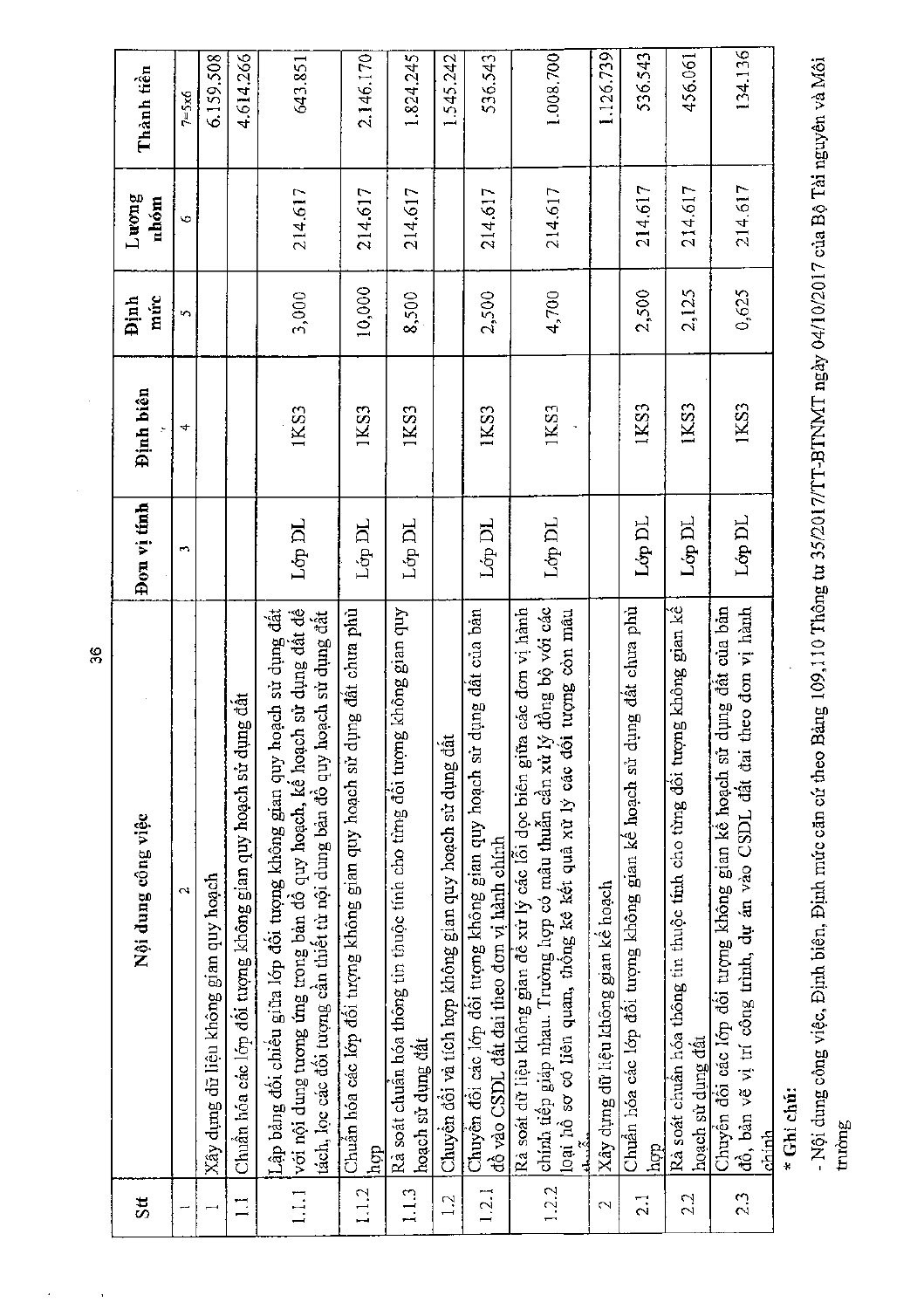| ⊢                          | $\Xi$                                                                                                                                                                                                                                                            | ς<br>Θ                                                 | 3.2                                                                                                                                                                       | 5.1                                                                        | $\omega$                                                  | 2.2                                                         | $\frac{N}{L}$                                                                                                          | $\sim$                                                | 1.2                                                                                                                                               | $\tilde{\cdot}$                                                                                                                                                                                                                                                    | Į                 |                                                                                                                                     |                  | Stt                  |
|----------------------------|------------------------------------------------------------------------------------------------------------------------------------------------------------------------------------------------------------------------------------------------------------------|--------------------------------------------------------|---------------------------------------------------------------------------------------------------------------------------------------------------------------------------|----------------------------------------------------------------------------|-----------------------------------------------------------|-------------------------------------------------------------|------------------------------------------------------------------------------------------------------------------------|-------------------------------------------------------|---------------------------------------------------------------------------------------------------------------------------------------------------|--------------------------------------------------------------------------------------------------------------------------------------------------------------------------------------------------------------------------------------------------------------------|-------------------|-------------------------------------------------------------------------------------------------------------------------------------|------------------|----------------------|
| Thu thập tải liệu, dữ liệu | <u>thuộc tính quy hoạch, kế hoạch sử dụng đất; đối soát hoàn thiện dữ liện quy hoạch, kế hoạch sử dụng đất</u><br>Thu thập tài liệu, dữ liệu; rà soát, đánh giá, phân loại và sắp xếp tài liệu, dữ liệu; quét giấy tờ pháp lý và xử lý tệp tin; xây dựng dữ liệu | Đóng gói giao nộp CSDL quy hoạch, kế hoạch sử dụng đất | tích hợp vào hệ thông ngay sau khi được nghiệm thu phục vụ quản lý, vận<br>hành, khai thác sử dụng<br>Thực hiện kiểm tra tổng thế CSDL quy hoạch, kể hoạch sử dụng đất và | Đơn vị thi công chuân bị tài liệu và phục vụ giám sát kiêm tra, nghiệm thu | Kiêm tra, nghiệm thu CSDL quy hoạch, kế hoạch sử dụng đất | Nhập thông tin siêu dữ liệu quy hoạch, kế hoạch sử dụng đất | đữ liệu) quy hoạch, kề hoạch sử dụng đất<br>Thu nhận các thông tin cần thiết để xây dựng siêu dữ liệu (thông tin mô tả | Xây dựng siêu dữ liệu quy hoạch, kể hoạch sử dụng đất | phân mêm cho công tác xây dựng CSDL quy hoạch, kê hoạch sử dụng đất.<br>Chuẩn bị nhân lực, địa điểm làm việc; Chuẩn bị vật tư, thiết bị, dụng cụ, | Lập kẻ hoạch thi công chi tiết : xác định thời gian, địa điểm, khối lượng và<br>nhân lực thực hiện của từng bước công việc ; kê hoạch làm việc với eác<br>dụng đất trên địa bàn thi công<br>đơn vị có liên quan đên công tác xây dựng CSDL quy hoạch , kề hoạch sử | Công tác chuẩn bị | Công tác chuẩn bị; xây dựng siêu dữ liệu quy hoạch, kế hoạch sử dụng đất; kiểm tra, nghiệm thu CSDL quy hoạch, kế hoạch sử dụng đất | N                | Nội dung công việc   |
| Năm<br>$\mathbb{E}$        |                                                                                                                                                                                                                                                                  | Tinh                                                   | Tinh                                                                                                                                                                      | Tinh                                                                       |                                                           | Tinh                                                        | Tinh                                                                                                                   |                                                       | Tinh                                                                                                                                              | Tinh                                                                                                                                                                                                                                                               |                   |                                                                                                                                     | سا               | iv not<br>ifinh      |
| (IKTV4+1KS3)               |                                                                                                                                                                                                                                                                  | 1KTV4                                                  | IKS3                                                                                                                                                                      | IKTV4                                                                      |                                                           | IKSI                                                        | IKS1                                                                                                                   |                                                       | (1 KTV4+1KS2)                                                                                                                                     | (1 KTV2+1KS4)                                                                                                                                                                                                                                                      |                   |                                                                                                                                     |                  | <b>Pinh biên</b>     |
| 0008                       |                                                                                                                                                                                                                                                                  | 3,000                                                  | 6,000                                                                                                                                                                     | 3,000                                                                      |                                                           | $1,500$                                                     | 4,000                                                                                                                  |                                                       | 5,000                                                                                                                                             | 5,000                                                                                                                                                                                                                                                              |                   |                                                                                                                                     | Ų,               | unja<br>múrc         |
| 820.250                    |                                                                                                                                                                                                                                                                  | 176.399                                                | 214.617                                                                                                                                                                   | 176.399                                                                    |                                                           | 167.906                                                     | 167.906                                                                                                                |                                                       | 367.661                                                                                                                                           | 386.062                                                                                                                                                                                                                                                            |                   |                                                                                                                                     | $\sigma$         | <b>Enone</b><br>nhóm |
| 6.562,000                  |                                                                                                                                                                                                                                                                  | 529.197                                                | 1.287.702                                                                                                                                                                 | 229.197                                                                    | 2.346.096                                                 | 251.859                                                     | 671.624                                                                                                                | 623.483                                               | 1.838.305                                                                                                                                         | 1.930.310                                                                                                                                                                                                                                                          | 3.768.615         |                                                                                                                                     | $7 = 5 \times 6$ | Thành tiền           |

8. Chi phí nhân công xây dựng cơ sở dữ liệu quy hoạch, kế hoạch sử dụng đất cấp tỉnh

 $\hat{\boldsymbol{\beta}}$ 

 $37$ 

l,

Don vị tính: Đồng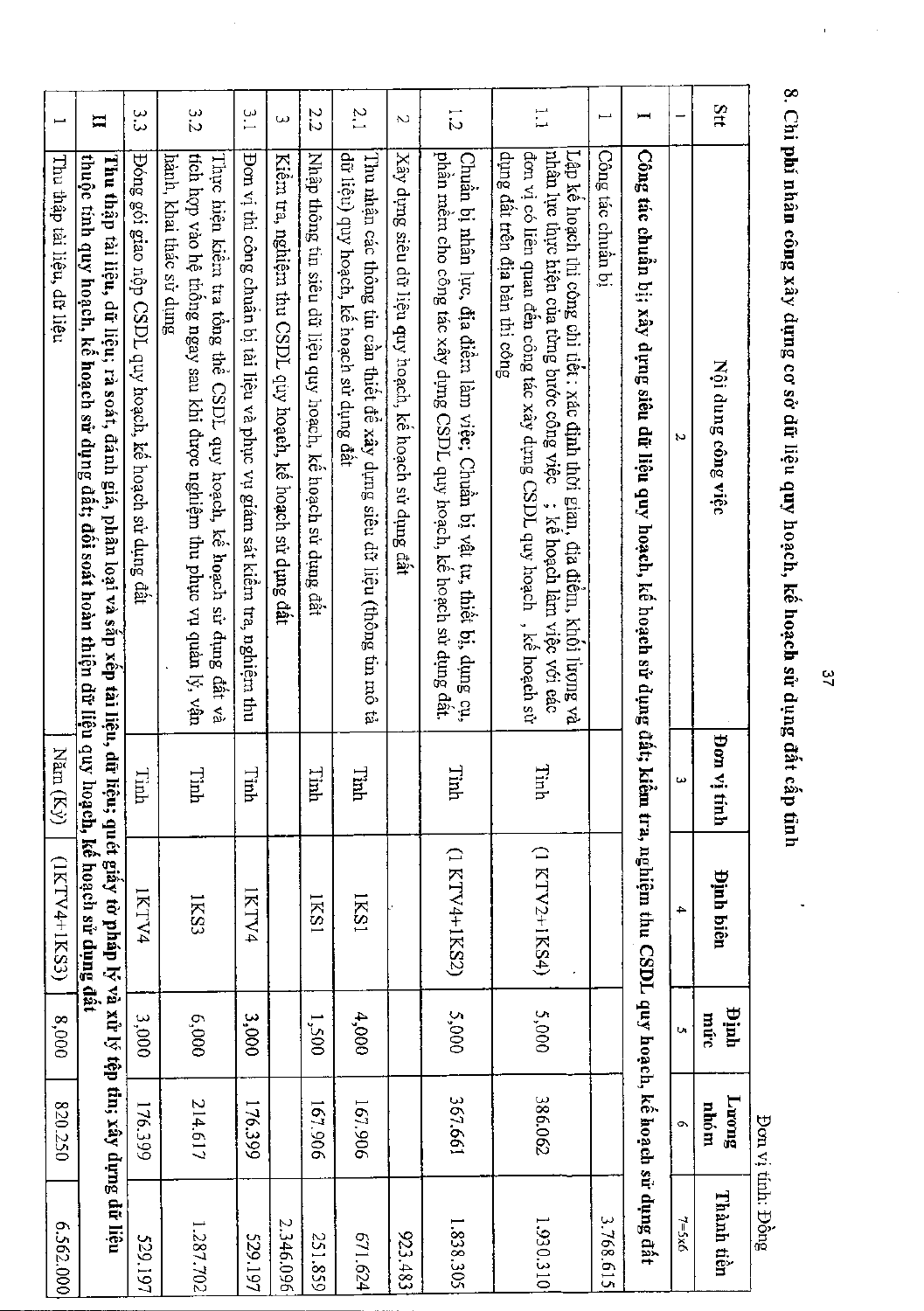| Stt              | Nội dung công việc                                                                                                                                                                                                                                                              | Đơn vị tính | Dinh biên      | múc<br>Định  | Turong<br>nhóm | Thành tiền       |
|------------------|---------------------------------------------------------------------------------------------------------------------------------------------------------------------------------------------------------------------------------------------------------------------------------|-------------|----------------|--------------|----------------|------------------|
|                  | $\mathbf{\hat{z}}$                                                                                                                                                                                                                                                              | $\sim$      | 4              | $\mathbf{C}$ | Ó              | $7 = 5 \times 6$ |
| 2                | Rà soát, đánh giá, phân loại và sắp xếp tài liệu, dữ liệu                                                                                                                                                                                                                       |             |                |              |                | 12.890.025       |
| 2.1              | thông tin, tính<br>việc xây dựng<br>Rà soát, đánh giá mức độ đây đủ về các thành phần, nội dung của tài liệu,<br>dữ liệu; xác định được thời gian xây dụng, mức độ đây đủ<br>pháp lý của tùng tài liệu, dữ liệu để tựa chọn sử dụng cho<br>CSDL quy hoạch, kế hoạch sử dụng đất | Năm (Ky)    |                |              |                | 7.726.212        |
| 2.1.1            | Phân loại, lựa chọn tài liệu đề xây dựng dữ liệu không gian quy hoạch, kế<br>hoạch sử dụng đất                                                                                                                                                                                  | Năm (Kỳ)    | 1KS3           | 20,000       | 214.617        | 4.292.340        |
| 2.1.2            | Phân loại, lựa chọn tài liệu đề xây dựng dữ liệu thuộc tính quy hoạch, kế<br>hoạch sử dụng đất                                                                                                                                                                                  | Năm (Ky)    | IKS3           | 16,000       | 214.617        | 3.433.872        |
| 2.2              | Làm sạch và sắp xếp tài liệu quy hoạch sử dụng đất theo trình tự thời gian<br>hình thành tài liệu quy hoạch, kê hoạch sử dụng đất                                                                                                                                               | Năm (Ky)    | $(1KTY4+1KS4)$ | 9,000        | 414.372        | 3,729.348        |
| 2.3              | Lập báo cáo kết quả thực hiện và lựa chọn tài liệu, dữ liệu nguồn                                                                                                                                                                                                               | Năm (Kỳ)    | 1KS2           | 7,500        | 191.262        | 1.434.465        |
| $\Omega$         | Quét giây tờ pháp lý và xử lý tệp tin                                                                                                                                                                                                                                           |             |                |              |                | 251.859          |
|                  | Tao danh muc tra cúu hô sơ quét trong CSDL quy hoạch, kê hoạch sử<br>dung dât                                                                                                                                                                                                   | Năm (Kỳ)    | 1KS1           | 1,500        | 167.906        | 251,859          |
| 4                | Xây dụng dữ liệu thuộc tính quy hoạch, kế hoạch sử dụng đất                                                                                                                                                                                                                     |             |                |              |                | 2.365.395        |
| $\frac{1}{4}$    | nhu sau<br>Đối với tài liệu, số liệu là bảng, biểu dạng số thì thực hiện                                                                                                                                                                                                        |             |                |              |                | 864.908          |
| 4.1.1            | Lập mô hình chuyên đôi CSDL quy hoạch, kế hoạch sử dụng đất                                                                                                                                                                                                                     | Năm (Kỳ)    | 1KS3           | 1,000        | 214.617        | 214.617          |
| 4.1.2            | Chuyển đổi vào CSDL quy hoạch, kế hoạch sử dụng đất                                                                                                                                                                                                                             | Năm (Ky)    | 1KS2           | 3,400        | 191.262        | 650.291          |
| 4.2              | Đối với tài liệu, số liệu là báo cáo dạng số thì tạo danh mục tra cứu trong<br>CSDL quy hoạch, kê hoạch sử dụng đất                                                                                                                                                             | Năm (Ky)    | 1KS2           | 1,700        | 191.262        | 325.145          |
| 4.3              | Nhập dữ liệu thuộc tính quy hoạch, kể hoạch sử dụng đất                                                                                                                                                                                                                         | Năm (Kỳ)    | 1KS1           | 7,000        | 167.906        | 1.175.342        |
| ιn,              | Đôi soát, hoàn thiện dữ liệu quy hoạch, kê hoạch sử dụng đất                                                                                                                                                                                                                    |             |                |              |                | 5.514.915        |
| $\overline{5}$ . | Đối soát, hoàn thiện dữ liệu quy hoạch sử dụng đất                                                                                                                                                                                                                              | Kỳ          | $(IKIVA+IKS2)$ | 10,000       | 367.661        | 3,676.610        |

Ŀ,

 $\frac{8}{3}$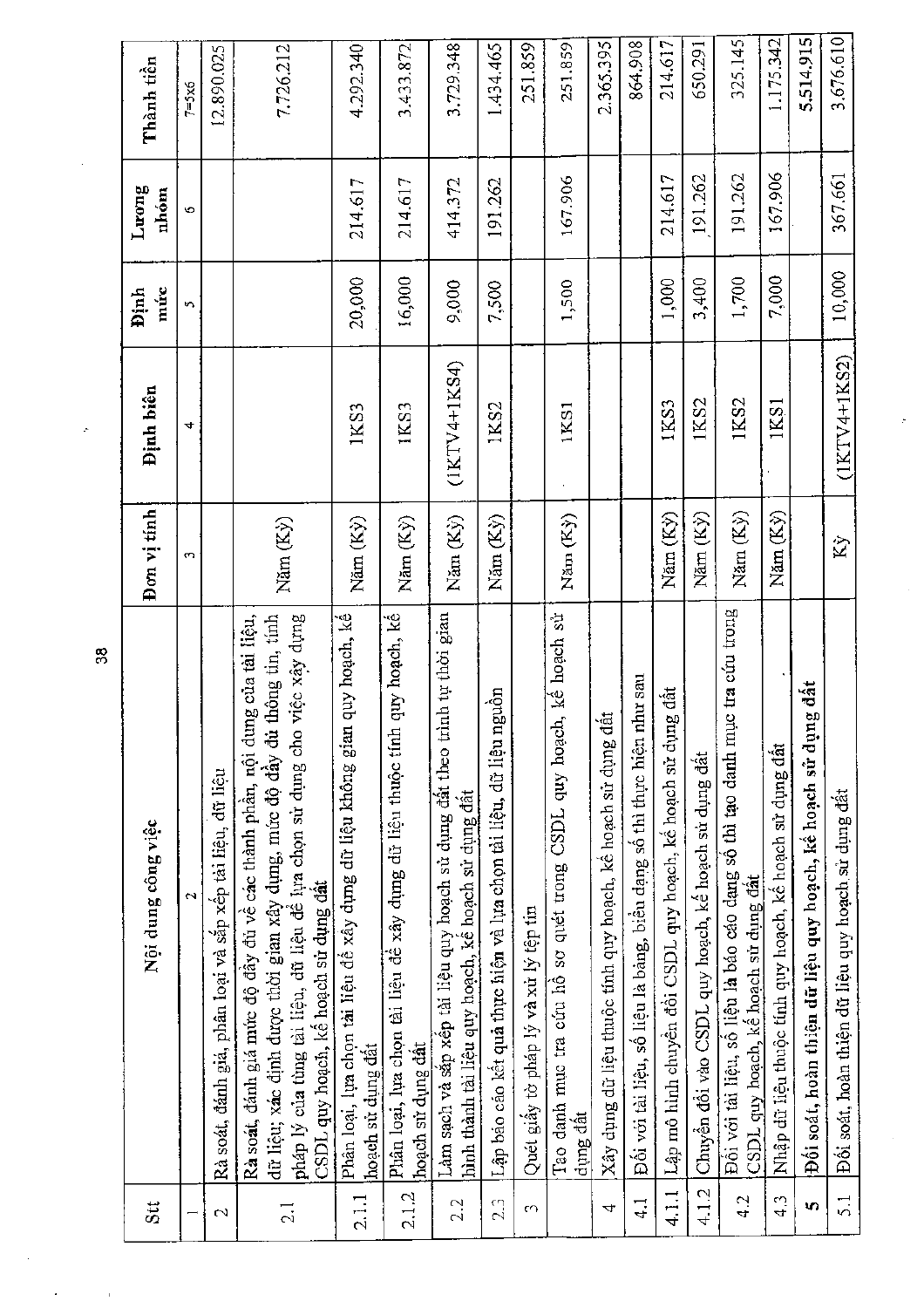| 2.2                                                                                          | $\sim$                                                                                | N                                    | 1.2.2                                                                                                                                                                                                                                   | 1.2.1                                                                                                               | $\frac{1}{2}$                                           | $\frac{1}{2}$                                                                                 | 1.12                                                                         | $\Gamma$ 1.1                                                                                                                                                                                                                       | $\tilde{\mathbf{u}}$                                         |                                       | Ξ                                                           | 52                                                |          | Stt                        |
|----------------------------------------------------------------------------------------------|---------------------------------------------------------------------------------------|--------------------------------------|-----------------------------------------------------------------------------------------------------------------------------------------------------------------------------------------------------------------------------------------|---------------------------------------------------------------------------------------------------------------------|---------------------------------------------------------|-----------------------------------------------------------------------------------------------|------------------------------------------------------------------------------|------------------------------------------------------------------------------------------------------------------------------------------------------------------------------------------------------------------------------------|--------------------------------------------------------------|---------------------------------------|-------------------------------------------------------------|---------------------------------------------------|----------|----------------------------|
| hoach sử dụng đất<br>Rà soát chuân hóa thông tin thuộc tính cho từng đối tượng không gian kể | $\frac{1}{2}$<br>Chuẩn hóa các 1ơp đối tượng không gian kế hoạch sử dụng đất chưa phù | Xây dụng dữ liệu không gian kê hoạch | chính tiếp giáp nhau. Trường hợp có mâu thuẫn cần xử lý đồng bộ với các<br>Rà soát dữ liệu không gian đề xử lý các lỗi dọc biên giữa các đơn vị hành<br>thuân.<br>loại hồ sơ có liên quan, thống kê kết quả xử lý các đối tượng còn mâu | đồ vào CSDL đất đai theo đơn vị hành chính<br>Chuyên đôi các lớp đôi tuợng không gian quy hoạch sử dụng đất của bản | Chuyền đôi và tích hợp không gian quy hoạch sử dụng đất | hoach sù dung dât<br>Rà soát chuẩn hóa thông tin thuộc tính cho từng đôi tượng không gian quy | Chuẩn hóa các lớp đối tượng không gian quy hoạch sử dụng đất chưa phù<br>dou | Lập bảng đối chiếu giữa lớp đối tương không gian quy hoạch sử dụng đất để<br> với nội dung tương ứng trong bản đồ quy hoạch, kể hoạch sử dụng đất để<br>tách, lọc các đối tượng cần thiết từ nội dung bàn đô quy hoạch sử dụng đất | Chuẩn hóa các lớp đối tượng không gian quy hoạch sử dụng đất | Xây dựng dữ liệu không gian quy hoạch | Xây dụng dữ liệu không gian quy hoạch, kế hoạch sử dụng đất | Đối soát, hoàn thiện dữ liệu kế hoạch sử dụng đất | N        | Nội dung công việc         |
| 164<br>ÞL                                                                                    | Ţор<br>ÞL                                                                             |                                      | 16 <sup>1</sup><br>ÞL                                                                                                                                                                                                                   | фŢ<br>ÞL                                                                                                            |                                                         | $160$<br>ÞL                                                                                   | $I$ óp<br>pr                                                                 | 491<br>p                                                                                                                                                                                                                           |                                                              |                                       |                                                             | Năm                                               | $\omega$ | ja uo <sub>d</sub><br>tinh |
| IKS3                                                                                         | 1KS3                                                                                  |                                      | 1KS3                                                                                                                                                                                                                                    | IKS3                                                                                                                |                                                         | IKS3                                                                                          | <b>IKS3</b>                                                                  | IKS3                                                                                                                                                                                                                               |                                                              |                                       |                                                             | (IKTV4+1KS2)                                      | 4        | <b>Pinh biên</b>           |
| 7,225                                                                                        | 0058                                                                                  |                                      | 7,990                                                                                                                                                                                                                                   | 4,250                                                                                                               |                                                         | 14,450                                                                                        | 17,000<br>5,100                                                              |                                                                                                                                                                                                                                    |                                                              |                                       |                                                             | 5,000                                             | Ų,       | ninh<br>múc                |
| 214.617                                                                                      | 214.617                                                                               |                                      | 214.617                                                                                                                                                                                                                                 | 214.617                                                                                                             |                                                         | 214.617                                                                                       | 214.617                                                                      | 214.617                                                                                                                                                                                                                            |                                                              |                                       |                                                             | 367.661                                           | Ō,       | Lurong<br>nhóm             |
| 1.550.608                                                                                    | 1.824.245                                                                             | 3.830.913                            | 1.714.790                                                                                                                                                                                                                               | 912.122                                                                                                             | 2.626.912                                               | 3.101.216                                                                                     | 3.648.489                                                                    | 1.094.547                                                                                                                                                                                                                          | 7.844.251                                                    | 10.471.163                            |                                                             | 1.838.305                                         | $7 = x6$ | Thành tiền                 |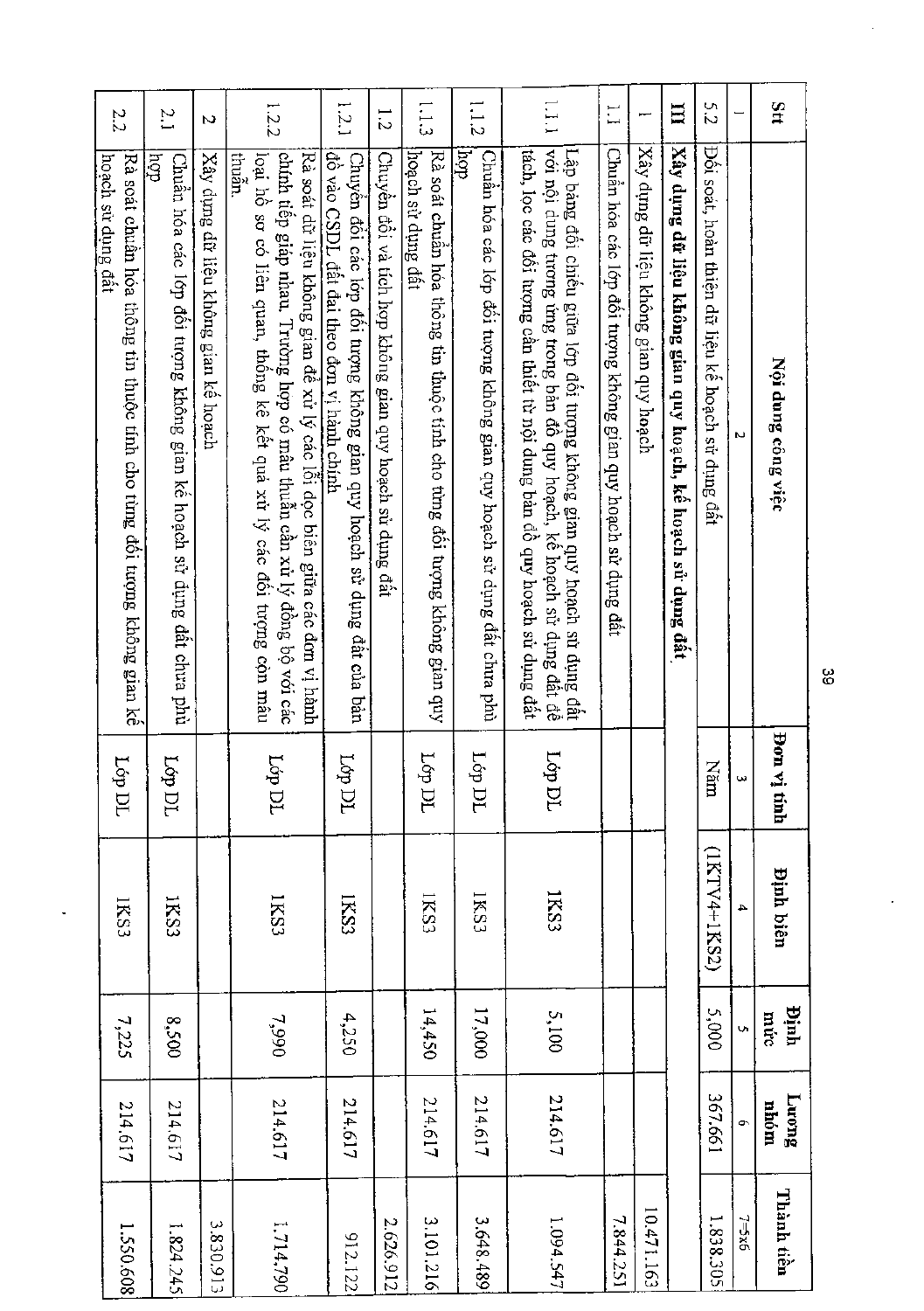| Stt       | Nội dung công việc                                                                                                                                     | Don vi tinh | Định biên | Dinh<br>mức | Luong<br>nhóm | Thành tiền |
|-----------|--------------------------------------------------------------------------------------------------------------------------------------------------------|-------------|-----------|-------------|---------------|------------|
|           |                                                                                                                                                        |             |           |             |               | $7 = 5x6$  |
| ್ತು<br>23 | Chuyển đổi các lớp đổi tượng không gian kế hoạch sử dụng đất của bản<br>đồ, bản vẽ vị trí công trình, dự án vào CSDL đất đai theo đơn vị hành<br>chinh | Lớp DL      | 1KS3      | 2,125       | 214.617       | 456.061    |
|           | * Ghi chú:                                                                                                                                             |             |           |             |               |            |

- Nội dung công việc, Định biên, Định mức căn cứ theo Bảng 128,129,130 Thông tư số 35/2017/TT-BTNMT ngày 04/10/2017 của Bộ Tài nguyên<br>và Môi trường

 $\frac{1}{2}$ 

 $\frac{1}{2}$ 

 $\bar{t}$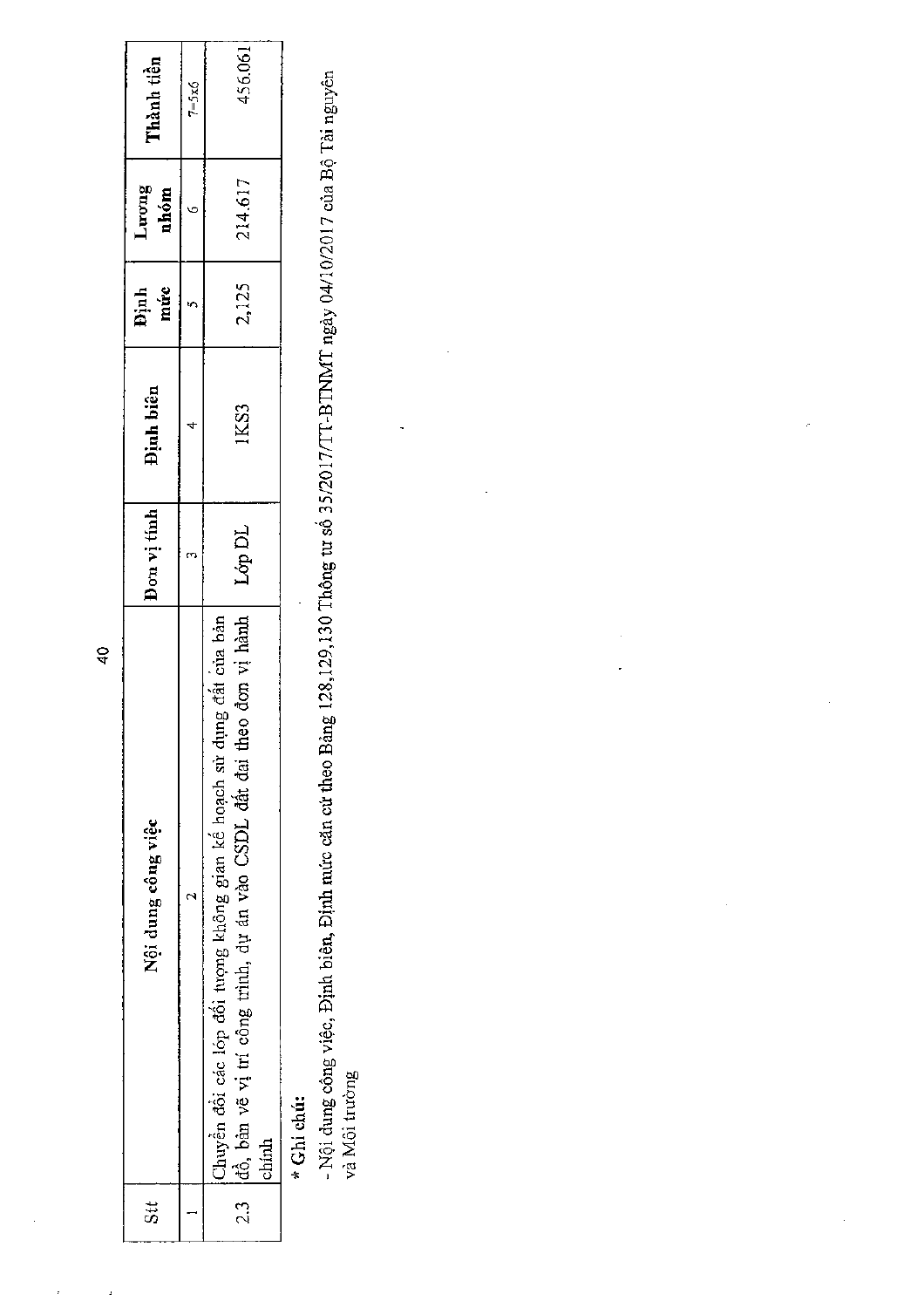|                          |                                                                                                                                                                                                                                         |                                                                                                                                                                                                                                                                                                                                                                                                                                                                                                                                |                                                             |             |                       | <b>しょうきょう こうしょう</b> |
|--------------------------|-----------------------------------------------------------------------------------------------------------------------------------------------------------------------------------------------------------------------------------------|--------------------------------------------------------------------------------------------------------------------------------------------------------------------------------------------------------------------------------------------------------------------------------------------------------------------------------------------------------------------------------------------------------------------------------------------------------------------------------------------------------------------------------|-------------------------------------------------------------|-------------|-----------------------|---------------------|
| 31                       | Nội dung công việc                                                                                                                                                                                                                      | iy nof<br>tinh                                                                                                                                                                                                                                                                                                                                                                                                                                                                                                                 | <b>Pinh biên</b>                                            | hinh<br>múc | <b>Buon</b> T<br>nhóm | Thành tiền          |
| ļ                        | Μ                                                                                                                                                                                                                                       | ω                                                                                                                                                                                                                                                                                                                                                                                                                                                                                                                              |                                                             | Ō.          | Ö                     | $7 = 5 \times 6$    |
|                          | Công tác chuẩn bị; thu thập tài liệu, dữ liệu; rà soát, đánh giá, phân loại và sắ<br>tini xây dựng siêu dữ liệu giá đất; kiểm tra, nghiệm thu CSDL giá đất                                                                              |                                                                                                                                                                                                                                                                                                                                                                                                                                                                                                                                | ip xếp tài liệu, dữ liệu; quét giấy tờ pháp lý và xử lý tệp |             |                       |                     |
| $\overline{\phantom{0}}$ | Công tác chuân bị                                                                                                                                                                                                                       |                                                                                                                                                                                                                                                                                                                                                                                                                                                                                                                                |                                                             |             |                       | 1.507.446           |
| $\ddot{ }$               | việc với các đơn vị có liên quan đền công tác xây dựng CSDL giá đất<br>trên địa bàn thi công<br>lượng và nhân lực thực hiện của từng bước công việc; kế hoạch làm<br>Lập kẻ hoạch thi công chi tiết: xác định thời gian, địa điểm, khối | Huyện                                                                                                                                                                                                                                                                                                                                                                                                                                                                                                                          | (1 KTV2+1KS4)                                               | 2,0000      | 386.062               | 772.124             |
| $\overline{z}$           | cụ, phân mêm cho công tác xây dựng CSDL giá dất<br>Chuẩn bị nhân lục, địa điểm làm việc; chuẩn bị vật tư, thiết bị, dụng                                                                                                                | Huyện                                                                                                                                                                                                                                                                                                                                                                                                                                                                                                                          | (1 KTV4+1KS2)                                               | 2,0000      | 199'298               | 735.322             |
| N                        | Thu thập tải liệu, đữ liệu                                                                                                                                                                                                              |                                                                                                                                                                                                                                                                                                                                                                                                                                                                                                                                |                                                             |             |                       | 2.346.096           |
|                          | Thu thập dữ liệu, tài liệu                                                                                                                                                                                                              | Huyện                                                                                                                                                                                                                                                                                                                                                                                                                                                                                                                          | (1 KTV4+1KS3)                                               | 00009       | 391.016               | 2.346.096           |
| ω                        | Rà soát, đánh giá, phân loại và sắp xếp tài liệu, dữ liệu                                                                                                                                                                               |                                                                                                                                                                                                                                                                                                                                                                                                                                                                                                                                |                                                             |             |                       | 4.721.574           |
| $\frac{3}{2}$            | Rà soát, đánh giá, phân loại                                                                                                                                                                                                            | Huyện                                                                                                                                                                                                                                                                                                                                                                                                                                                                                                                          | IKS3                                                        | 15,0000     | 214.617               | 3.219.255           |
| 3.2                      | Làm sạch, sắp xếp theo các nhóm đữ liệu giá đất, theo trình tự thời<br>gian hình thành tài liệu, dữ liệu.                                                                                                                               | $H^{\rm n}\!\!\!\!\!\times\!\!\!\!\!\times\!\!\!\!\!\times\!\!\!\!\times\!\!\!\!\times\!\!\!\!\times\!\!\!\!\times\!\!\!\!\times\!\!\!\!\times\!\!\!\!\times\!\!\!\!\times\!\!\!\!\times\!\!\!\!\times\!\!\!\!\times\!\!\!\!\times\!\!\!\!\times\!\!\!\!\times\!\!\!\!\times\!\!\!\!\times\!\!\!\!\times\!\!\!\!\times\!\!\!\!\times\!\!\!\!\times\!\!\!\!\times\!\!\!\!\times\!\!\!\!\times\!\!\!\!\times\!\!\!\!\times\!\!\!\!\times\!\!\!\!\times\!\!\!\!\times\!\!\!\!\times\!\!\!\!\times\!\!\!\!\times\!\!\!\!\times\!\$ | IKS3                                                        | 0000'S      | 214.617               | 1.073.085           |
| ς<br>ς                   | Lập báo cáo kêt quả thực hiện                                                                                                                                                                                                           | Huyện                                                                                                                                                                                                                                                                                                                                                                                                                                                                                                                          | IKS3                                                        | 2,0000      | 214.617               | 429.234             |
| $\overline{4}$           | Quét giấy tờ pháp lý và xử lý tập tin                                                                                                                                                                                                   |                                                                                                                                                                                                                                                                                                                                                                                                                                                                                                                                |                                                             |             |                       | 335.812             |
| 4.1                      | Tạo danh mục tra cứu hồ sơ quét trong CSDL giá đất                                                                                                                                                                                      | Huyện                                                                                                                                                                                                                                                                                                                                                                                                                                                                                                                          | <b>IKS1</b>                                                 | 2,0000      | 167.906               | 335.812             |
| 4.2                      | sản khác găn liên với đất<br>Quét giây tờ pháp lý về quyền sử dụng đất, quyền sở hữu nhà ở và tài                                                                                                                                       |                                                                                                                                                                                                                                                                                                                                                                                                                                                                                                                                |                                                             |             |                       |                     |
| 4.2.1                    | Quét trang A3                                                                                                                                                                                                                           | Trang A3                                                                                                                                                                                                                                                                                                                                                                                                                                                                                                                       | <b>IKS1</b>                                                 | 0,0120      | 167.906               |                     |
| 4.2.2                    | Quét trang A4                                                                                                                                                                                                                           | Trang A4                                                                                                                                                                                                                                                                                                                                                                                                                                                                                                                       | ISS1                                                        | 08000       | 167.906               |                     |

.<br>Ω ።  $\Xi$ . ነበ O co) QQ \*g cra tr: n Sig  $\mathbf{a}$ <u>ዋ</u>  $\Xi$ . ra cra ≻<br>e\_

a  $\stackrel{\cdots}{\cong}$ 00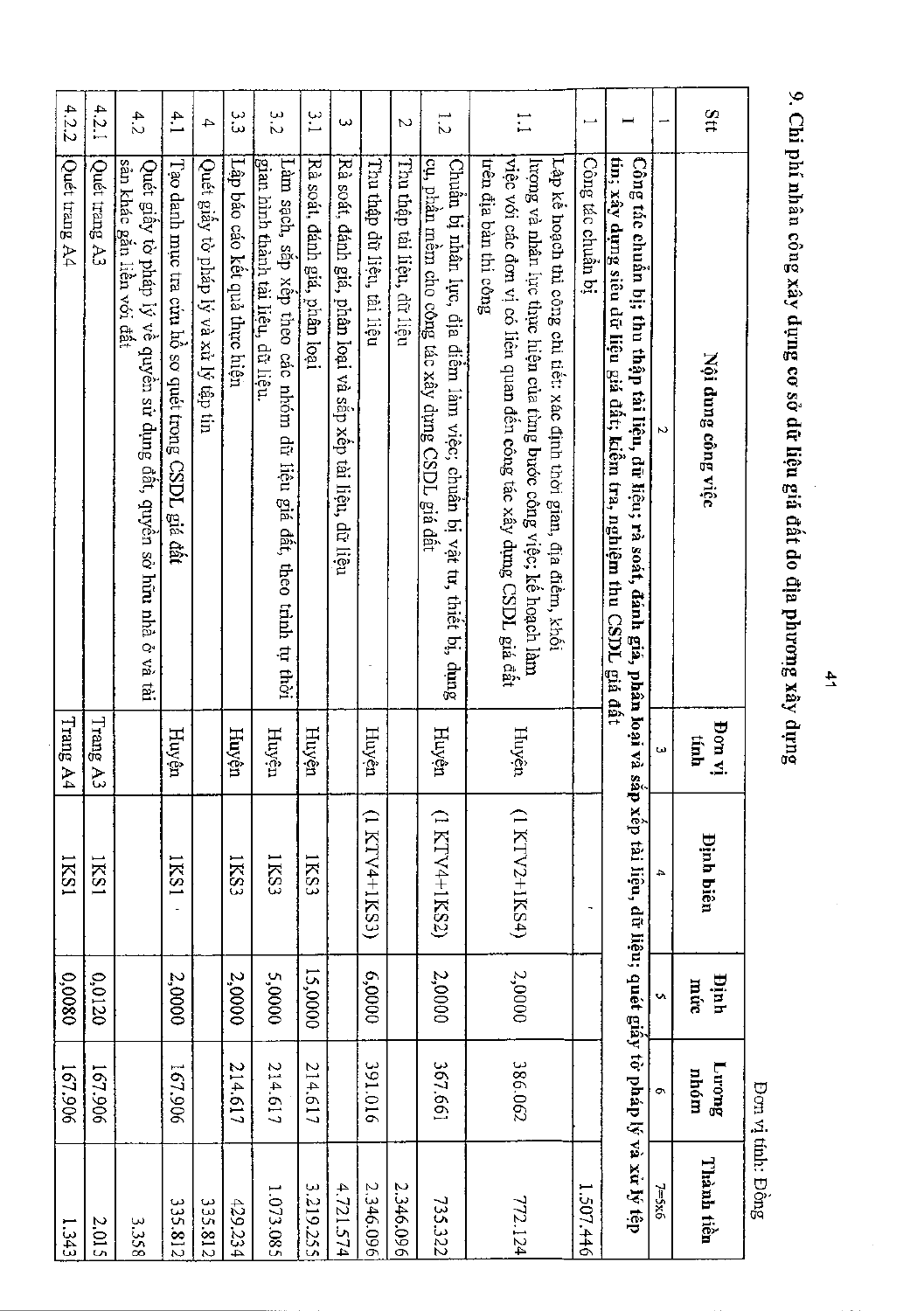|                            | 4                                                                                                                                                     |                 |           |                     |               |            |
|----------------------------|-------------------------------------------------------------------------------------------------------------------------------------------------------|-----------------|-----------|---------------------|---------------|------------|
| $\overline{\mathbf{S}}$ tt | Nội dung công việc                                                                                                                                    | Đơn vị<br>tinh  | Định biên | múrc<br><b>Dinh</b> | Luong<br>nhóm | Thành tiền |
| ر.<br>4                    | Xử lý các tệp tin quét thành tệp (File) hồ sơ quét dạng số của thừa đất,<br>lưu trữ dưới khuôn dạng tệp tin PDF (ở định dạng không chính sửa<br>dupc) | A3, A4<br>Trang | IKSI      | 0,0040              | 167.906       | 672        |
| $4\overline{4}$            | Tạo liên kết hồ sơ quét dạng số với thừa đất trong CSD1                                                                                               | Thira           | 1KS1      | 0,0100              | 167.906       | 1.679      |
| $\sigma$                   | Xây dụng siêu dữ liệu giá đất                                                                                                                         |                 |           |                     |               | 671.624    |
| 5.1                        | liệu (thông tin<br>Thu nhận các thông tin cân thiết đề xây dựng siêu dữ<br>mô tả dữ liệu) giá đất                                                     | Huyện           | IKS1      | 3,0000              | 167.906       | 503.718    |
| 5.2                        | Nhập thông tin siêu dữ liệu giá đất.                                                                                                                  | Huyện           | 1KS1      | 1,0000              | 167.906       | 167.906    |
| Ó                          | Kiêm tra, nghiệm thu CSDL giá đât                                                                                                                     |                 |           |                     |               | 3.219.599  |
| $\vec{S}$                  | sát, kiêm tra,<br>Đơn vị thi công chuân bị tài liệu và phục vụ giám<br>nghiệm thu.                                                                    | Huyện           | 1KTY4     | 10,0000             | 176.399       | 1.763.990  |
| 6.2                        | ngay sau khi được nghiệm thu phục vụ quản lý, vận hành, khai thác sử<br>Thực hiện kiềm tra tổng thể CSDL giá đất và tích hợp vào hệ thống<br>dung     | Huyện           | 1KS3      | 5,0000              | 214.617       | 1.073.085  |
| 63                         | Đóng gói giao nộp CSDL giá đất                                                                                                                        | Huyện           | 1KS2      | 2,0000              | 191.262       | 382.524    |
| $\Xi$                      | thiện dữ liệu giá đất<br>Xây dựng dữ liệu thuộc tính giá đất; đối soát hoàn                                                                           |                 |           |                     |               |            |
|                            | Xây dựng dữ liệu thuộc tính giá đất. Nhập dữ liệu thuộc tính giá đất<br>vào CSDL giá đất gộm                                                          |                 |           |                     |               | 12.308     |
| $\mathbb{I}$               | Dữ liệu giá đất theo bằng giá đất đối với địa phương đã ban hành bằng<br>giá đất đến từng thừa đất                                                    | Thua            | 1KS1      | 0,0162              | 167.906       | 2.720      |
| $\overline{2}$             | Dữ liệu giá đất cụ thể                                                                                                                                | Thứa            | IKSI      | 0,0243              | 167.906       | 4.080      |
| 1.3                        | Dữ liệu giá đất trúng đầu giá quyền sử dụng đất                                                                                                       | Thira           | 1KS1      | 0,0097              | 167.906       | 1.629      |
| $\ddot{ }$                 | iều thu thập<br>Dữ liệu giá đất chuyển nhượng trên thị trường theo Phi<br>thông tin về thừa đất                                                       | Thửa            | 1KS1      | 0,0081              | 167.906       | 1.360      |

 $\hat{\boldsymbol{\theta}}$ 

 $\hat{\boldsymbol{\beta}}$  $\sim$ 

l,

 $\frac{42}{3}$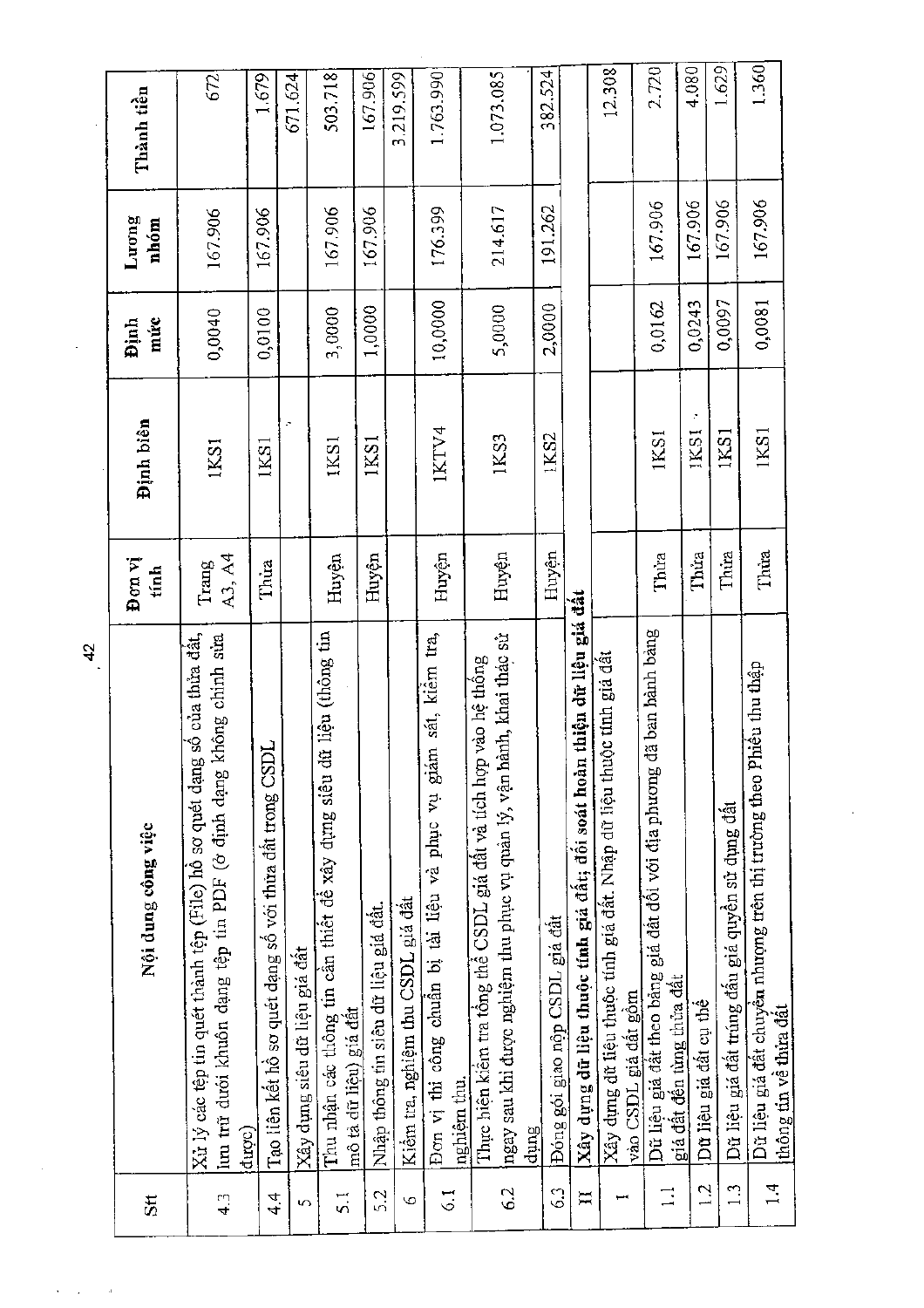|            |               |             |                  |                | י בריי יוי                                                                                                                                                                                                                           |               |
|------------|---------------|-------------|------------------|----------------|--------------------------------------------------------------------------------------------------------------------------------------------------------------------------------------------------------------------------------------|---------------|
| 3.15       | 214.617       | 0,0147      | IKS3             | Thừa           | Đôi soát và hoàn thiện chất lượng dữ liệu giá đất với các tài liệu giá<br>đầt đã sử dụng để xây dụng CSDL giá đất                                                                                                                    | $\sim$        |
| 3.15       |               |             |                  |                | Pôi soát, hoàn thiện đữ liệu giá đất                                                                                                                                                                                                 |               |
| 2.51       | 167.906       | 05100       | IKSI             | Thừa           | hoặc khu vực theo bằng giá đất, hệ số điều chỉnh giá đất (đối với thừa<br>,đất đã có Phiếu chuyển thông tin để xác định nghĩa vụ tài chính về đất<br>$\det$<br>Dữ liệu vị trí thừa đất, tên đường, phố hoặc tên đoạn đường, đoạn phố | با<br>با      |
| Thành tiền | Luong<br>nhóm | Dinh<br>mức | <b>Dinh biên</b> | iy not<br>tính | Nội dung công việc                                                                                                                                                                                                                   | $\frac{3}{4}$ |
|            |               |             |                  |                |                                                                                                                                                                                                                                      |               |

en cuu:

 $\cdot$ 

- Nội dung công việc, Định biên, Định mức căn cứ theo Bảng 166,167 Thông tư số 35/2017/TT-BTNMT ngày 04/10/2017 của Bộ Tài nguyên và Môi trường

l,

 $\ddot{a}$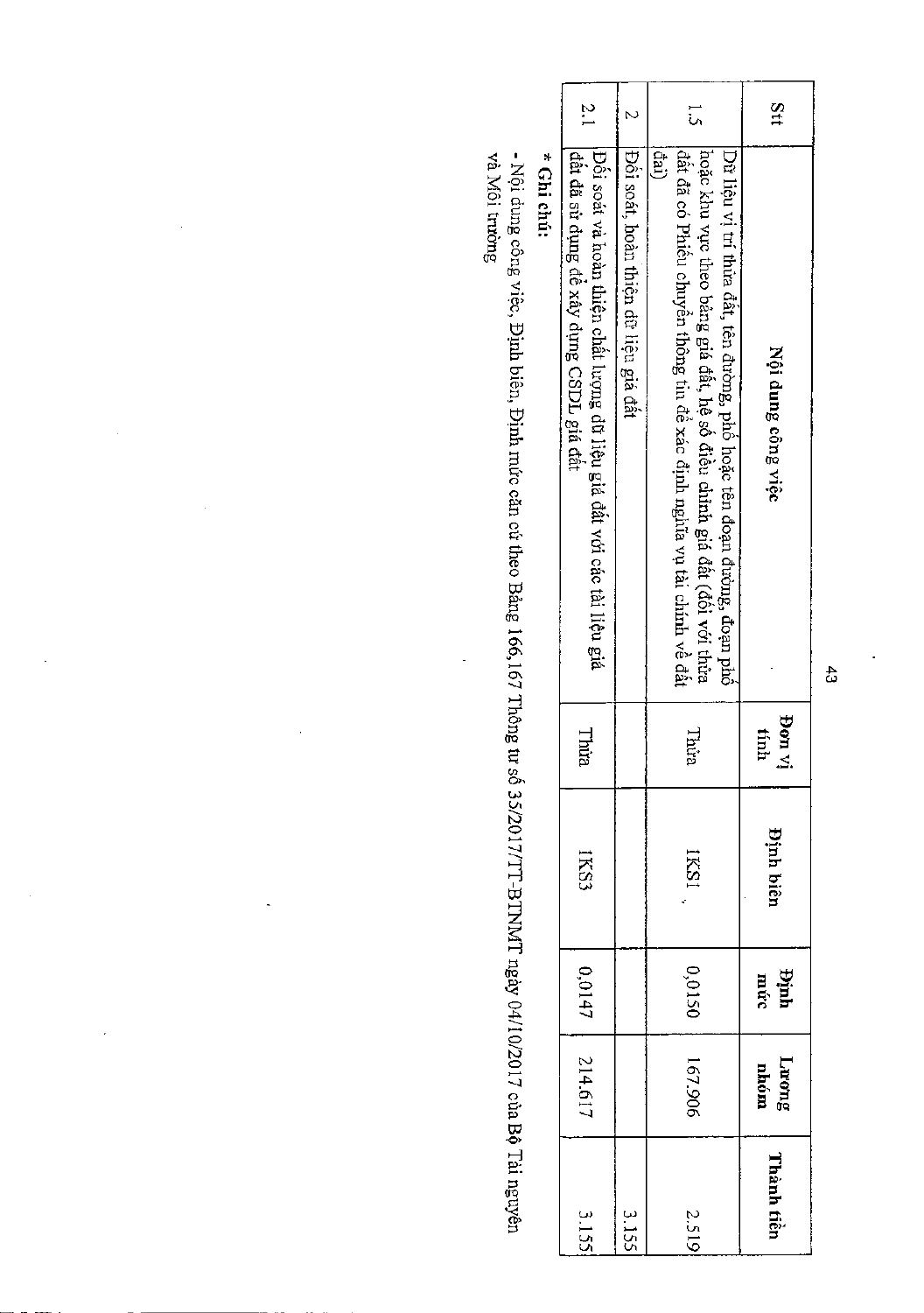|                    |                   |                |                                            |                                      |                                                                     |                                                                                                              | Luong co so:                       | 1,490.000                                                  |
|--------------------|-------------------|----------------|--------------------------------------------|--------------------------------------|---------------------------------------------------------------------|--------------------------------------------------------------------------------------------------------------|------------------------------------|------------------------------------------------------------|
| Stt                | Bậc lương         | luong<br>Hệ số | Luong cấp bậc                              | Phụ cấp lưu<br>động (Hệ số<br>(1, 4) | Phụ cấp trách<br>$0,2$ tính cho tổ<br>đội 05 người)<br>nhiệm (Hệ số | hội, Bảo hiểm y<br>  tế, Bảo hiểm<br>Kinh phí công<br>Bão hiềm xã<br>thất nghiệp,<br>đoàn (Tỷ lệ<br>$23,5\%$ | Luong tháng<br>$(26 \text{ ngay})$ | $(\hat{\mathrm{d}}\hat{\mathrm{o}}$ ng/ngày)<br>Luong ngày |
|                    | $\mathbf{\Omega}$ | S              | $3 \times 1.490.000$<br>$\mathsf{II}$<br>4 | $5 = 0.4 \times 1.490.000$           | $6 = 0,5/5 x$                                                       | $7 = 23,5\% \times 4$                                                                                        | $\infty$                           | $9 - 8/26$                                                 |
|                    | Ngoại nghiệp      |                |                                            |                                      |                                                                     |                                                                                                              |                                    |                                                            |
|                    | Kỹ sư             |                |                                            |                                      |                                                                     |                                                                                                              |                                    |                                                            |
| $\Box$             | KSI               | 2,34           | 3,486,600                                  | 596.000                              | 59,600                                                              | 819.351                                                                                                      | 4.961.551                          | 190.829                                                    |
| $\frac{1}{2}$      | KS <sub>2</sub>   | 2,67           | 3.978.300                                  | 596.000                              | 59.600                                                              | 934.901                                                                                                      | 5.568.801                          | 214.185                                                    |
| $\frac{1}{2}$      | KS3               | 3,00           | 4.470.000                                  | 596.000                              | 59,600                                                              | 1.050.450                                                                                                    | 6.176.050                          | 237,540                                                    |
| $\vec{r}$          | KS4               | 3,33           | 4.961.700                                  | 596.000                              | 59.600                                                              | 1.166.000                                                                                                    | 6.783.300                          | 260.896                                                    |
| $\frac{5}{1}$      | KS5               | 3,66           | 5.453.400                                  | 596.000                              | 59.600                                                              | 1.281,549                                                                                                    | 7.390.549                          | 284.252                                                    |
| 1.6                | KS6               | 5,99           | 5.945.100                                  | 596.000                              | 59,600                                                              | 1.397.099                                                                                                    | 7.997.799                          | 307.608                                                    |
| $\mathbf{\hat{z}}$ | Kỹ thuật viên     |                |                                            |                                      |                                                                     |                                                                                                              |                                    |                                                            |
| 2.1                | KTV3              | 2,26           | 3.367.400                                  | 596.000                              | 59.600                                                              | 791.339                                                                                                      | 4.814.339                          | 185.167                                                    |
| 2.2                | KTV4              | 2,46           | 3.665.400                                  | 596.000                              | 59.600                                                              | 861.369                                                                                                      | 5.182.369                          | 199,322                                                    |
| 2.3                | KTV5              | 2,66           | 3.963.400                                  | 596,000                              | 59,600                                                              | 931.399                                                                                                      | 5.550.399                          | 213.477                                                    |
| 2.4                | KTV6              | 2,86           | 4.261.400                                  | 596.000                              | 59.600                                                              | 1.001.429                                                                                                    | 5.918.429                          | 227.632                                                    |
| 2.5                | KTV7              | 3,06           | 4.559.400                                  | 596.000                              | 59.600                                                              | 1.071.459                                                                                                    | 6.286.459                          | 241.787                                                    |
| 2.6                | KTV8              | 3,26           | 4.857.400                                  | 596.000                              | 59,600                                                              | 1.141.489                                                                                                    | 6.654.489                          | 255.942                                                    |
| 2.7                | KTV9              | 3,46           | 5.155.400                                  | 596,000                              | 59,600                                                              | 1.211.519                                                                                                    | 7.022.519                          | 270.097                                                    |

 $\frac{4}{4}$ 

10. Bảng lương ngày lao động kỹ thuật

 $\epsilon$  $\bar{Y}$  $\sim$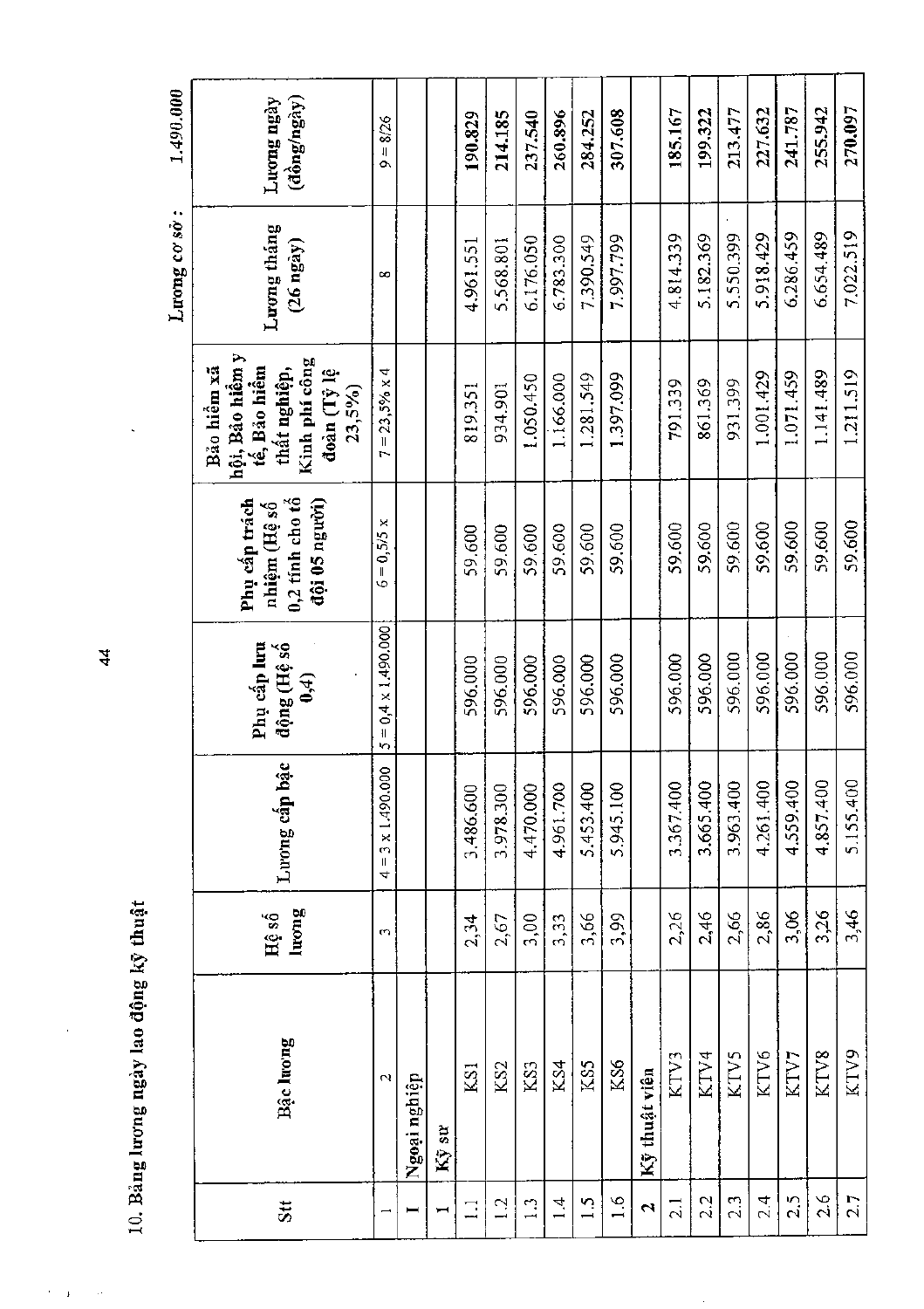| Stt                      | Bậc luong     | Jucup<br>Hệ số   | Luong cấp bậc                  | động (Hệ số<br>0,4)<br>Phụ cấp lưu      | $0,2$ tính<br>Phụ cấp trách<br>nhiệm<br>đội 05<br>nguời)<br>$($ Hệ số<br>$\frac{1}{2}$ cho tô | hội, Bảo hiểm y<br>Kinh phí công<br>Bảo hiểm xã<br>tê, Bảo hiểm<br>thất nghiệp,<br>đoàn (Tỷ lệ<br>23,5% | Luong tháng<br>$(26 \text{ ngay})$ | Luong ngày<br>(đồng/ngày) |
|--------------------------|---------------|------------------|--------------------------------|-----------------------------------------|-----------------------------------------------------------------------------------------------|---------------------------------------------------------------------------------------------------------|------------------------------------|---------------------------|
| $\overline{\phantom{0}}$ | N             | ω                | $\frac{4}{1}$<br>3 x 1.490.000 | U)<br>$\blacksquare$<br>0,4 x 1.490.000 | $6 = 0.5/5 x$                                                                                 | $7 = 23,596 \times 4$                                                                                   | $\infty$                           | $9 = 8/26$                |
| 2.8                      | <b>KTV10</b>  | 99 <sup>'E</sup> | 5.453.400                      | 196.000                                 | 009'65                                                                                        | 1.281.549                                                                                               | 7.390.549                          | 284.252                   |
| $\frac{5}{6}$            | <b>KTV11</b>  | 3,86             | 5.751.400                      | <b>596.000</b>                          | 009'65                                                                                        | 1.351.579                                                                                               | 7.758.579                          | 298.407                   |
| 2.10                     | KTV12         | 4,06             | 00#6#09                        | 596.000                                 | 59.600                                                                                        | 1.421.609                                                                                               | 8.126.609                          | 312.562                   |
| ω                        | Lái xe        |                  |                                |                                         |                                                                                               |                                                                                                         |                                    |                           |
| $\frac{3}{2}$            | LX3           | 1,36             | 2.026.400                      | 000.000                                 |                                                                                               | 476.204                                                                                                 | 3.098.604                          | 119.177                   |
| $\blacksquare$           | Nội nghiệp    |                  |                                |                                         |                                                                                               |                                                                                                         |                                    |                           |
| $\overline{\phantom{0}}$ | Kỹ sư         |                  |                                |                                         |                                                                                               |                                                                                                         |                                    |                           |
| $\overline{1}$           | <b>KS1</b>    | 2,34             | 3.486.600                      |                                         | 009'65                                                                                        | 819.351                                                                                                 | 4,365.551                          | 167.906                   |
| $\frac{1}{2}$            | KS2           | 2,67             | 3.978.300                      |                                         | 009'65                                                                                        | 106'+86                                                                                                 | 4.972.801                          | 191.262                   |
| $\vec{\omega}$           | KS3           | 3,00             | 4,470.000                      |                                         | 59.600                                                                                        | 1.050.450                                                                                               | 5.580.050                          | 214.617                   |
| 1.4                      | KS4           | 33<br>33         | 4.961.700                      |                                         | 009'65                                                                                        | 1.166.000                                                                                               | 6.187.300                          | 237.973                   |
| $\overline{5}$           | KSS           | 99'E             | 5.453.400                      |                                         | 009'65                                                                                        | 1.281.549                                                                                               | 6.794.549                          | 261.329                   |
| $\overline{5}$           | KS6           | <b>665</b>       | 5.945.100                      |                                         | 009'65                                                                                        | 1.397.099                                                                                               | 7,401.799                          | 284.685                   |
| $\overline{L}$           | KS7           | 4,32             | 6.436.800                      |                                         | 009'65                                                                                        | 1.512.648                                                                                               | 8.009.048                          | 308.040                   |
| $\frac{1}{8}$            | KS8           | 4,65             | 6.928.500                      |                                         | 009'65                                                                                        | 1.628.198                                                                                               | 8.616.298                          | 331.396                   |
| $\overline{a}$           | Kỹ thuật viên |                  |                                |                                         |                                                                                               |                                                                                                         |                                    |                           |
| $\sim 1$                 | KTV1          | 1,86             | 2.771.400                      |                                         | 009.62                                                                                        | 621.279                                                                                                 | 3.482.279                          | 133,934                   |
| 2.2                      | KTV2          | 2,06             | 3.069.400                      |                                         | 009.62                                                                                        | 721.309                                                                                                 | 3.850.309                          | 148.089                   |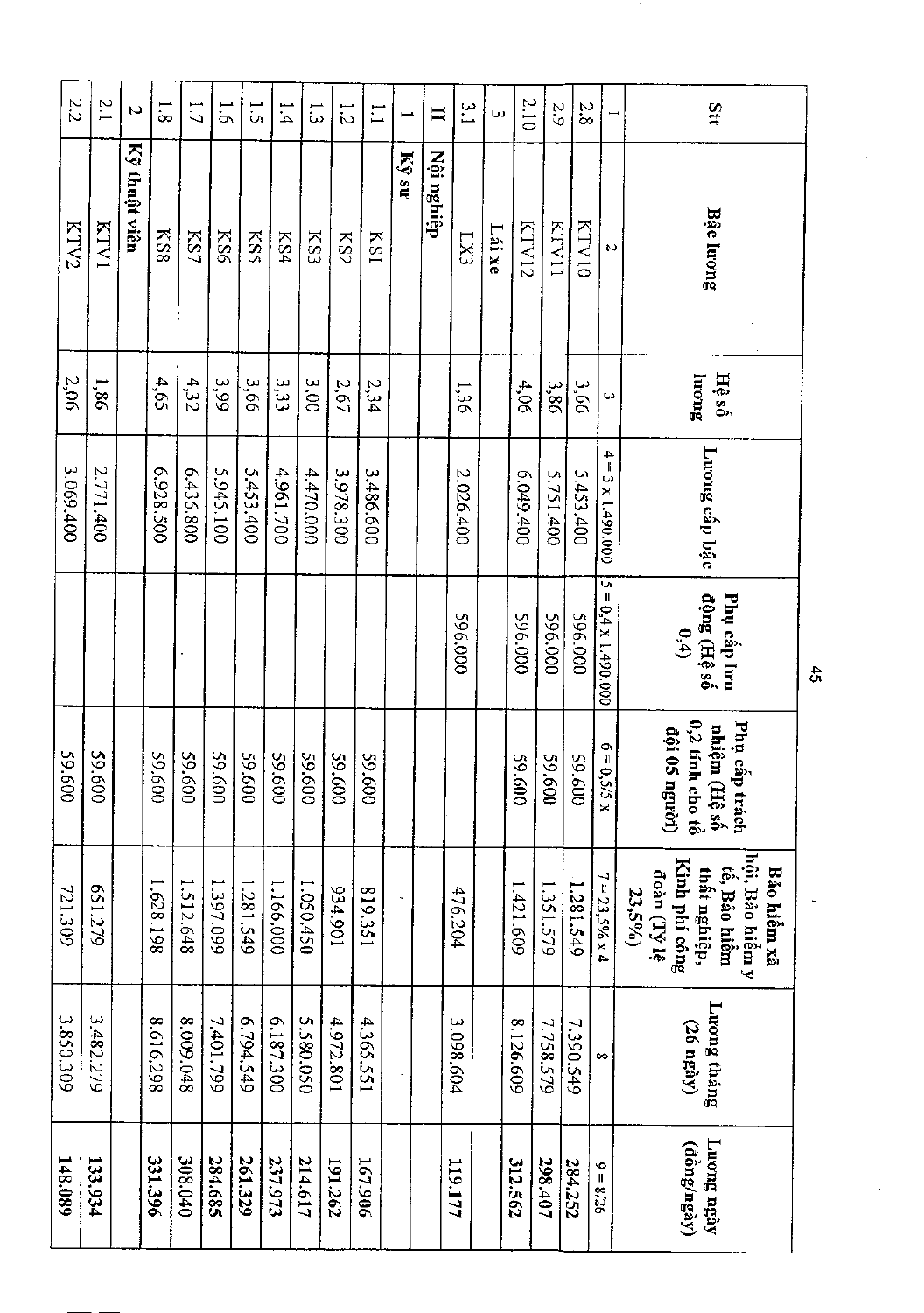| Luong ngày<br>$(\hat{\texttt{d}\texttt{d}}\texttt{u}\texttt{g}\texttt{/n}\texttt{g}\texttt{a}\texttt{y})$       | $9 = 8/26$                  | 162.244   | 176.399   | 190.554   | 204.709       | 218.864   | 233.019   | 247.174   | 261.329   | 275.484   | 289,639           |        | 96.254        |  |
|-----------------------------------------------------------------------------------------------------------------|-----------------------------|-----------|-----------|-----------|---------------|-----------|-----------|-----------|-----------|-----------|-------------------|--------|---------------|--|
| Luong tháng<br>$(26 \text{ ngay})$                                                                              | $\infty$                    | 4.218.339 | 4.586.369 | 4.954.399 | 5.322.429     | 5.690.459 | 6.058.489 | 6.426.519 | 6.794.549 | 7.162.579 | 7.530.609         |        | 2.502.604     |  |
| hội, Bảo hiểm y<br> -<br>  tế, Bảo hiểm<br>Kinh phí công<br>Bão hiêm xã<br>thất nghiệp,<br>đoàn (Tỷ lệ<br>23,5% | $7 = 23,5%$ x 4             | 791.339   | 861.369   | 931.399   | 1.001.429     | 1.071.459 | 1.141.489 | 1.211.519 | 1.281.549 | 1.351.579 | 1.421.609         |        | 476.204       |  |
| $0,2$ tinh cho tổ<br>Phụ cấp trách<br>đội 05 người)<br>nhiệm (Hệ số                                             | $6 = 0,5/5 x$               | 59,600    | 59.600    | 59.600    | 59.600        | 59.600    | 59.600    | 59.600    | 59.600    | 59.600    | 59.600            |        |               |  |
| Phụ cấp lưu<br>động (Hệ số<br>$\ddot{e}$                                                                        | $5 = 0.4 \times 1.490.000$  |           |           |           |               |           |           |           |           |           |                   |        |               |  |
| Lương cấp bậc                                                                                                   | $= 3 \times 1.490.000$<br>4 | 3.367.400 | 3.665.400 | 3.963.400 | 4.261.400     | 4.559.400 | 4.857.400 | 5.155.400 | 5.453.400 | 5.751.400 | 6.049.400         |        | 2.026.400     |  |
| $l$ urom $g$<br>Hệ số                                                                                           | m                           | 2,26      | 2,46      | 2,66      | 2,86          | 3,06      | 3,26      | 3,46      | 3,66      | 3,86      | 4,06              |        | 1,36          |  |
| Bậc lương                                                                                                       | 2                           | KTV3      | KTV4      | KTV5      | KTV6          | KTV7      | KTV8      | KTV9      | KTV10     | KTV11     | KTV <sub>12</sub> | Lái xe | EXT           |  |
| Stt                                                                                                             |                             | 2.3       | 2.4       | 2.5       | $\frac{2}{3}$ | 27        | 2.8       | 2.9       | 2.10      | 2.11      | 2.12              | 3      | $\frac{1}{2}$ |  |

\* Ghi chú:

- Hệ số lương theo cấp bậc kỹ thuật thực hiện theo Nghị định số 204/2004/NĐ-CP ngày 14 tháng 12 năm 2004 của Chính phủ.

- Các khoản phụ cấp, đóng góp theo lương bao gồm: Phụ cấp lưu động, Phụ cấp trách nhiệm, các khoản bảo hiểm bát buộc theo chế độ, kinh phí công đoàn.

+ Phụ cấp lưu động: Áp dụng hệ số 0,4 theo quy định tại tại Mục b Khoản 2 Phần II Thông tư số 06/2005/TT-BNV ngày 05/01/2005 của Bộ Nội vụ.

46

 $\hat{\Sigma}_0$